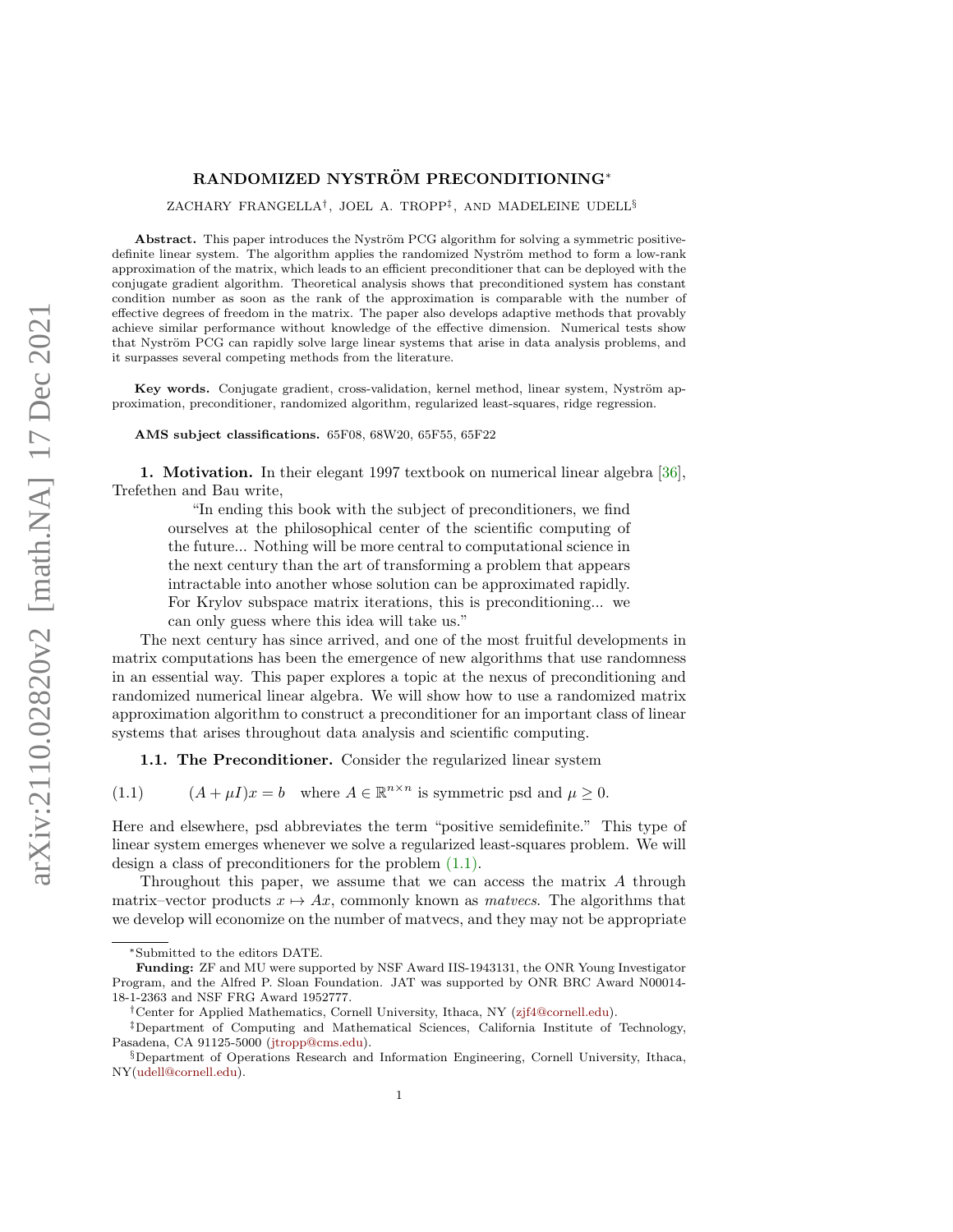in settings where matvecs are very expensive or there are cheaper ways to interact with the matrix.

For a rank parameter  $\ell \in \mathbb{N}$ , the randomized Nyström approximation of A takes the form

<span id="page-1-2"></span>(1.2) 
$$
\hat{A}_{\text{nys}} = (A\Omega)(\Omega^T A \Omega)^{\dagger} (A\Omega)^T \text{ where } \Omega \in \mathbb{R}^{n \times \ell} \text{ is standard normal.}
$$

This matrix provides the best psd approximation of A whose range coincides with the range of the sketch A $\Omega$ . The randomness in the construction ensures that  $\hat{A}_{\text{nys}}$  is a good approximation to the original matrix  $A$  with high probability [\[22,](#page-23-0) Sec. 14].

We can form the Nyström approximation with sketch size  $\ell$ , using  $\ell$  matvecs with A, plus some extra arithmetic. See [Algorithm 2.1](#page-4-0) for the implementation details.

Given the eigenvalue decomposition  $\hat{A}_{\text{nys}} = U \hat{\Lambda} U^{T}$  of the randomized Nyström approximation, we construct the Nyström preconditioner:

<span id="page-1-0"></span>(1.3) 
$$
P = \frac{1}{\hat{\lambda}_{\ell} + \mu} U(\hat{\Lambda} + \mu I)U^{T} + (I - UU^{T}).
$$

In a slight abuse of terminology, we refer to  $\ell$  as the rank of the Nyström preconditioner. The key point is that we can solve the linear system  $Py = c$  very efficiently, and the action of  $P^{-1}$  dramatically reduces the condition number of the regularized matrix  $A_{\mu} = A + \mu I$ .

We propose to use  $(1.3)$  in conjunction with the preconditioned conjugate gradient (PCG) algorithm. Each iteration of PCG involves a single matvec with A, and a single linear solve with P. When the preconditioned matrix  $P^{-1}A_\mu$  has a modest condition number, the algorithm converges to a solution of [\(1.1\)](#page-0-0) very quickly. See [Algorithm 5.1](#page-9-0) for pseudocode for Nyström PCG.

The randomized Nyström preconditioner  $(1.3)$  was suggested by P.-G. Martinsson in the survey [\[22,](#page-23-0) Sec. 17], but it has not been implemented or analyzed.

1.2. Guarantees. This paper contains the first comprehensive study of the preconditioner [\(1.3\),](#page-1-0) including theoretical analysis and testing on prototypical problems from data analysis and machine learning. One of the main contributions is a rigorous method for choosing the rank  $\ell$  to guarantee good performance, along with an adaptive rank selection procedure that performs well in practice.

A key quantity in our analysis is the effective dimension of the regularized matrix  $A + \mu I$ . That is,

<span id="page-1-1"></span>(1.4) 
$$
d_{\text{eff}}(\mu) = \text{tr}\left(A(A + \mu I)^{-1}\right) = \sum_{j=1}^{n} \frac{\lambda_j(A)}{\lambda_j(A) + \mu}.
$$

The effective dimension measures the degrees of freedom of the problem after regularization. It may be viewed as a (smoothed) count of the eigenvalues larger than  $\mu$ . Many real-world matrices exhibit strong spectral decay, so the effective dimension is typically much smaller than the nominal dimension  $n$ . As we will discuss, the effective dimension also plays a role in a number of machine learning papers [\[1,](#page-22-0) [2,](#page-22-1) [4,](#page-22-2) [7,](#page-23-1) [19\]](#page-23-2) that consider randomized algorithms for solving regularized linear systems.

Our theory tells us the randomized Nyström preconditioner  $P$  is successful when its rank  $\ell$  is proportional to the effective dimension.

<span id="page-1-3"></span>THEOREM 1.1 (Randomized Nyström Preconditioner). Let  $A \in \mathbb{S}_n^+(\mathbb{R})$  be a psd matrix, and write  $A_{\mu} = A + \mu I$  where the regularization parameter  $\mu > 0$ . Define the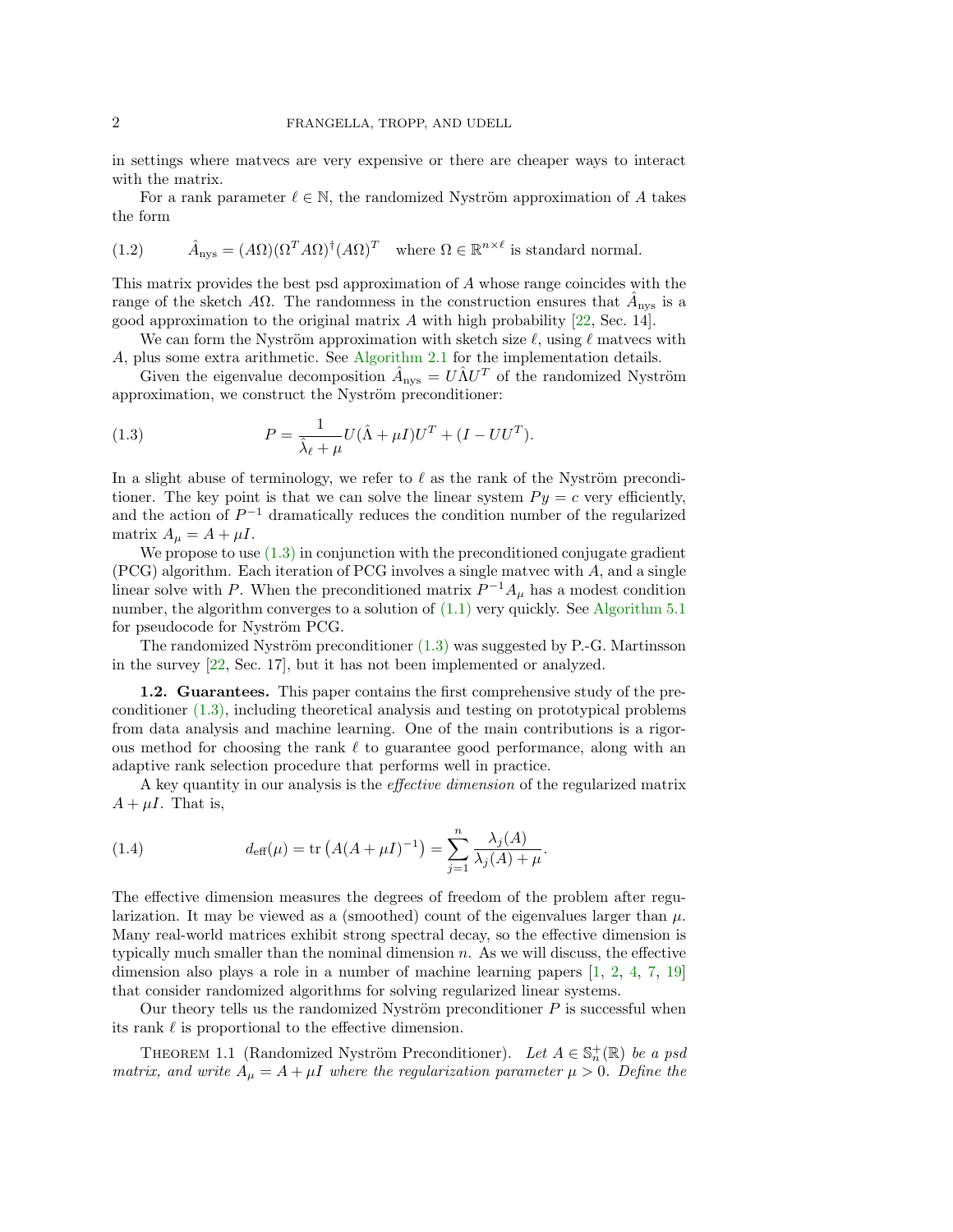effective dimension  $d_{\text{eff}}(\mu)$  as in [\(1.4\)](#page-1-1). Construct the randomized preconditioner P from [\(1.2\)](#page-1-2) and [\(1.3\)](#page-1-0) with rank parameter  $\ell = 2 \lceil 1.5 d_{\text{eff}}(\mu) \rceil + 1$ . Then the condition number of the preconditioned system satisfies

(1.5) 
$$
\mathbb{E}\big[\kappa_2(P^{-1/2}A_\mu P^{-1/2})\big] < 28.
$$

[Theorem 1.1](#page-1-3) is a restatement of [Theorem 5.1.](#page-11-0)

Simple probability bounds follow from [\(1.5\)](#page-2-0) via Markov's inequality. For example,

<span id="page-2-0"></span>
$$
\mathbb{P}\big\{\kappa_2(P^{-1/2}A_{\mu}P^{-1/2})\leq 56\big\}>1/2.
$$

The main consequence of [Theorem 1.1](#page-1-3) is a convergence theorem for PCG with the randomized Nyström preconditioner.

COROLLARY 1.2 (Nyström PCG: Convergence). Construct the preconditioner P as in [Theorem](#page-1-3) 1.1, and condition on the event  $\{\kappa_2(P^{-1/2}A_\mu P^{-1/2})\leq 56\}$ . Solve the regularized linear system  $(1.1)$  using Nyström PCG, starting with an initial iterate  $x_0 = 0$ . After t iterations, the relative error  $\delta_t$  satisfies

$$
\delta_t \coloneqq \frac{\|x_t - x_\star\|_{\text{PCG}}}{\|x_\star\|_{\text{PCG}}} < 2 \cdot (0.77)^t \quad \text{where } A_\mu x_\star = b.
$$

The error norm is defined as  $||u||_{\text{PCG}}^2 = u^T (P^{-1/2} A_\mu P^{-1/2}) u$ . In particular,  $t \ge$  $[3.9 \log(2/\epsilon)]$  iterations suffice to achieve relative error  $\epsilon$ .

Although [Theorem 1.1](#page-1-3) gives an interpretable bound for the rank  $\ell$  of the preconditioner, we cannot instantiate it without knowledge of the effective dimension. To address this shortcoming, we have designed adaptive methods for selecting the rank in practice [\(subsection 5.4\)](#page-13-0).

Finally, as part of our investigation, we will also develop a detailed understanding of Nyström sketch-and-solve, a popular algorithm in the machine learning literature  $[1, 4]$  $[1, 4]$  $[1, 4]$ . Our analysis highlights the deficiencies of Nyström sketch-and-solve relative to Nyström PCG.

<span id="page-2-3"></span>1.3. Example: Ridge Regression. As a concrete example, we consider the  $\ell^2$ regularized least-squares problem, also known as ridge regression. This problem takes the form

<span id="page-2-1"></span>(1.6) 
$$
\text{minimize}_{x \in \mathbb{R}^d} \quad \frac{1}{2n} \|Gx - b\|^2 + \frac{\mu}{2} \|x\|^2,
$$

where  $G \in \mathbb{R}^{n \times d}$  and  $b \in \mathbb{R}^n$  and  $\mu > 0$ . By calculus, the solution to  $(1.6)$  also satisfies the regularized system of linear equations

<span id="page-2-2"></span>(1.7) 
$$
\left(\frac{1}{n}G^{T}G + \mu I\right)x = \frac{1}{n}G^{T}b.
$$

A direct method to solve  $(1.7)$  requires  $O(nd^2)$  flops, which is prohibitive when n and d are both large. Instead, when  $n$  and  $d$  are large, iterative algorithms, such as the conjugate gradient method (CG), become the tools of choice. Unfortunately, the ridge regression linear system [\(1.7\)](#page-2-2) is often very ill-conditioned, and CG converges very slowly.

Nyström PCG can dramatically accelerate the solution of  $(1.7)$ . As an example, consider the shuttle-rf dataset [\(subsection 6.2\)](#page-15-0). The matrix G has dimension  $43,300\times$  $10,000$ , while the preconditioner is based on a Nyström approximation with rank  $\ell = 800$ . [Figure 1](#page-3-0) shows the progress of the residual as a function of the iteration count. Nyström PCG converges to machine precision in 13 iterations, while CG stalls.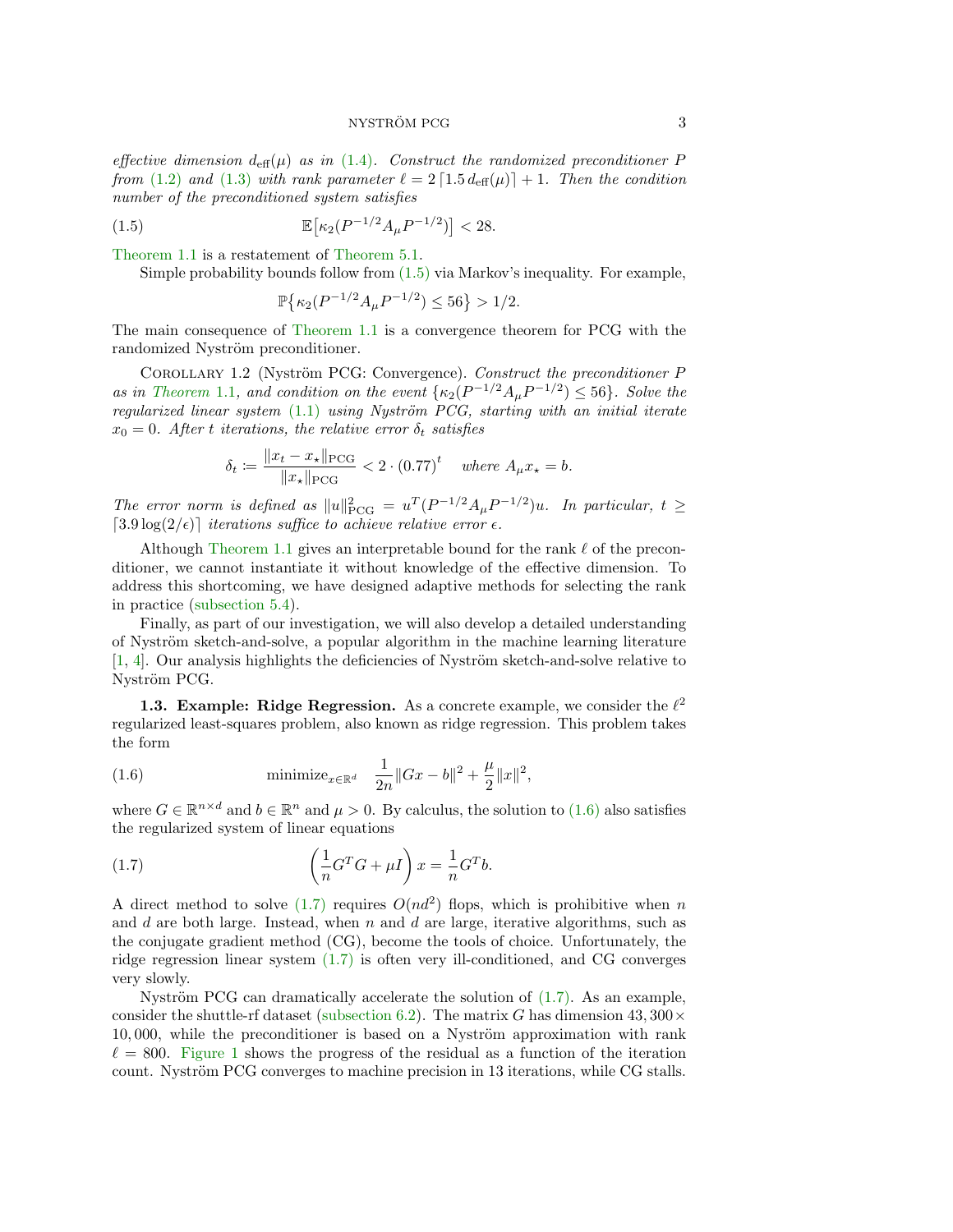<span id="page-3-0"></span>

Fig. 1: Ridge regression: CG versus Nyström PCG. For the shuttle-rf data set, Nyström PCG converges to machine precision in 13 iterations while CG stalls. See [subsections 1.3](#page-2-3) and [6.2.](#page-15-0)

1.4. Comparison to prior randomized preconditioners. Prior proposals for randomized preconditioners [\[3,](#page-22-3) [23,](#page-23-3) [29\]](#page-23-4) accelerate the solution of highly overdetermined or underdetermined least-squares problems using the sketch-and-precondition paradigm [\[22,](#page-23-0) Sec. 10]. For  $n \geq d$ , these methods require  $\Omega(d^3)$  computation to factor the preconditioner.

In contrast, the randomized Nyström preconditioner applies to any symmetric positive-definite linear system and can be significantly faster for regularized problems. See [subsection 5.2.2](#page-10-0) more details.

1.5. Roadmap. [Section 2](#page-4-1) contains an overview of the Nyström approximation and its key properties. [Section 3](#page-6-0) studies the role of the Nyström approximation in estimating the inverse of the regularized matrix. We analyze the Nyström sketchand-solve method in [Section 4,](#page-7-0) and we give a rigorous performance bound for this algorithm. Section  $5$  presents a full treatment of Nyström PCG, including theoretical results and guidance on numerical implementation. Computational experiments in Section  $6$  demonstrate the power of Nyström PCG for three different applications involving real data sets.

**1.6. Notation.** We write  $\mathbb{S}_n(\mathbb{R})$  for the linear space of  $n \times n$  real symmetric matrices, while  $\mathbb{S}_n^+(\mathbb{R})$  denotes the convex cone of real psd matrices. The symbol  $\preceq$ denotes the Loewner order on  $\mathbb{S}_n(\mathbb{R})$ . That is,  $A \preceq B$  if and only if the eigenvalues of  $B - A$  are all nonnegative. The function tr[·] returns the trace of a square matrix. The map  $\lambda_i(A)$  returns the jth largest eigenvalue of A; we may omit the matrix if it is clear. As usual,  $\kappa_2$  denotes the  $\ell^2$  condition number. We write  $||M||$  for the spectral norm of a matrix M. For a psd matrix A, we write  $||u||_A^2 = u^T A u$  for the A-norm. Given  $A \in \mathbb{S}_n(\mathbb{R})$  and  $1 \leq \ell \leq n$ , the symbol  $\lfloor A \rfloor_{\ell}$  refers to any best rank- $\ell$ approximation to A relative to the spectral norm. For  $A \in \mathbb{S}_n^+(\mathbb{R})$  and  $\mu \geq 0$ , the regularized matrix is abbreviated  $A_{\mu} = A + \mu I$ . For  $A \in \mathbb{S}_n^+(\mathbb{R})$  and  $\mu > 0$  effective dimension of  $A_\mu$  is defined as  $d_{\text{eff}}(\mu) = \text{tr}(A(A + \mu I))^{-1}$ . For  $A \in \mathbb{S}_n^+(\mathbb{R})$ , the *p*-stable rank of A is defined as  $\operatorname{sr}_p(A) = \lambda_p^{-1} \sum_{j>p}^n \lambda_j$ . For  $A \in \mathbb{S}_n^+(\mathbb{R})$ , we denote the time taken to compute a matvec with  $\overrightarrow{A}$  by  $\overrightarrow{T}_{mv}$ .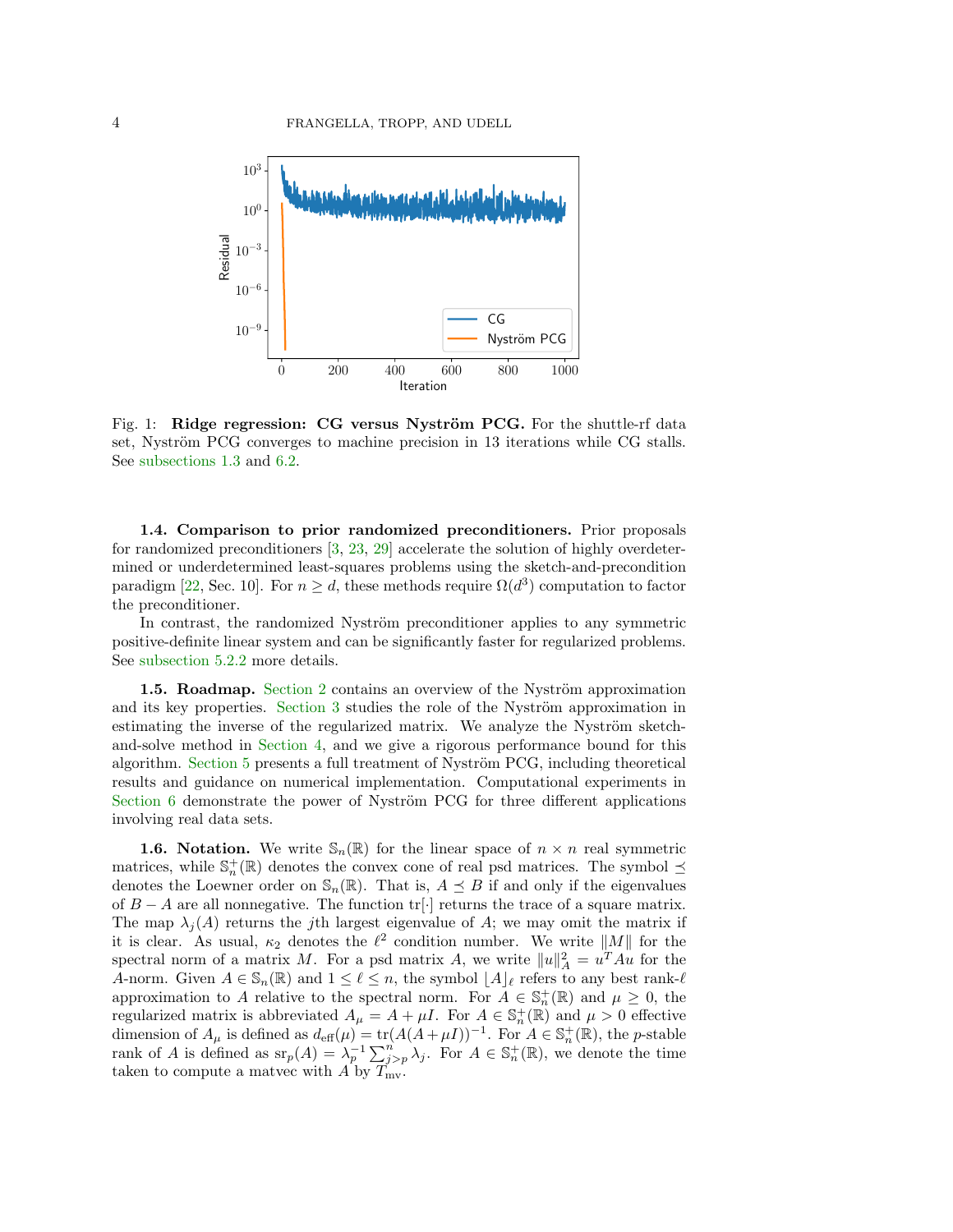<span id="page-4-0"></span>

| <b>Algorithm 2.1</b> Randomized Nyström Approximation $[21, 37]$ |  |  |
|------------------------------------------------------------------|--|--|
|------------------------------------------------------------------|--|--|

**Input:** Positive-semidefinite matrix  $A \in \mathbb{S}_n^+(\mathbb{R})$ , rank  $\ell$ **Output:** Nyström approximation in factored form  $\hat{A}_{\text{nys}} = U \hat{\Lambda} U^T$ 

| 1: $\Omega = \text{randn}(n, \ell)$                 | $\triangleright$ Gaussian test matrix       |
|-----------------------------------------------------|---------------------------------------------|
| 2: $\Omega = \text{qr}(\Omega, 0)$                  | $\triangleright$ Thin QR decomposition      |
| 3: $Y = A\Omega$                                    | $\triangleright \ell$ matrees with A        |
| 4: $\nu = \text{eps}(\text{norm}(Y, \text{'fro'}))$ | $\triangleright$ Compute shift              |
| 5: $Y_{\nu} = Y + \nu \Omega$                       | $\triangleright$ Shift for stability        |
| 6: $C = \text{chol}(\Omega^T Y_\nu)$                |                                             |
| 7: $B = Y_{\nu}/C$                                  |                                             |
| 8: $[U, \Sigma, \sim] = \text{svd}(B, 0)$           | $\triangleright$ Thin SVD                   |
| 9: $\hat{\Lambda} = \max\{0, \Sigma^2 - \nu I\}$    | $\triangleright$ Remove shift, compute eigs |

<span id="page-4-1"></span>**2.** The Nyström approximation. Let us begin with a review of the Nyström approximation and the randomized Nyström approximation.

2.1. Definition and basic properties. The Nyström approximation is a natural way to construct a low-rank psd approximation of a psd matrix  $A \in \mathbb{S}_n^+(\mathbb{R})$ . Let  $X \in \mathbb{R}^{n \times \ell}$  be an arbitrary test matrix. The *Nyström approximation* of A with respect to the range of  $X$  is defined by

<span id="page-4-4"></span>(2.1) 
$$
A\langle X\rangle = (AX)(X^TAX)^{\dagger}(AX)^T \in \mathbb{S}_n^+(\mathbb{R}).
$$

The Nyström approximation is the best psd approximation of  $A$  whose range coincides with the range of  $AX$ . It has a deep relationship with the Schur complement and with Cholesky factorization [\[22,](#page-23-0) Sec. 14].

The Nyström approximation enjoys several elementary properties that we record in the following lemma.

<span id="page-4-2"></span>LEMMA 2.1. Let  $A\langle X\rangle \in \mathbb{S}_n^+(\mathbb{R})$  be a Nyström approximation of the psd matrix  $A \in \mathbb{S}_n^+(\mathbb{R})$ . Then

- 1. The approximation  $A\langle X\rangle$  is psd and has rank at most  $\ell$ .
- 2. The approximation  $A\langle X\rangle$  depends only on range(X).
- <span id="page-4-3"></span>3. In the Loewner order,  $A\langle X\rangle \preceq A$ .
- 4. In particular, the eigenvalues satisfy  $\lambda_j(\hat{A}) \leq \lambda_j(A)$  for each  $1 \leq j \leq n$ .

<span id="page-4-6"></span>The proof of [Lemma 2.1,](#page-4-2) [Item 3](#page-4-3) is not completely obvious. It is a consequence of the fact that we may express  $\hat{A}_{\text{nys}} = A^{1/2} \Pi A^{1/2}$ , where  $\Pi$  is an orthogonal projector.

2.2. Randomized Nyström approximation. How should we choose the test matrix X so that the Nyström approximation  $A\langle X\rangle$  provides a good low-rank model for A? Surprisingly, we can obtain a good approximation simply by drawing the test matrix at random. See [\[37\]](#page-24-1) for theoretical justification of this claim.

Let us outline the construction of the randomized Nyström approximation. Draw a standard normal test matrix  $\Omega \in \mathbb{R}^{n \times \ell}$  where  $\ell$  is the sketch size, and compute the sketch  $Y = A\Omega$  By [Lemma 2.1,](#page-4-2) the sketch size  $\ell$  is equal to the rank of  $\hat{A}_{\text{nys}}$  with probability 1, hence we use these terms interchangeably. The Nyström approximation  $(2.1)$  is constructed directly from the test matrix  $\Omega$  and the sketch Y:

<span id="page-4-5"></span>(2.2) 
$$
\hat{A}_{\text{nys}} = A \langle \Omega \rangle = Y (\Omega^T Y)^{\dagger} Y^T.
$$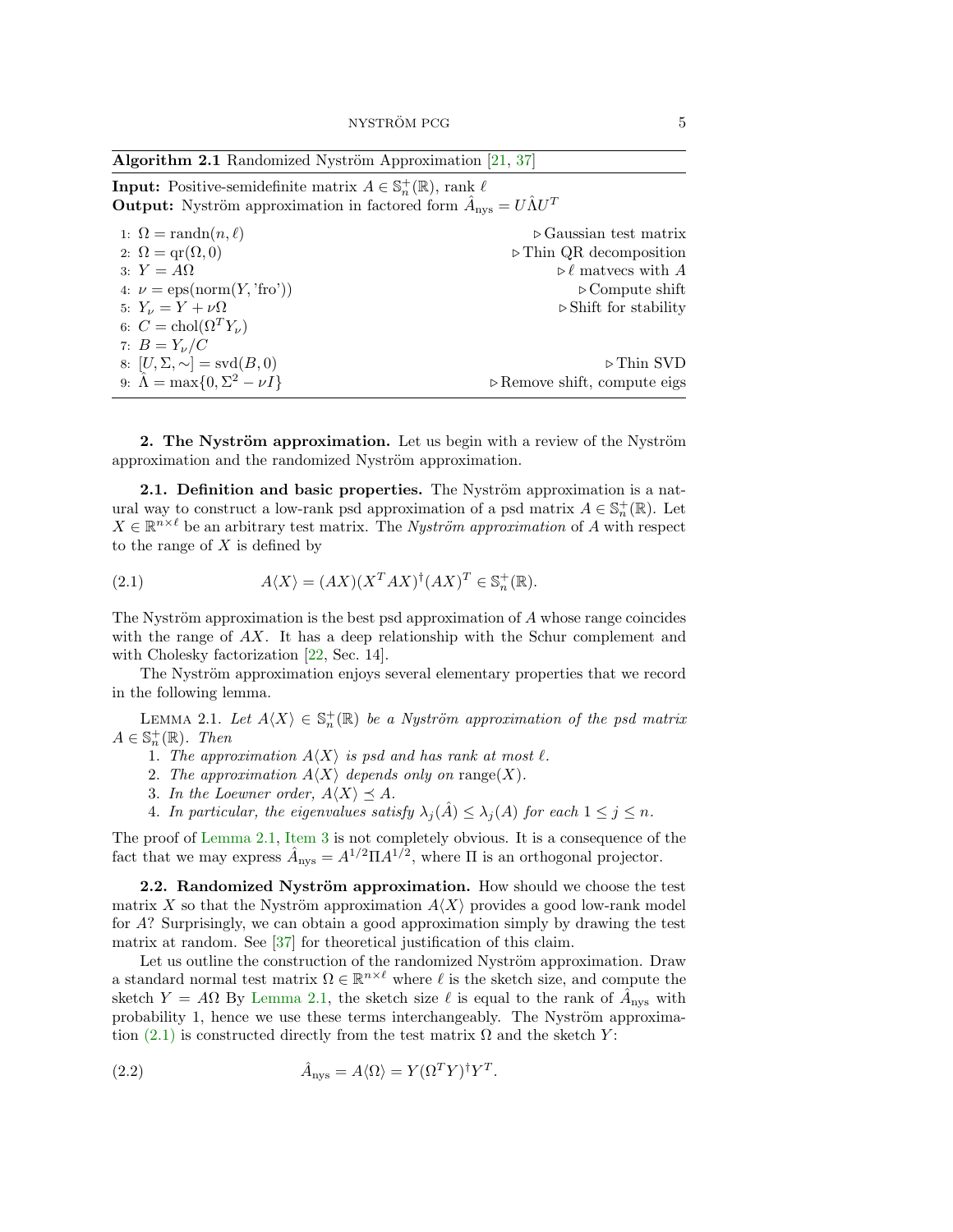The formula [\(2.2\)](#page-4-5) is not numerically sound. We refer the reader to [Algorithm 2.1](#page-4-0) for a stable and efficient implementation of the randomized Nyström approximation  $[21,$ 37. Conveniently, [Algorithm 2.1](#page-4-0) returns the truncated eigendecomposition  $\hat{A}_{\text{nys}} =$  $U\hat{\Lambda}U^T$ , where  $U \in \mathbb{R}^{n \times \ell}$  is an orthonormal matrix whose columns are eigenvectors and  $\hat{\Lambda} \in \mathbb{R}^{\ell \times \ell}$  is a diagonal matrix listing the eigenvalues, which we often abbreviate as  $\hat{\lambda}_1, \ldots, \hat{\lambda}_{\ell}$ .

The randomized Nyström approximation described in this section has a key difference from the Nyström approximations that have traditionally been used in the machine learning literature  $[1, 4, 9, 13, 39]$  $[1, 4, 9, 13, 39]$  $[1, 4, 9, 13, 39]$  $[1, 4, 9, 13, 39]$  $[1, 4, 9, 13, 39]$  $[1, 4, 9, 13, 39]$  $[1, 4, 9, 13, 39]$  $[1, 4, 9, 13, 39]$  $[1, 4, 9, 13, 39]$ . In machine learning settings, the Nyström approximation is usually constructed from a sketch  $Y$  that samples random columns from the matrix (i.e., the random test matrix  $\Omega$  has 1-sparse columns). In contrast, [Algorithm 2.1](#page-4-0) computes a sketch Y via random projection (i.e., the test matrix  $\Omega$  is standard normal). In most applications, we have strong reasons [\(subsection 2.2.3\)](#page-6-1) for preferring random projections to column sampling.

<span id="page-5-2"></span>2.2.1. Cost of randomized Nyström approximation. Throughout the paper, we write  $T_{\text{mv}}$  for the time required to compute a matrix–vector product (matvec) with A. Forming the sketch  $Y = A\Omega$  with sketch size  $\ell$  requires  $\ell$  matvecs, which costs  $T_{\text{mv}}\ell$ . The other steps in the algorithm have arithmetic cost  $O(n\ell^2)$ . Hence, the total computational cost of [Algorithm 2.1](#page-4-0) is  $O(T_{mv} \ell + \ell^2 n)$  operations. The storage cost is  $O(\ell n)$  floating-point numbers.

For [Algorithm 2.1,](#page-4-0) the worst-case performance occurs when  $A$  is dense and unstructured. In this case, forming Y costs  $O(n^2\ell)$  operations. However, if we have access to the columns of A then we may reduce the cost of forming Y to  $O(n^2 \log \ell)$ by using a structured test matrix  $\Omega$ , such as a scrambled subsampled randomized Fourier transform (SSRFT) map or a sparse map [\[22,](#page-23-0) [37\]](#page-24-1).

 $2.2.2.$  A priori guarantees for the randomized Nyström approximation. In this section, we present an a priori error bound for the randomized Nyström approximation. The result improves over previous analyses [\[13,](#page-23-7) [14,](#page-23-8) [37\]](#page-24-1) by sharpening the error terms. This refinement is critical for the analysis of the preconditioner.

PROPOSITION 2.2 (Randomized Nyström approximation: Error). Consider a psd matrix  $A \in \mathbb{S}_n^+(\mathbb{R})$  with eigenvalues  $\lambda_1 \geq \cdots \geq \lambda_n$ . Choose a sketch size  $\ell \geq$ 4, and draw a standard normal test matrix  $\Omega \in \mathbb{R}^{n \times \ell}$ . Then the rank- $\ell$  Nyström approximation  $\hat{A}_{\text{nys}}$  computed by [Algorithm](#page-4-0) 2.1 satisfies

<span id="page-5-3"></span>
$$
(2.3) \quad \mathbb{E}\|A - \hat{A}_{\text{nys}}\| \le \min_{2 \le p \le \ell-2} \left[ \left( 1 + \frac{2(\ell - p)}{p - 1} \right) \lambda_{\ell - p + 1} + \frac{2e^2 \ell}{p^2 - 1} \left( \sum_{j > \ell - p} \lambda_j \right) \right].
$$

The proof of [Proposition 2.2](#page-5-0) may be found in [Appendix B.1.](#page-30-0)

[Proposition 2.2](#page-5-0) shows that, in expectation, the randomized Nyström approximation  $\hat{A}_{\text{nys}}$  provides a good rank- $\ell$  approximation to A. The first term in the bound is comparable with the spectral-norm error  $\lambda_{\ell-p+1}$  in the optimal rank- $(\ell - p)$  approximation,  $\lfloor A \rfloor_{\ell-p}$ . The second term in the bound is comparable with the trace-norm error  $\sum_{j>\ell-p} \lambda_j$  in the optimal rank- $(\ell - p)$  approximation.

[Proposition 2.2](#page-5-0) is better understood via the following simplification.

<span id="page-5-1"></span>COROLLARY 2.3 (Randomized Nyström approximation). Instate the assump-tions of [Proposition](#page-5-0) 2.2. For  $p \geq 2$  and  $\ell = 2p - 1$ , we have the bound

<span id="page-5-0"></span>
$$
\mathbb{E} \|A - \hat{A}_{\text{nys}}\| \le \left(3 + \frac{4e^2}{p} \text{sr}_p(A)\right) \lambda_p.
$$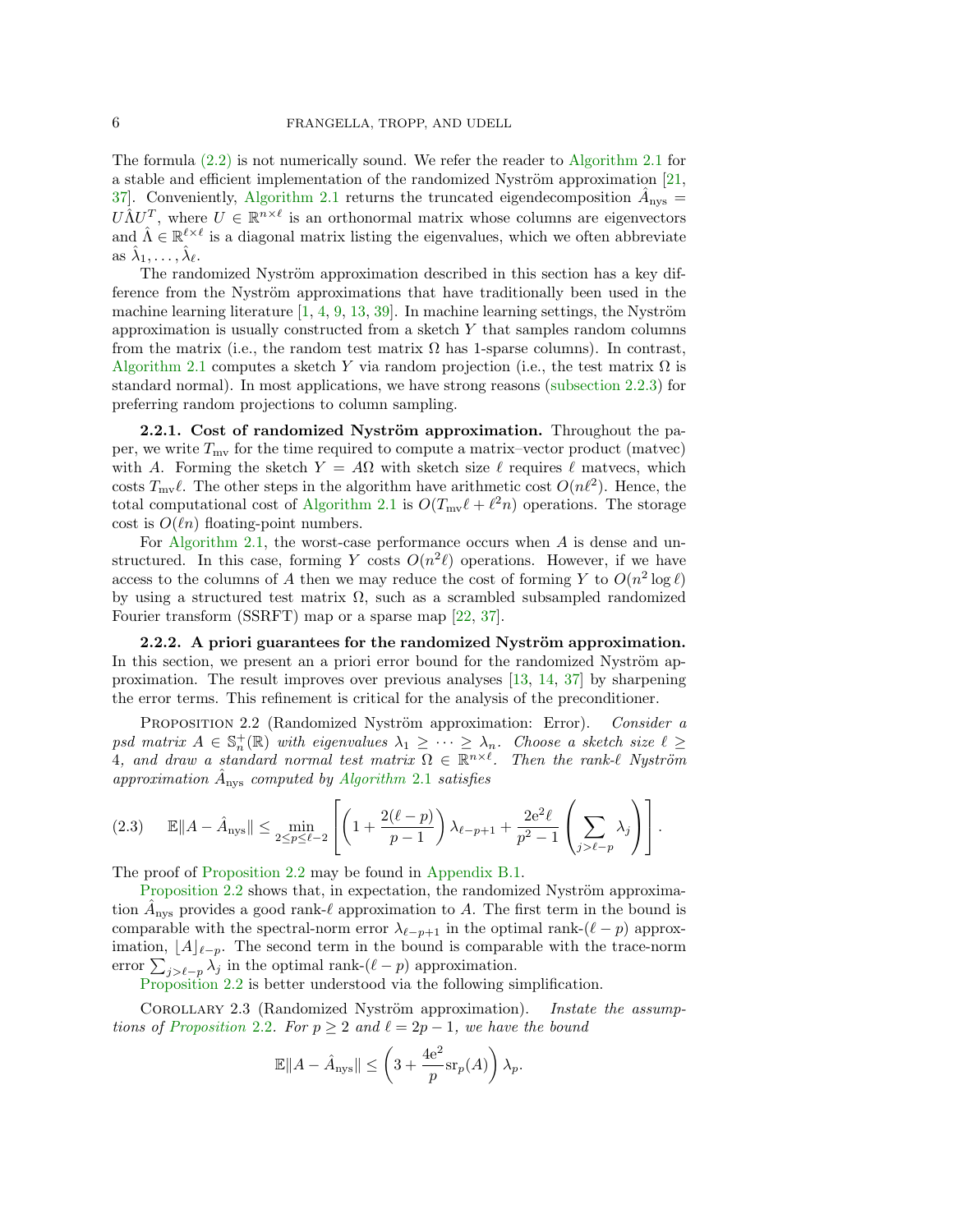The p-stable rank,  $\operatorname{sr}_p(A) = \lambda_p^{-1} \sum_{j=p}^n \lambda_j$ , reflects decay in the tail eigenvalues.

[Corollary 2.3](#page-5-1) shows that the Nyström approximation error is on the order of  $\lambda_p$ when the rank parameter  $\ell = 2p - 1$ . The constant depends on the p-stable rank  $\text{sr}_p(A)$ , which is small when the tail eigenvalues decay quickly starting at  $\lambda_p$ . This bound is critical for establishing our main results [\(Theorems 4.2](#page-7-1) and [5.1\)](#page-11-0).

<span id="page-6-1"></span>2.2.3. Random projection versus column sampling. Most papers in the machine learning literature  $[1, 4]$  $[1, 4]$  $[1, 4]$  construct Nyström approximations by sampling columns at random from an adaptive distribution. In contrast, for most applications, we advocate using an oblivious random projection of the matrix to construct a Nyström approximation.

Random projection has several advantages over column sampling. First, column sampling may not be practical when we only have black-box matvec access to the matrix, while random projections are natural in this setting. Second, it can be very expensive to obtain adaptive distributions for column sampling. Indeed, computing approximate ridge leverage scores costs just as much as solving the ridge regression problem directly using random projections [\[10,](#page-23-9) Theorem 2]. Third, even with a good sampling distribution, column sampling produces higher variance results than random projection, so it is far less reliable.

On the other hand, we have found that there are a few applications where it is more effective to compute a randomized Nyström preconditioner using column sampling in lieu of random projections. In particular, this seems to be the case for kernel ridge regression [\(subsection 6.5\)](#page-19-0). Indeed, the entries of the kernel matrix are given by an explicit formula, so we can extract full columns with ease. Sampling  $\ell$  columns may cost only  $O(\ln)$  operations, whereas a single matvec generally costs  $O(n^2)$ . Furthermore, kernel matrices usually exhibit fast spectral decay, which limits the performance loss that results from using column sampling in lieu of random projection.

<span id="page-6-0"></span>3. Approximating the regularized inverse. Let us return to the regularized linear system [\(1.1\).](#page-0-0) The solution to the problem has the form  $x_{\star} = (A + \mu I)^{-1}b$ . Given a good approximation  $\hat{A}$  to the matrix  $A$ , it is natural to ask whether  $\hat{x} = (\hat{A} + \mu I)^{-1}b$ is a good approximation to the desired solution  $x_{\star}$ .

There are many reasons why we might prefer to use  $\hat{A}$  in place of A. In particular, we may be able to solve linear systems in the matrix  $\hat{A} + \mu I$  more efficiently. On the other hand, the utility of this approach depends on how well the inverse  $(\hat{A} + \mu I)^{-1}$ approximates the desired inverse  $(A + \mu I)^{-1}$ . The next result addresses this question for a wide class of approximations that includes the Nyström approximation.

<span id="page-6-3"></span>PROPOSITION 3.1 (Regularized inverses). Consider psd matrices  $A, \ \hat{A} \in \mathbb{S}_n^+(\mathbb{R}),$ and assume that the difference  $E = A - \hat{A}$  is psd. Fix  $\mu > 0$ . Then

<span id="page-6-2"></span>(3.1) 
$$
\| (\hat{A} + \mu I)^{-1} - (A + \mu I)^{-1} \| \leq \frac{1}{\mu} \frac{\|E\|}{\|E\| + \mu}.
$$

Furthermore, the bound [\(3.1\)](#page-6-2) is attained when  $\hat{A} = |A|_p$  for  $1 \leq \ell \leq n$ .

The proof of [Proposition 3.1](#page-6-3) may be found in [Appendix B.1.1.](#page-30-1) It is based on [\[5,](#page-22-4) Lemma X.1.4].

[Proposition 3.1](#page-6-3) has an appealing interpretation. When  $||A - \hat{A}||$  is small in comparison to the regularization parameter  $\mu$ , then the approximate inverse  $(\hat{A} + \mu I)^{-1}$ can serve in place of the inverse  $(A + \mu I)^{-1}$ . Note that  $||(A + \mu I)^{-1}|| \le 1/\mu$ , so we can view [\(3.1\)](#page-6-2) as a relative error bound.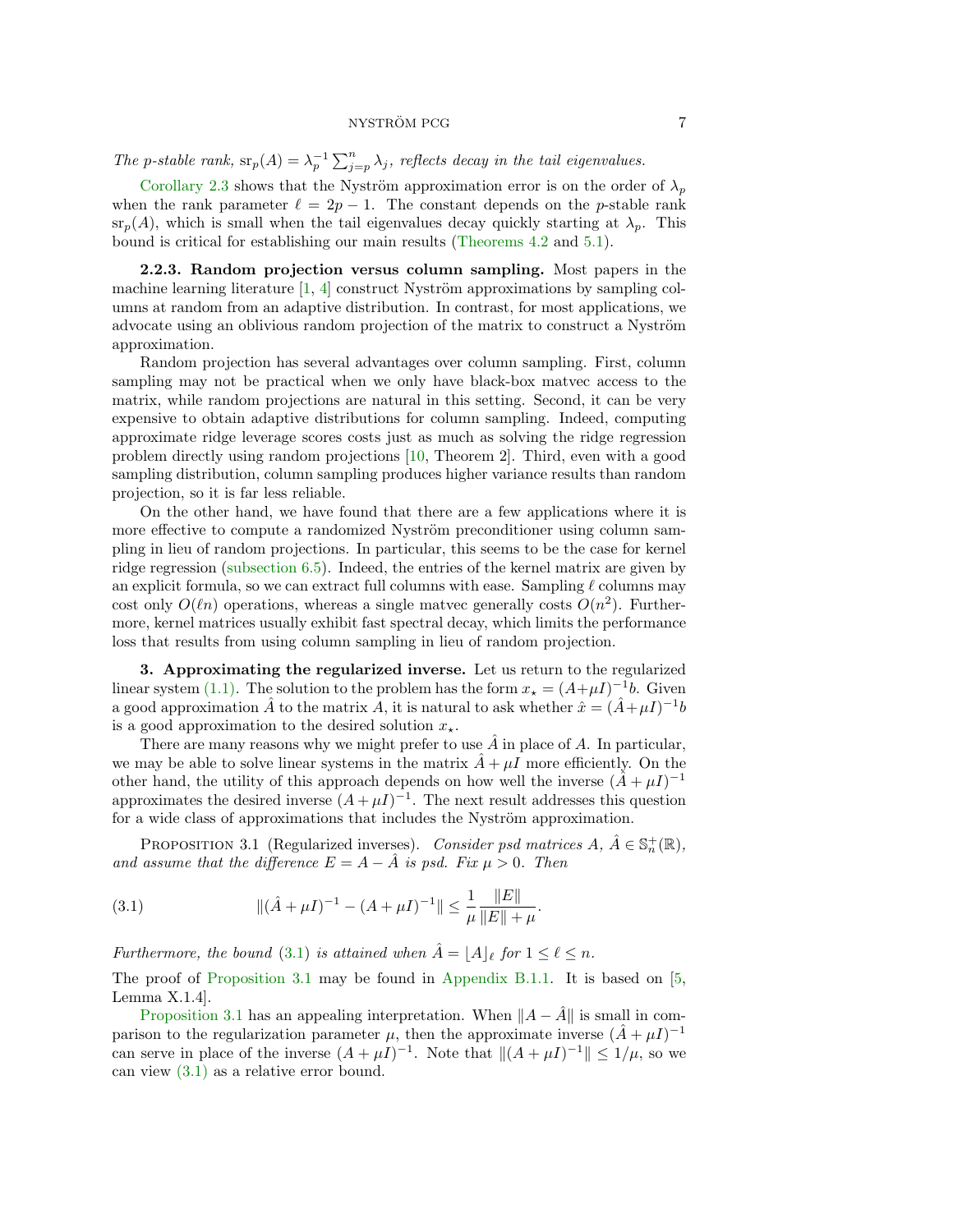<span id="page-7-0"></span>

| Algorithm 4.1 Nyström sketch-and-solve |  |  |  |
|----------------------------------------|--|--|--|
|----------------------------------------|--|--|--|

**Input:** Psd matrix  $A \in \mathbb{S}_n^+(\mathbb{R})$ , right-hand side b, regularization  $\mu$ , rank  $\ell$ **Output:** Approximate solution  $\hat{x}$  to  $(1.1)$ 

1:  $[U,\Lambda] = \text{RandomizedNyströmApproximation}(A,\ell)$ 2: Use [\(4.1\)](#page-7-2) to compute  $\hat{x} = (\hat{A}_{\text{nys}} + \mu I)^{-1}b$ 

4. Nyström sketch-and-solve. The simplest mechanism for using the Nyström approximation is an algorithm called Nyström sketch-and-solve. This section introduces the method, its implementation, and its history. We also provide a general theoretical analysis that sheds light on its performance. In spite of its popularity, the Nyström sketch-and-solve method is rarely worth serious consideration.

**4.1. Overview.** Given a rank- $\ell$  Nyström approximation  $\hat{A}_{\text{nys}}$  of the psd matrix A, it is tempting to replace the regularized linear system  $(A + \mu I)x = b$  with the proxy  $(\hat{A}_{\text{nys}} + \mu I)x = b$ . Indeed, we can solve the proxy linear system in  $O(\ell n)$  time using the Sherman–Morrison–Woodbury formula [\[15,](#page-23-10) Eqn. (2.1.4)]:

LEMMA 4.1 (Approximate regularized inversion). Consider any rank- $\ell$  matrix  $\hat{A}$ with eigenvalue decomposition  $\hat{A} = U \hat{\Lambda} U^{T}$ . Then

<span id="page-7-2"></span>(4.1) 
$$
(\hat{A} + \mu I)^{-1} = U(\hat{\Lambda} + \mu I)^{-1}U^{T} + \frac{1}{\mu}(I - UU^{T}).
$$

We refer to the approach in this paragraph as the Nyström sketch-and-solve algorithm because it is modeled on the sketch-and-solve paradigm that originated in [\[31\]](#page-23-11).

See [Algorithm 4.1](#page-7-0) for a summary of the Nyström sketch-and-solve method. The algorithm produces an approximate solution  $\hat{x}$  to the regularized linear system  $(1.1)$ in time  $O(T_{\text{mv}} \ell + \ell^2 n)$ . The arithmetic cost is much faster than a direct method, which costs  $O(n^3)$ . It can also be faster than running CG for a long time at a cost of  $O(T_{\text{mv}})$  per iteration. The method looks attractive if we only consider the runtime, and yet...

Nyström sketch-and-solve only has one parameter, the rank  $\ell$  of the Nyström approximation, which controls the quality of the approximate solution  $\hat{x}$ . When  $\ell \ll n$ , the method has an appealing computational profile. As  $\ell$  increases, the approximation quality increases but the computational burden becomes heavy. We will show that, alas, an accurate solution to the linear system actually requires  $\ell \approx n$ , at which point the computational benefits of Nyström sketch-and-solve evaporate completely.

In summary, Nyström sketch-and-solve is almost never the right algorithm to use. We will see that Nyström PCG generally produces much more accurate solutions with a similar computational cost.

<span id="page-7-3"></span>4.2. Guarantees and deficiencies. Using [Proposition 3.1](#page-6-3) together with the a priori guarantee in [Proposition 2.2,](#page-5-0) we quickly obtain a performance guarantee for [Algorithm 4.1.](#page-7-0)

<span id="page-7-1"></span>THEOREM 4.2. Fix  $p \geq 2$ , and set  $\ell = 2p - 1$ . For a psd matrix  $A \in \mathbb{S}_n^+(\mathbb{R})$ , construct a randomized Nyström approximation  $\hat{A}_{\text{nys}}$  using [Algorithm](#page-4-0) 2.1. Then the approximation error for the inverse satisfies

<span id="page-7-4"></span>(4.2) 
$$
\mathbb{E}||(A + \mu I)^{-1} - (\hat{A}_{\text{nys}} + \mu I)^{-1}|| \leq \left(3 + \frac{4e^2}{p} \text{sr}_p(A)\right) \frac{\lambda_p}{\mu \cdot (\lambda_p + \mu)}.
$$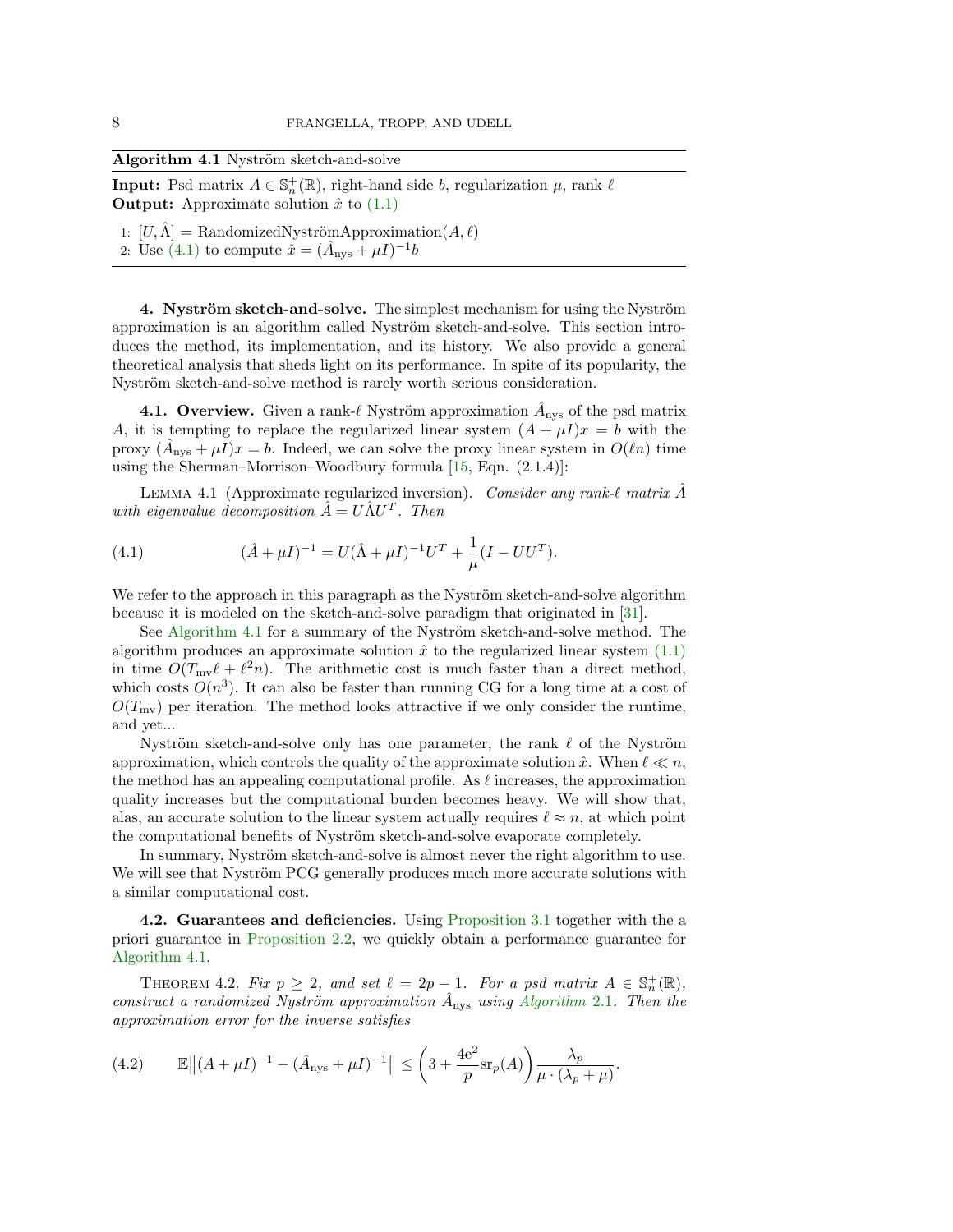Define  $x_{\star} = (A + \mu I)^{-1}b$ , and select  $\ell = 2 \left[ 1.5 d_{\text{eff}}(\epsilon \mu) \right] + 1$ . Then the approximate solution  $\hat{x}$  computed by [Algorithm](#page-7-0) 4.1 satisfies

<span id="page-8-2"></span>(4.3) 
$$
\mathbb{E}\left[\frac{\|\hat{x} - x_{\star}\|_2}{\|x_{\star}\|_2}\right] \le 26\epsilon.
$$

The proof of [Theorem 4.2](#page-7-1) may be found in [Appendix A.1.](#page-24-3)

[Theorem 4.2](#page-7-1) tells us how accurately we can hope to solve linear systems using Nyström sketch-and-solve [\(Algorithm 4.1\)](#page-7-0). To obtain relative error  $\epsilon$ , we should choose  $\ell = O(d_{\text{eff}}(\epsilon \mu))$ . When  $\epsilon \mu$  is small, we anticipate that  $d_{\text{eff}}(\epsilon \mu) \approx n$ . In this case, Nyström sketch-and-solve has no computational value. Our analysis is sharp in its essential respects, so the pessimistic assessment is irremediable.

4.3. History. Nyström sketch-and-solve has a long history in the machine learning literature. It was introduced in [\[39\]](#page-24-2) to speed up kernel-based learning, and it plays a role in many subsequent papers on kernel methods. In this context, the Nyström approximation is typically obtained using column sampling  $[1, 4, 39]$  $[1, 4, 39]$  $[1, 4, 39]$  $[1, 4, 39]$  $[1, 4, 39]$ , which has its limitations [\(subsection 2.2.3\)](#page-6-1). More recently, Nyström sketch-and-solve has been applied to speed up approximate cross-validation [\[35\]](#page-24-4).

The analysis of Nyström sketch-and-solve presented above differs from previous analysis. Prior works  $\begin{bmatrix}1, 4\end{bmatrix}$  focus on the kernel setting, and they use properties of column sampling schemes to derive learning guarantees. In contrast, we bound the relative error for a Nyström approximation based on a random projection. Our overall approach extends to column sampling if we replace [Proposition 2.2](#page-5-0) by an appropriate analog, such as Gittens's results [\[13\]](#page-23-7).

<span id="page-8-0"></span>5. Nyström Preconditioned Conjugate Gradients. We now present our main algorithm, Nyström PCG. This algorithm produces high accuracy solutions to a regularized linear system by using the Nyström approximation  $\hat{A}_{\text{nys}}$  as a preconditioner. We provide a rigorous estimate for the condition number of the preconditioned system, and we prove that Nyström PCG leads to fast convergence for regularized linear systems. In contrast, we have shown that Nyström sketch-and-solve cannot be expected to yield accurate solutions.

5.1. The preconditioner. In this section, we introduce the optimal low-rank preconditioner, and we argue that the randomized Nyström preconditioner provides an approximation that is easy to compute.

**5.1.1. Motivation.** As a warmup, suppose we knew the eigenvalue decomposition of the best rank- $\ell$  approximation of the matrix:  $[A]_\ell = V_\ell \Lambda_\ell V_\ell^T$ . How should we use this information to construct a good preconditioner for the regularized linear system  $(1.1)$ ?

Consider the family of symmetric psd matrices that act as the identity on the orthogonal complement of range( $V_{\ell}$ ). Within this class, we claim that the following matrix is the *optimal preconditioner*:

(5.1) 
$$
P_{\star} = \frac{1}{\lambda_{\ell+1} + \mu} V_{\ell} (\Lambda_{\ell} + \mu I) V_{\ell}^{T} + (I - V_{\ell} V_{\ell}^{T}).
$$

The optimal preconditioner  $P_{\star}$  requires  $O(n\ell)$  storage, and we can solve linear systems in  $P_{\star}$  in  $O(n\ell)$  time. Whereas the regularized matrix  $A_{\mu}$  has condition number  $\kappa_2(A_\mu) = (\lambda_1 + \mu)/(\lambda_n + \mu)$ , the preconditioner yields

<span id="page-8-1"></span>(5.2) 
$$
\kappa_2(P_{\star}^{-1/2}A_{\mu}P_{\star}^{-1/2}) = \frac{\lambda_{\ell+1} + \mu}{\lambda_n + \mu}.
$$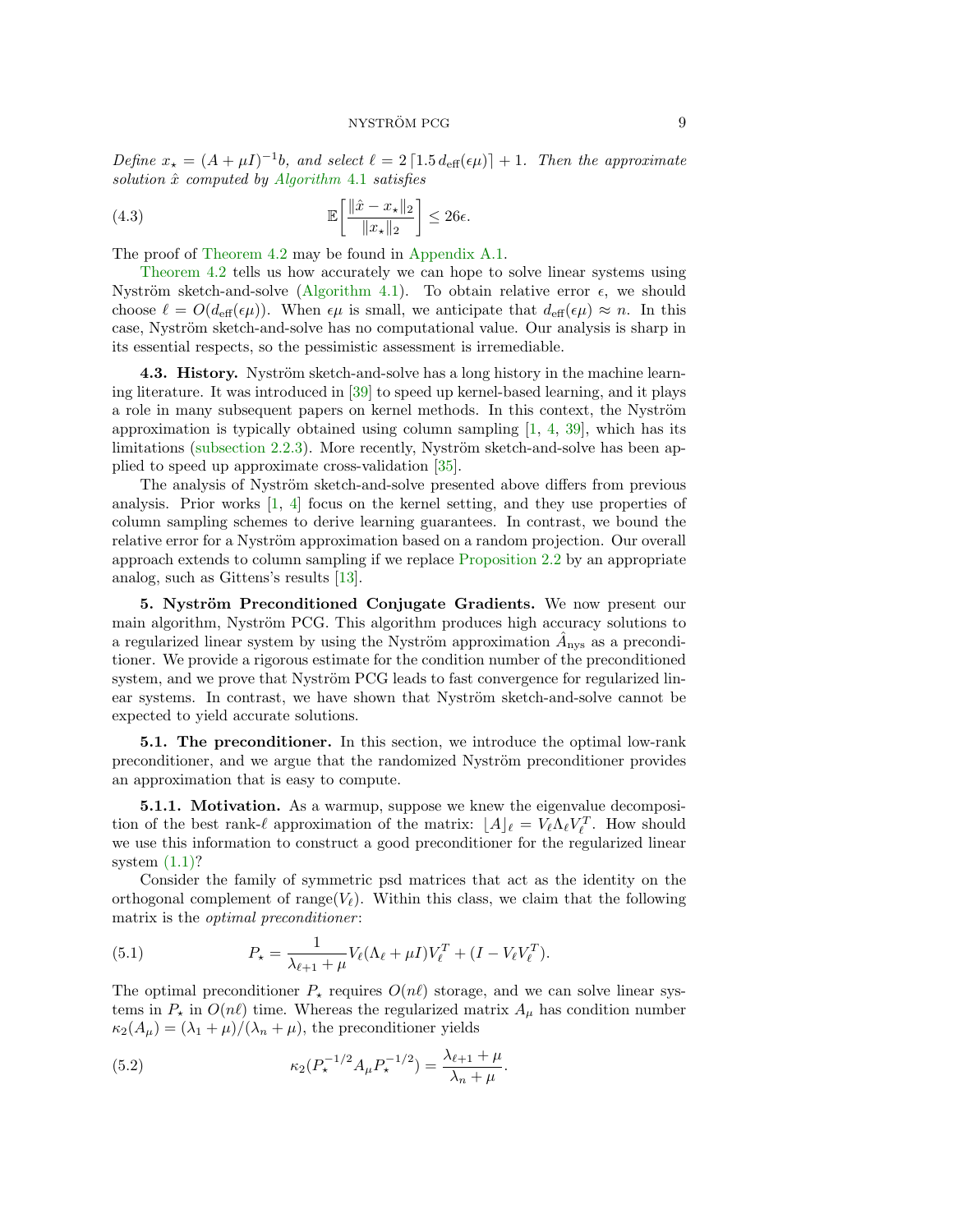### <span id="page-9-0"></span>Algorithm 5.1 Nyström PCG

**Input:** Psd matrix A, righthand side b, initial guess  $x_0$ , regularization parameter  $\mu$ , sketch size  $\ell$ , solution tolerance  $\eta$ 

**Output:** Approximate solution  $\hat{x}$  to regularized system  $(1.1)$ 

1:  $[U, \Lambda] = \text{RandomizedNyströmApproximation}(A, \ell)$ 2:  $r_0 = b - (A + \mu I)x_0$ 3:  $z_0 = P^{-1}$  $\triangleright$  using [\(5.3\)](#page-9-1) 4:  $p_0 = z_0$ 5: while  $||r||_2 > \eta$  do<br>6:  $v = (A + \mu I)p_0$  $v = (A + \mu I)p_0$ 7:  $\alpha = (r_0^T z_0)/(p_0^T)$  $\triangleright$  compute step size 8:  $x = x_0 + \alpha p_0$  . Dupdate solution 9:  $r = r_0 - \alpha v$  .  $\triangleright$  update residual  $z = P^{-1}r$  .  $\triangleright$  find search direction via (5.3) 10:  $z = P^{-1}$  $\triangleright$  find search direction via [\(5.3\)](#page-9-1) 11:  $\beta = (r^T z)/(r_0^T z_0)$ 12:  $x_0 \leftarrow x, r_0 \leftarrow r, p_0 \leftarrow z + \beta p_0, z_0 \leftarrow z$ 

This is the minimum possible condition number attainable by a preconditioner from the class that we have delineated. It represents a significant improvement when  $\lambda_{\ell+1} \ll \lambda_1$ . The proofs of these claims are straightforward; for details, see [Ap](#page-31-0)[pendix B.1.2.](#page-31-0)

5.1.2. Randomized Nyström preconditioner. It is expensive to compute the best rank- $\ell$  approximation  $|A|_{\ell}$  accurately. In contrast, we can compute the rank- $\ell$  randomized Nyström approximation  $\hat{A}_{\text{nys}}$  efficiently [\(Algorithm 2.1\)](#page-4-0). Furthermore, we have seen that  $\hat{A}_{\text{nys}}$  approximates A nearly as well as the optimal rank- $\ell$ approximation (Corollary  $2.3$ ). These facts lead us to study the randomized Nyström preconditioner, proposed in [\[22,](#page-23-0) Sec. 17] without a complete justification.

Consider the eigenvalue decomposition  $\hat{A}_{\text{nys}} = U \hat{\Lambda} U^T$ , and write  $\hat{\lambda}_{\ell}$  for its  $\ell$ th eigenvalue. The randomized Nyström preconditioner and its inverse take the form

<span id="page-9-1"></span>(5.3) 
$$
P = \frac{1}{\hat{\lambda}_{\ell} + \mu} U(\hat{\Lambda} + \mu I)U^{T} + (I - UU^{T});
$$

$$
P^{-1} = (\hat{\lambda}_{\ell} + \mu)U(\hat{\Lambda} + \mu I)^{-1}U^{T} + (I - UU^{T}).
$$

Like the optimal preconditioner  $P_{\star}$ , the randomized Nyström preconditioner [\(5.3\)](#page-9-1) is cheap to apply and to store. We may hope that it damps the condition number of the preconditioned system  $P^{-1/2} A_{\mu} P^{-1/2}$  nearly as well as the optimal preconditioner  $P_{\star}$ . We will support this intuition with a rigorous bound [\(Proposition 5.3\)](#page-12-0).

5.2. Nyström PCG. We can obviously use the randomized Nyström preconditioner within the framework of PCG. We call this approach Nyström PCG, and we present a basic implementation in [Algorithm 5.1.](#page-9-0)

More precisely, [Algorithm 5.1](#page-9-0) uses left-preconditioned CG. This algorithm implicitly works with the unsymmetric matrix  $P^{-1}A_\mu$ , rather than the symmetric matrix  $P^{-1/2}A_{\mu}P^{-1/2}$ . The two methods yield identical sequences of iterates [\[30\]](#page-23-12), but the former is more efficient. For ease of analysis, our theoretical results are presented in terms of the symmetrically preconditioned matrix.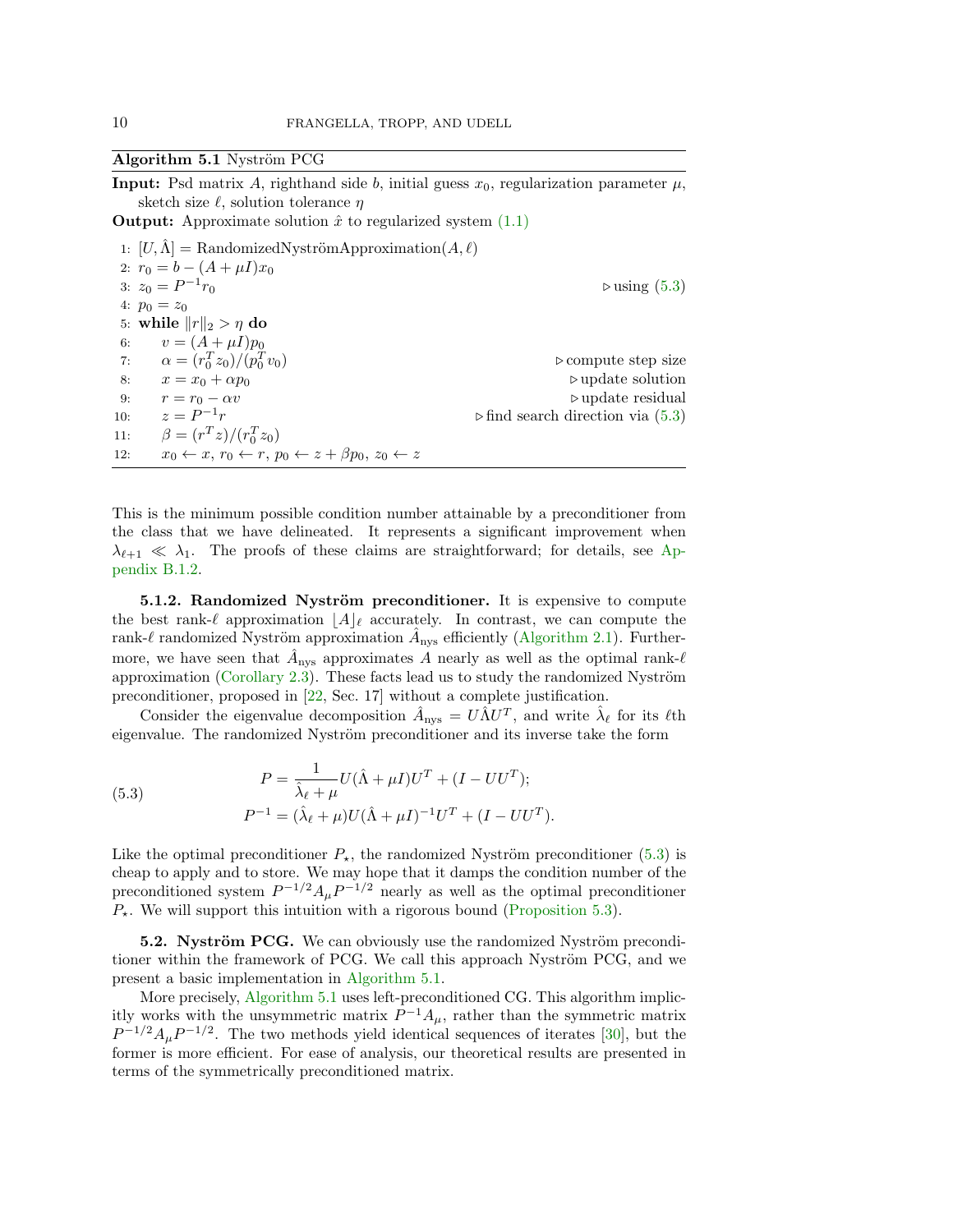NYSTRÖM PCG 11

5.2.1. Complexity of Nyström PCG. Nyström PCG has two steps. First, we construct the randomized Nyström approximation, and then we solve the regularized linear system using PCG. We have already discussed the cost of constructing the Nyström approximation [\(subsection 2.2.1\)](#page-5-2). The PCG stage costs  $O(T_{\text{max}})$  operations per iteration, and it uses a total of  $O(n)$  additional storage.

For the regularized linear system [\(1.1\),](#page-0-0) [Theorem 5.1](#page-11-0) and [Corollary 5.2](#page-11-1) demonstrate that it is enough to choose the sketch size  $\ell = 2 \lceil 1.5d_{\text{eff}}(\mu) \rceil + 1$ . In this case, the overall runtime of Nyström PCG is

 $O(d_{\text{eff}}(\mu)^2 n + T_{\text{mv}}(d_{\text{eff}}(\mu) + \log(1/\epsilon)))$  operations.

When the effective dimension  $d_{\text{eff}}(\mu)$  is modest, Nyström PCG is very efficient.

In contrast, [subsection 4.2](#page-7-3) shows that the running time for Nyström sketch-andsolve has the same form—with  $d_{\text{eff}}(\epsilon\mu)$  in place of  $d_{\text{eff}}(\mu)$ . This is a massive difference. Nyström PCG can produce solutions whose residual norm is close to machine precision; this type of successful computation is impossible with Nyström sketch-and-solve.

<span id="page-10-0"></span>5.2.2. Comparison to other randomized preconditioning methods. In this subsection we give a more comprehensive discussion of how Nyström PCG compares to prior work on randomized preconditioning [\[3,](#page-22-3) [19,](#page-23-2) [23,](#page-23-3) [29\]](#page-23-4) based on sketchand-precondition and related ideas. All these prior methods were developed for least squares problems. We summarize the complexity of each method for regularized leastsquares problems in [Table 1.](#page-10-1)

<span id="page-10-1"></span>Table 1: Regularized least-squares: complexity of prior randomized preconditioning methods vs. Nyström PCG. The table compares the complexity of Nyström PCG and state-of-the-art randomized preconditioning methods in the overdetermined case  $n > d$ , assuming we can access A only via matrix-vector products. The sketch-and-precondition preconditioner is constructed from a sketch SA, where  $S \in \mathbb{R}^{m \times n}$  is a  $(1 \pm \gamma)$  Gaussian subspace embedding with sketch size  $\Omega(d/\gamma)$ and  $\gamma \in (0, 1)$ . The time to compute the sketch is  $O(T_{\text{mv}}d/\gamma)$  and the iteration complexity follows from the argument in [\[41,](#page-24-5) Sec 2.6]. For AdaIHS we use a sketch constructed from a Gaussian subspace embedding with sketch size  $O(d_{\text{eff}}(\mu)/\rho)$  where  $\rho \in (0, 0.18)$ . The complexity of AdaIHS follows from [\[19,](#page-23-2) Theorem 5]. The com-plexity of Nyström PCG is derived from [Theorem 5.1](#page-11-0) and [Corollary 5.2.](#page-11-1)

| Method                  | Complexity                                                                                                                                   | References  |
|-------------------------|----------------------------------------------------------------------------------------------------------------------------------------------|-------------|
| Sketch-and-precondition | $O(T_{\rm mv}d/\gamma + d^3/\gamma + T_{\rm mv}\frac{\log(2/\epsilon)}{\log(1/\gamma)})$                                                     | [3, 23, 29] |
| AdaIHS                  | $O\left((T_{\rm mv}d_{\rm eff}/\rho + dd_{\rm eff}^2/\rho^2)\log(d_{\rm eff}/\rho) + T_{\rm mv}\frac{\log(1/\epsilon)}{\log(1/\rho)}\right)$ | 19          |
| Nyström PCG             | $O(T_{\text{mv}}d_{\text{eff}}+dd_{\text{eff}}^2+T_{\text{mv}}\log(2/\epsilon))$                                                             | This work   |

The time to construct the sketch-and-precondition preconditioner is always larger than the Nyström preconditioner, since  $d_{\text{eff}} < d$  and  $\gamma < 1$ . Indeed, constructing the preconditioner for sketch-and-precondition costs  $\Omega(d^3)$ , which is the same as a direct method when  $d = \Omega(n)$  and is prohibitive for high-dimensional problems. Hence Nyström PCG is amenable to problems with large  $d$  and runs much faster than sketchand-precondition whenever  $d_{\text{eff}}(\mu) \ll d$ . The Nyström preconditioner also enjoys wider applicability then sketch-precondition: it applies to square-ish systems, whereas the others only work for strongly overdetermined or underdetermined problems. In addition to sketch-and-precondition, Nyström PCG also enjoys better complexity than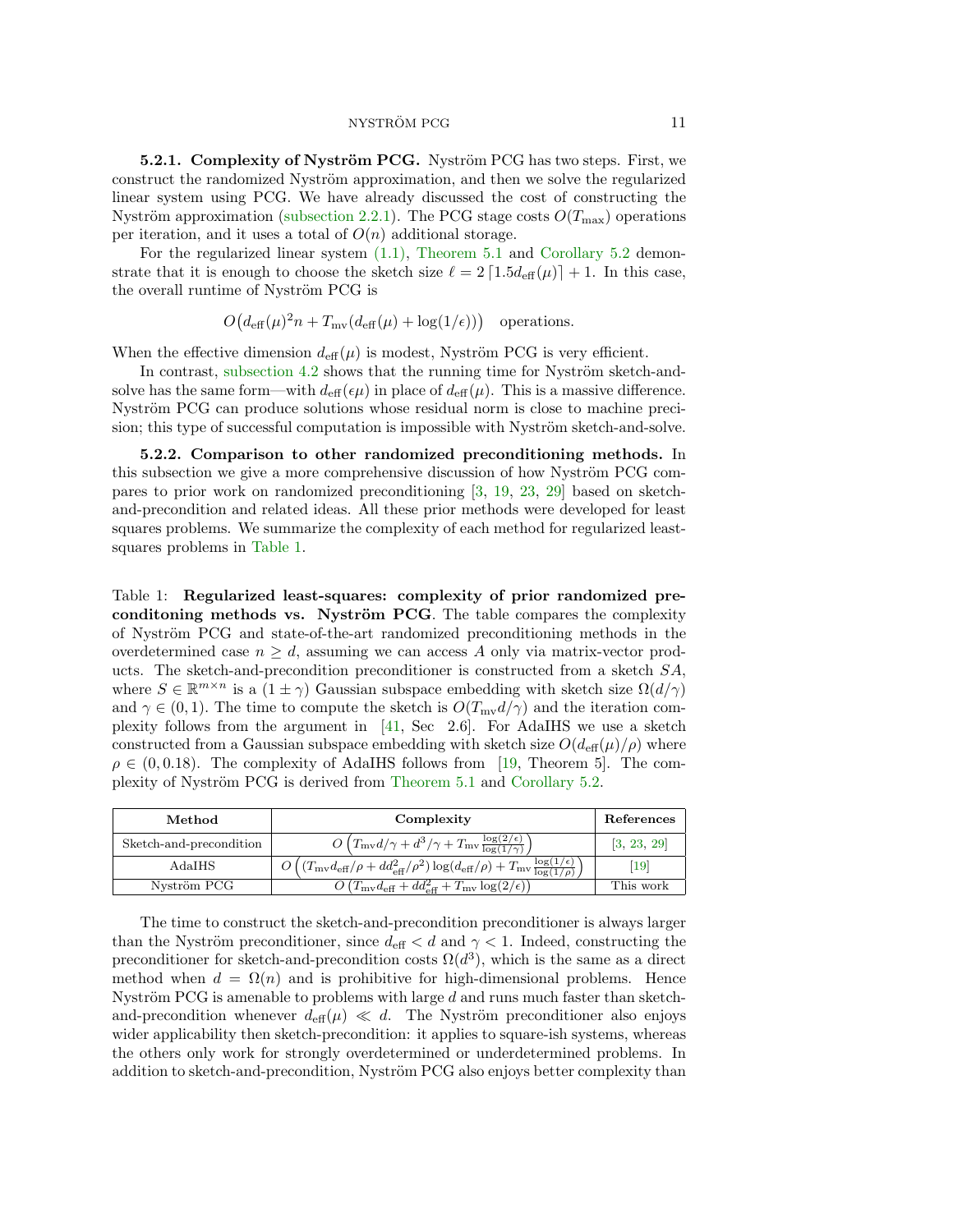AdaIHS. AdaIHS has linear dependence in d, but possesses additional logarithmic factors and scales in terms of  $d_{\text{eff}}(\mu)/\rho$  where  $\rho < 0.18$ , leading to a worse runtime.

In the context of kernel ridge regression (KRR), the random features method of [\[2\]](#page-22-1) may be viewed as a randomized preconditioning technique. [\[2\]](#page-22-1) prove convergence guarantees for the polynomial kernel with a potentially prohibitive sketch size  $\ell =$  $O(d_{\text{eff}}(\mu)^2)$ . In contrast, Nyström PCG can be used for KRR with any kernel and requires smaller sketch size  $\ell = O(d_{\text{eff}}(\mu))$  to obtain fast convergence.

In summary, Nyström PCG applies to a wider class of problems than prior randomized preconditioners and enjoys stronger theoretical guarantees for regularized problems. Nyström PCG also outperforms other randomized preconditioners numerically [\(section 6\)](#page-15-1).

5.2.3. Block Nyström PCG. We can also use the Nyström preconditioner with the block CG algorithm [\[25\]](#page-23-13) to solve regularized linear systems with multiple right-hand sides. For this approach, we also use an orthogonalization pre-processing proposed in [\[11\]](#page-23-14) that ensures numerical stability without further orthogonalization steps during the iteration.

**5.3. Analysis of Nyström PCG.** We now turn to the analysis of the random-ized Nyström preconditioner P. [Theorem 5.1](#page-11-0) provides a bound for the rank  $\ell$  of the Nyström preconditioner that reduces the condition number of  $A_\mu$  to a constant. In this case, we deduce that Nyström PCG converges rapidly [\(Corollary 5.2\)](#page-11-1).

<span id="page-11-0"></span>THEOREM 5.1 (Nyström preconditioning). Suppose we construct the Nyström preconditioner P in [\(5.3\)](#page-9-1) using [Algorithm](#page-4-0) 2.1 with sketch size  $\ell = 2 \lceil 1.5 d_{\text{eff}}(\mu) \rceil + 1$ . Using P to precondition the regularized matrix  $A_\mu$  results in the condition number bound

$$
\mathbb{E}\left[\kappa_2(P^{-1/2}A_{\mu}P^{-1/2})\right] < 28.
$$

The proof of [Theorem 5.1](#page-11-0) may be found in [subsection 5.3.3.](#page-13-1)

[Theorem 5.1](#page-11-0) has several appealing features. Many other authors have noticed that the effective dimension controls sample size requirements for particular applications such as discriminant analysis [\[7\]](#page-23-1), ridge regression [\[19\]](#page-23-2), and kernel ridge regression [\[1,](#page-22-0) [4\]](#page-22-2). In contrast, our result holds for any regularized linear system.

Our argument makes the role of the effective dimension conceptually simpler, and it leads to explicit, practical parameter recommendations. Indeed, the effective dimension  $d_{\text{eff}}(\mu)$  is essentially the same as the sketch size  $\ell$  that makes the approximation error  $||A - \hat{A}_{\text{nys}}||$  proportional to  $\mu$ . In previous arguments, such as those in [\[1,](#page-22-0) [4,](#page-22-2) [7\]](#page-23-1), the effective dimension arises because the authors reduce the analysis to approximate matrix multiplication [\[8\]](#page-23-15), which produces inscrutable constant factors.

[Theorem 5.1](#page-11-0) ensures that Nyström PCG converges quickly.

COROLLARY 5.2 (Nyström PCG: Convergence). Define P as in [Theorem](#page-11-0) 5.1, and condition on the event  $\{\kappa_2 (P^{-1/2}A_{\mu}P^{-1/2}) \le 56\}$ . Let  $M = P^{-1/2}A_{\mu}P^{-1/2}$ . If we initialize [Algorithm](#page-9-0) 5.1 with initial iterate  $x_0 = 0$ , then the relative error  $\delta_t$  in the iterate  $x_t$  satisfies

<span id="page-11-1"></span>
$$
\delta_t = \frac{\|x_t - x_\star\|_M}{\|x_\star\|_M} < 2 \cdot (0.77)^t \quad \text{where } A_\mu x_\star = b.
$$

In particular, after  $t = [3.8 \log(2/\epsilon)]$  iterations, we have relative error  $\delta_t < \epsilon$ .

The proof of [Corollary 5.2](#page-11-1) is an immediate consequence of the standard convergence result for CG [\[36,](#page-24-0) Theorem 38.5, p. 299]. See [Appendix A.2.](#page-27-0)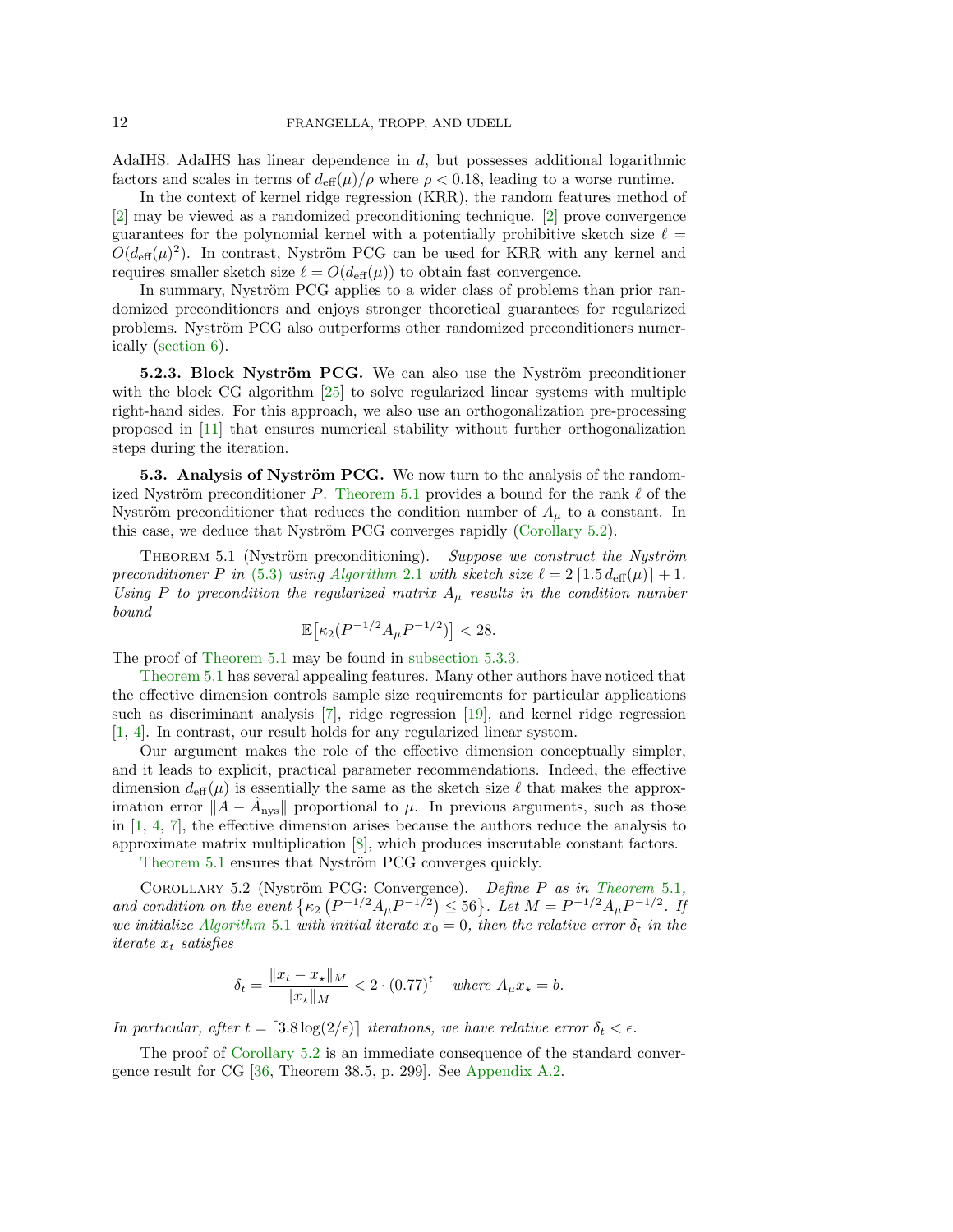#### NYSTRÖM PCG 13

5.3.1. Analyzing the condition number. The first step in the proof of [Theo](#page-11-0)[rem 5.1](#page-11-0) is a deterministic bound on how the preconditioner [\(5.3\)](#page-9-1) reduces the condition number of the regularized matrix  $A_\mu$ . Let us emphasize that this bound is valid for any rank- $\ell$  Nyström approximation, regardless of the choice of test matrix.

<span id="page-12-0"></span>PROPOSITION 5.3 (Nyström preconditioner: deterministic bound). Let  $\hat{A} =$  $U\hat{\Lambda}U^{T}$  be any rank- $\ell$  Nyström approximation, with  $\ell$ th largest eigenvalue  $\hat{\lambda}_{\ell}$ , and let  $E = A - \hat{A}$  be the approximation error. Construct the Nyström preconditioner P as in [\(5.3\)](#page-9-1). Then the condition number of the preconditioned matrix  $P^{-1/2}A_{\mu}P^{-1/2}$ satisfies

(5.4)  

$$
\max\left\{\frac{\hat{\lambda}_{\ell} + \mu}{\lambda_n + \mu}, 1\right\} \le \kappa_2 (P^{-1/2} A_{\mu} P^{-1/2})
$$

$$
\le \left(\hat{\lambda}_{\ell} + \mu + \|E\|\right) \min\left\{\frac{1}{\mu}, \frac{\hat{\lambda}_{\ell} + \lambda_n + 2\mu}{(\hat{\lambda}_{\ell} + \mu)(\lambda_n + \mu)}\right\}.
$$

For the proof of [Proposition 5.3](#page-12-0) see [Appendix A.1.1.](#page-25-0)

To interpret the result, recall the expression [\(5.2\)](#page-8-1) for the condition number in-duced by the optimal preconditioner. [Proposition 5.3](#page-12-0) shows that the Nyström preconditioner may reduce the condition number almost as well as the optimal preconditioner.

In particular, when  $||E|| = O(\mu)$ , the condition number of the preconditioned system is bounded by a constant, independent of the spectrum of A. In this case, Nyström PCG is guaranteed to converge quickly.

5.3.2. The effective dimension and sketch size selection. How should we choose the sketch size  $\ell$  to guarantee that  $||E|| = O(\mu)$ ? [Corollary 2.3](#page-5-1) shows how the error in the rank- $\ell$  randomized Nyström approximation depends on the spectrum of A through the eigenvalues of A and the tail stable rank. In this section, we present a lemma which demonstrates that the effective dimension  $d_{\text{eff}}(\mu)$  controls both quantities. As a consequence of this bound, we will be able to choose the sketch size  $\ell$ proportional to the effective dimension  $d_{\text{eff}}(\mu)$ .

<span id="page-12-2"></span>Recall from  $(1.4)$  that the effective dimension of the matrix  $A$  is defined as

(5.5) 
$$
d_{\text{eff}}(\mu) = \text{tr}(A(A + \mu I)^{-1}) = \sum_{j=1}^{n} \frac{\lambda_j(A)}{\lambda_j(A) + \mu}.
$$

As previously mentioned,  $d_{\text{eff}}(\mu)$  may be viewed as a smoothed count of the eigenvalues larger than  $\mu$ . Thus, one may expect that  $\lambda_k(A) \lesssim \mu$  for  $k \gtrsim d_{\text{eff}}(\mu)$ . This intuition is correct, and it forms the content of [Lemma 5.4.](#page-12-1)

<span id="page-12-1"></span>LEMMA 5.4 (Effective dimension). Let  $A \in \mathbb{S}_n^+(\mathbb{R})$  with eigenvalues  $\lambda_1 \geq \lambda_2 \geq$  $\cdots \geq \lambda_n$ . Let  $\mu > 0$  be regularization parameter, and define the effective dimension as in [\(5.5\)](#page-12-2). The following statements hold.

- 1. Fix  $\gamma > 0$ . If  $j \geq (1 + \gamma^{-1})d_{\text{eff}}(\mu)$ , then  $\lambda_j \leq \gamma \mu$ .
- <span id="page-12-4"></span><span id="page-12-3"></span>2. If  $k \geq d_{\text{eff}}(\mu)$ , then  $k^{-1} \sum_{j>k} \lambda_j \leq (d_{\text{eff}}(\mu)/k) \cdot \mu$ .

The proof of [Lemma 5.4](#page-12-1) may be found in [Appendix A.1.2.](#page-27-1)

[Lemma 5.4,](#page-12-1) [Item 1](#page-12-3) captures the intuitive fact that there are no more than  $2d_{\text{eff}}(\mu)$ eigenvalues larger than  $\mu$ . Similarly, [Item 2](#page-12-4) states that the effective dimension controls the sum of all the eigenvalues whose index exceeds the effective dimension. It is instructive to think about the meaning of these results when  $d_{\text{eff}}(\mu)$  is small.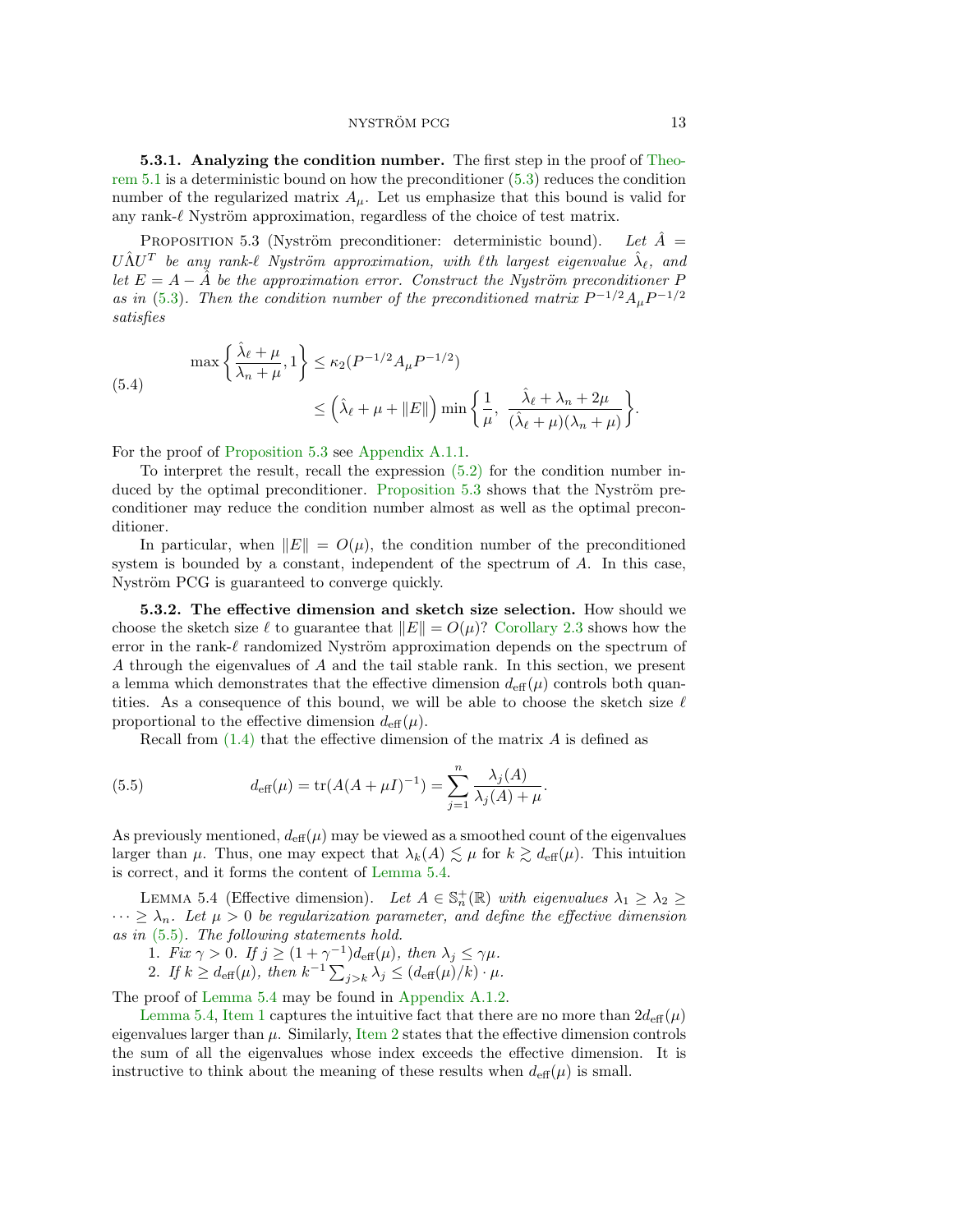<span id="page-13-1"></span>**5.3.3. Proof of [Theorem 5.1.](#page-11-0)** We are now prepared to prove Theorem 5.1. The key ingredients in the proof are [Proposition 2.2,](#page-5-0) [Proposition 5.3,](#page-12-0) and [Lemma 5.4.](#page-12-1)

*Proof of [Theorem](#page-11-0)* 5.1. Fix the sketch size  $\ell = 2 \left[ 1.5 d_{\text{eff}}(\mu) \right] + 1$ . Construct the rank- $\ell$  randomized Nyström approximation  $\hat{A}_{\text{nys}}$  with eigenvalues  $\hat{\lambda}_j$ . Write  $E =$  $A - \hat{A}_{\text{nys}}$  for the approximation error. Form the preconditioner P via [\(5.3\).](#page-9-1) We must bound the expected condition number of the preconditioned matrix  $P^{-1/2} A_{\mu} P^{-1/2}$ 

First, we apply [Proposition 5.3](#page-12-0) to obtain a deterministic bound that is valid for any rank- $\ell$  Nyström preconditioner:

$$
\kappa_2(P^{-1/2}A_{\mu}P^{-1/2}) \leq \frac{\hat{\lambda}_{\ell} + \mu + \|E\|}{\mu} \leq 2 + \frac{\|E\|}{\mu}.
$$

The second inequality holds because  $\hat{\lambda}_{\ell} \leq \lambda_{\ell} \leq \mu$ . This is a consequence of [Lemma 2.1,](#page-4-2) [Item 4](#page-4-6) and [Lemma 5.4,](#page-12-1) [Item 1](#page-12-3) with  $\gamma = 1$ . We rely on the fact that  $\ell \geq 2 d_{\text{eff}}(\mu)$ .

Decompose  $\ell = 2p - 1$  where  $p = \lceil 1.5 d_{\text{eff}}(\mu) \rceil + 1$ . Take the expectation, and invoke [Corollary 2.3](#page-5-1) to obtain

$$
\mathbb{E}\left[\kappa_2(P^{-1/2}A_{\mu}P^{-1/2})\right] \leq 2 + \left(3 + \frac{4e^2}{p} \text{sr}_p(A)\right)(\lambda_p/\mu).
$$

By definition,  $\operatorname{sr}_p(A) \cdot \lambda_p = \sum_{j \geq p} \lambda_j$ . To complete the bound, apply [Lemma 5.4](#page-12-1) twice. We use [Item 1](#page-12-3) with  $\gamma = 2$  and [Item 2](#page-12-4) with  $k = p - 1 = \lceil 1.5 d_{\text{eff}}(\mu) \rceil$  to reach

$$
\mathbb{E}\big[\kappa_2(P^{-1/2}A_{\mu}P^{-1/2})\big] \leq 2 + \frac{3 \cdot 2\mu + 4e^2 \cdot 2\mu/3}{\mu} < 2 + 26 = 28,
$$

which is the desired result.

<span id="page-13-0"></span>5.4. Practical parameter selection. In practice, we may not know the regularization parameter  $\mu$  in advance, and we rarely know the effective dimension  $d_{\text{eff}}(\mu)$ . As a consequence, we cannot enact the theoretical recommendation for the rank of the Nyström preconditioner:  $\ell = 2 \lceil 1.5 d_{\text{eff}}(\mu) \rceil + 1$ . Instead, we need an adaptive method for choosing the rank  $\ell$ . Below, we outline three strategies.

<span id="page-13-2"></span>5.4.1. Strategy 1: Adaptive rank selection by a posteriori error estimation. The first strategy uses the posterior condition number estimate adaptively in a procedure the repeatedly doubles the sketch size  $\ell$  as required. Recall that [Propo](#page-12-0)[sition 5.3](#page-12-0) controls the condition number of the preconditioned system:

(5.6) 
$$
\kappa_2(P^{-1/2}A_{\mu}P^{-1/2}) \le \frac{\hat{\lambda}_{\ell} + \mu + ||E||}{\mu} \text{ where } E = A - \hat{A}_{\text{nys}}.
$$

We get  $\hat{\lambda}_{\ell}$  for free from [Algorithm 2.1](#page-4-0) and we can compute the error  $||E||$  inexpensively with the randomized power method [\[18\]](#page-23-16); see [Algorithm E.1](#page-35-0) in [Appendix E.](#page-35-1) Thus, we can ensure the condition number is small by making  $||E||$  and  $\hat{\lambda}_{\ell}$  fall below some desired tolerance. The adaptive strategy proceeds to do this as follows. We compute a randomized Nyström approximation with initial sketch size  $\ell_0$ , and we estimate the error  $||E||$  using randomized powering. If  $||E||$  is smaller than a prescribed tolerance, we accept the rank- $\ell_0$  approximation. If the tolerance is not met, then we double the sketch size, update the approximation, and estimate  $||E||$  again. The process repeats until the estimate for  $||E||$  falls below the tolerance or it breaches a threshold  $\ell_{\text{max}}$ for the maximum sketch size. [Algorithm E.2](#page-36-0) usings the following stopping criterions

 $\Box$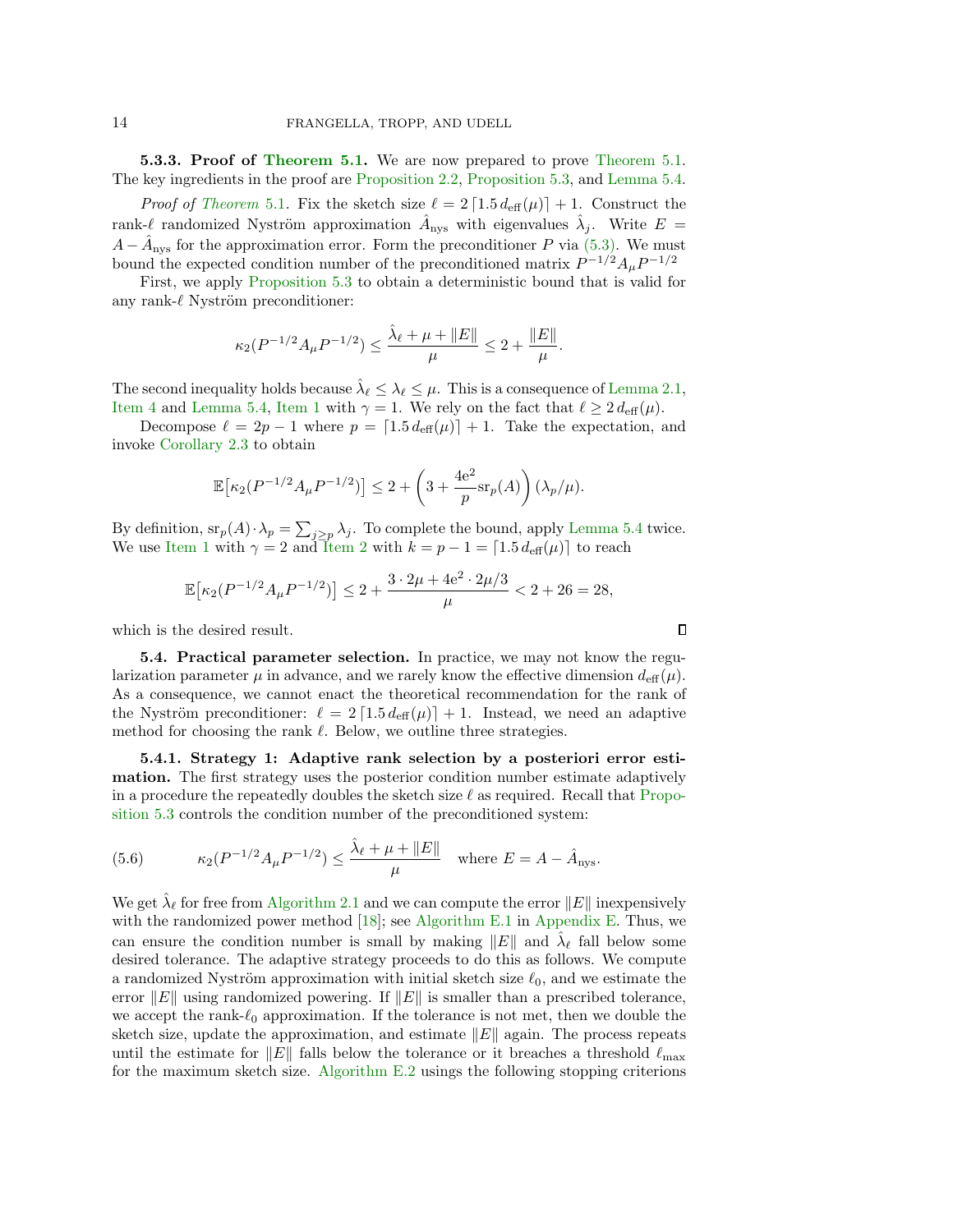$||E|| \leq \tau \mu$  and  $\hat{\lambda}_{\ell} \leq \tau \mu/11$  for a modest constant  $\tau$ . The stopping criterion on  $\hat{\lambda}_{\ell}$ does not seem to be necessary in practice, as it is usually an order of magnitude small than  $||E||$ , but it is needed for [Theorem 5.5.](#page-14-0) Based on numerical experience, we recommend a choice  $\tau \in [1, 100]$ . For full algorithmic details of adaptive rank selection by estimating  $||E||$ , see [E.2](#page-36-0) in [E.](#page-35-1)

The following theorem shows that with high probability, [Algorithm E.2](#page-36-0) terminates with a modest sketch size in at most a logarithmic number of steps, and PCG with the resulting preconditioner converges rapidly.

<span id="page-14-0"></span>THEOREM 5.5. Run [Algorithm](#page-36-0) E.2 with initial sketch size  $\ell_0$  and tolerance  $\tau \mu$ where  $\tau \geq 1$ , and let  $\tilde{\ell} = 2\lceil 2d_{\text{eff}}\left(\frac{\delta\tau\mu}{11}\right)\rceil + 1$ . Then with probability at least  $1 - \delta$ :

- 1. [Algorithm](#page-36-0) E.2 doubles the sketch size at most  $\lceil \log_2\left(\frac{\tilde{\ell}}{\ell_0}\right) \rceil$  times.
- 2. The final sketch size  $\ell$  satisfies

$$
\ell \le 4\lceil 2d_{\text{eff}}\left(\frac{\delta\tau\mu}{11}\right)\rceil + 2.
$$

3. With the preconditioner constructed from [Algorithm](#page-36-0) E.2, Nyström PCG converges in at most  $\lceil \frac{\log(2/\epsilon)}{\log(1/\tau_0)} \rceil$  $\frac{\log(2/\epsilon)}{\log(1/\tau_0)}$  iterations, where  $\tau_0 =$  $\frac{\sqrt{1+12\tau/11}-1}{\sqrt{1+12\tau/11}+1}.$ 

[Theorem 5.5](#page-14-0) immediately implies the following concrete guarantee.

COROLLARY 5.6. Set  $\tau = 44$  and  $\delta = 1/4$  in [Algorithm](#page-36-0) E.2 then with probability at least 3/4:

- 1. [Algorithm](#page-36-0) E.2 doubles the sketch size at most  $\lceil \log_2\left(\frac{\tilde{\ell}}{\ell_0}\right) \rceil$  times.
- 2. The final sketch size  $\ell$  satisfies

<span id="page-14-2"></span>
$$
\ell \le 4\lceil 2d_{\text{eff}}(\mu)\rceil + 2.
$$

3. With the preconditioner constructed from [Algorithm](#page-36-0) E.2, Nyström PCG converges in at most  $[3.48 \log(2/\epsilon)]$  iterations.

<span id="page-14-1"></span>5.4.2. Strategy 2: Adaptive rank selection by monitoring  $\hat{\lambda}_{\ell}/\mu$ . The second strategy is almost identical to the first, except we monitor the ratio  $\hat{\lambda}_{\ell}/\mu$ instead of  $||E||/\mu$ . Strategy 2 doubles the approximation rank until  $\hat{\lambda}_{\ell}/\mu$  falls below some tolerance (say, 10) or the sample size reaches the threshold  $\ell_{\rm max}$ . The approach is justified by the following proposition which shows that once the rank  $\ell$  is sufficiently large, with high probability, the exact condition number differs from the empirical condition number  $(\hat{\lambda}_{\ell} + \mu)/\mu$  by at most a constant.

PROPOSITION 5.7. Let  $\tau > 0$  denote the tolerance and  $\delta > 0$  a given failure probability. Suppose the rank of the randomized Nyström approximation satisfies  $\ell \geq$  $2[2d_{\text{eff}}(\tau\mu))] + 1.$  Then

(5.7) 
$$
\mathbb{P}\left\{\left(\kappa_2(P^{-1/2}A_{\mu}P^{-1/2})-\frac{\hat{\lambda}_{\ell}+\mu}{\mu}\right)_+\leq \frac{\tau}{\delta}\right\}\geq 1-\delta,
$$

where  $X_+ = \max\{X, 0\}.$ 

This strategy has the benefit of saving a bit of computation and is preferable when the target precision is not too important, eg, in machine learning problems where training error only loosely predicts test error.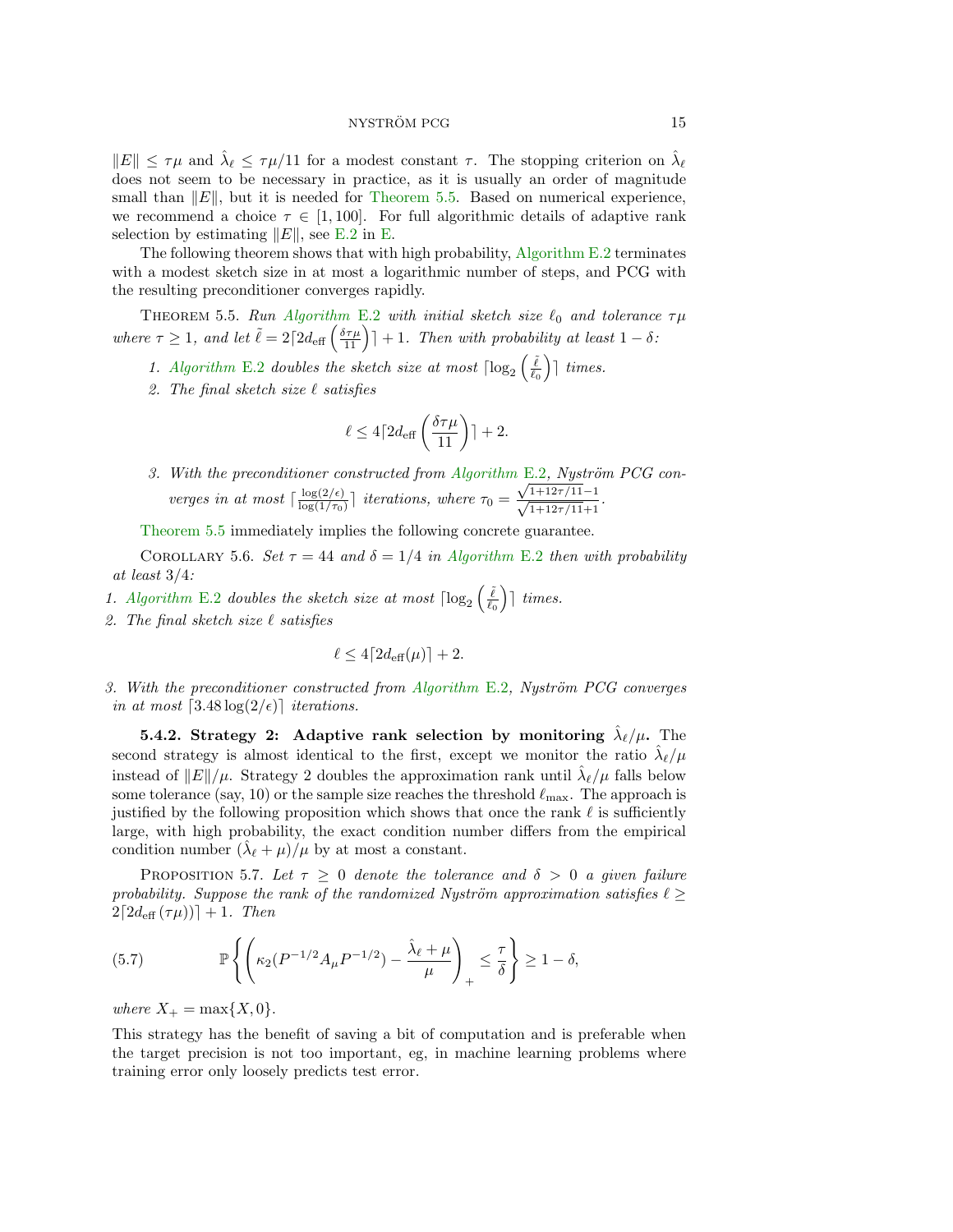| Dataset      | n       | d      |
|--------------|---------|--------|
| $CIFAR-10$   | 50,000  | 3,072  |
| Guillermo    | 20,000  | 4,297  |
| smallNorb-rf | 24,300  | 10,000 |
| shuttle-rf   | 43,300  | 10,000 |
| Higgs-rf     | 800,000 | 10,000 |
| YearMSD-rf   | 463,715 | 15,000 |

<span id="page-15-2"></span>Table 2: Ridge regression datasets.

<span id="page-15-3"></span>5.4.3. Strategy 3: Choose  $\ell$  as large as the user can afford. The third strategy is to choose the rank  $\ell$  as large as the user can afford. This approach is coarse, and it does not yield any guarantees on the cost of the Nyström PCG method.

Nevertheless, once we have constructed a rank- $\ell$  Nyström approximation we can combine the posterior estimate of the condition number used in strategy 1 with the standard convergence theory of PCG to obtain an upper bound for the iteration count of Nyström PCG. This gives us advance warning about how long it may take to solve the regularized linear system. As in strategy 1 we compute the error  $||E||$  in the condition number bound inexpensively with the randomized power method.

<span id="page-15-1"></span>6. Applications and experiments. In this section, we study the performance of Nyström PCG on real world data from three different applications: ridge regression, kernel ridge regression, and approximate cross-validation. The experiments demonstrate the effectiveness of the preconditioner and our strategies for choosing the rank  $\ell$  compared to other algorithms in the literature: on large datasets, we find that our method outperforms competitors by a factor of 5–10 [\(Table 3](#page-18-0) and [Table 10\)](#page-22-5).

6.1. Preliminaries. We implemented all experiments in MATLAB R2019a and MATLAB R2021a on a server with 128 Intel Xeon E7-4850 v4 2.10GHz CPU cores and 1056 GB. Except for the very large scale datasets  $(n \geq 10^5)$ , every numerical experiment in this section was repeated twenty times; tables report the mean over the twenty runs, and the standard deviation (in parentheses) when it is non-zero. We highlight the best-performing method in a table in bold.

We select hyperparameters of competing methods by grid search to optimize performance. This procedure tends to be very charitable to the competitors, and it may not be representative of their real-world performance. Indeed, grid search is computationally expensive, and it cannot be used as part of a practical implementation. A detailed overview of the experimental setup for each application may be found in the appropriate section of [Appendix C,](#page-33-0) and additional numerical results in [Appendix D.](#page-34-0)

<span id="page-15-0"></span>6.2. Ridge regression. In this section, we solve the ridge regression problem [\(1.7\)](#page-2-2) described in [subsection 1.3](#page-2-3) on some standard machine learning data sets [\(Ta](#page-15-2)[ble 2\)](#page-15-2) from OpenML [\[38\]](#page-24-6) and LIBSVM  $[6]$ . We compare Nyström PCG to standard CG and two state-of-the-art randomized preconditioning methods, the sketch-andprecondition method of Rokhlin and Tygert (R&T) [\[29\]](#page-23-4) and the Adaptive Iterative Hessian Sketch (AdaIHS) [\[19\]](#page-23-2).

6.2.1. Experimental overview. We perform two sets of experiments: computing regularization paths on CIFAR-10 and Guillermo, and random features regression [\[27,](#page-23-17) [28\]](#page-23-18) on shuttle, smallNORB, Higgs and YearMSD with specified values of  $\mu$ . The values of  $\mu$  may be found in [Appendix C.1.](#page-33-1) We use Euclidean norm  $||r||_2$  of the residual as our stopping criteria, with convergence declared when  $||r||_2 \leq 10^{-10}$ . For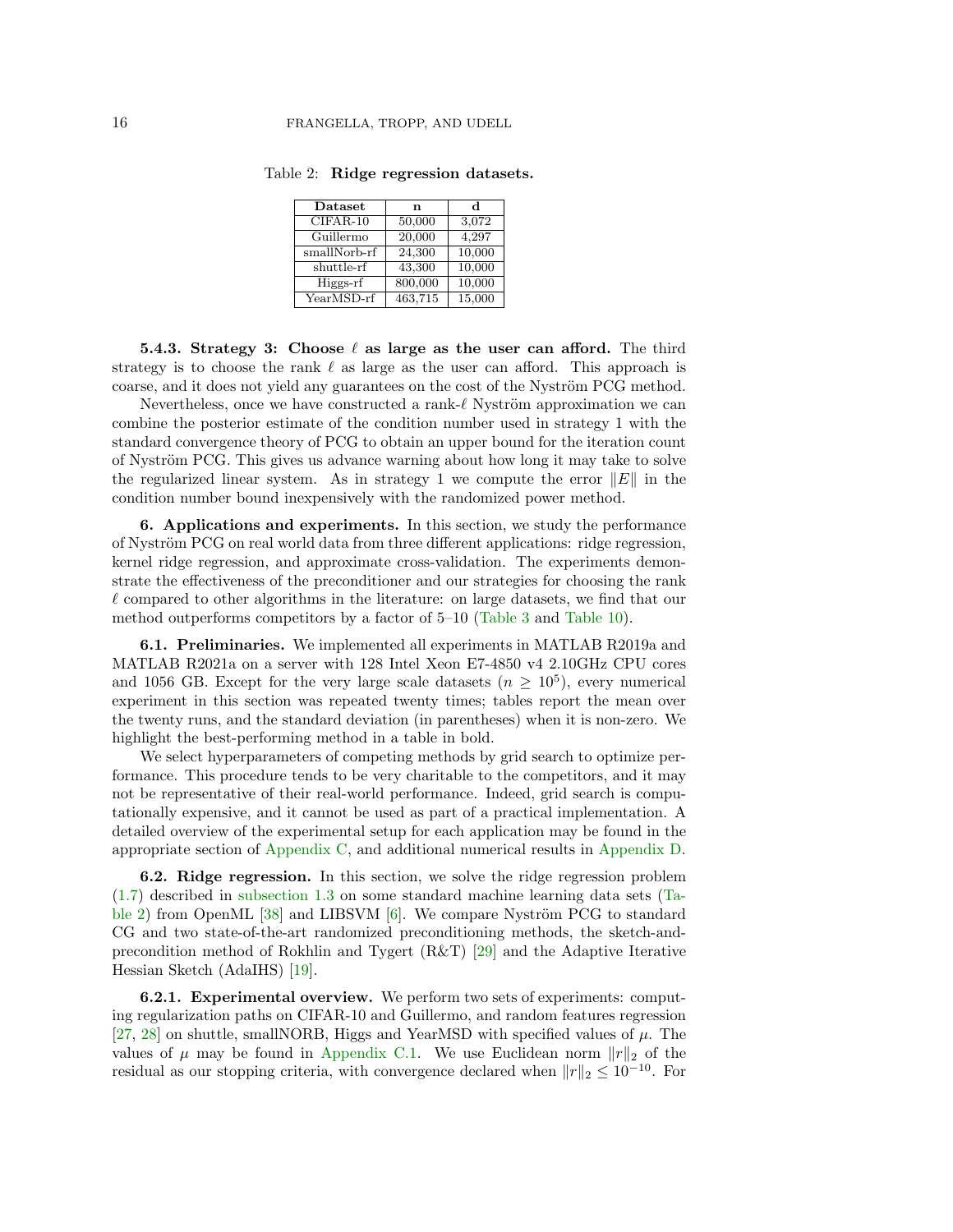<span id="page-16-1"></span>

Fig. 2: Ridge regression: Adaptive sketch size selection. Nyström PCG with adaptive rank selection [\(Algorithm E.2\)](#page-36-0) selects a preconditioner whose rank is less than or equal to the effective dimension.We report error bars for the rank selected by the adaptive algorithm, however the variation is so small that the error bars aren't visible. Hence despite being inherently random, the adaptive algorithm's behavior is practically deterministic across runs. See [subsection 6.2.2.](#page-16-0)

both sets of experiments, we use Nyström PCG with adaptive rank selection, [Algo](#page-36-0)[rithm E.2](#page-36-0) in [Appendix E.](#page-35-1) For complete details of the experimental methodology, see [Appendix C.1.](#page-33-1)

The regularization path experiments solve [\(1.7\)](#page-2-2) over a regularization path  $\mu = 10^{j}$ where  $j = 3, \dots, -6$ . We begin by solving the problem for the largest  $\mu$  (initialized at zero), and solve for progressively smaller  $\mu$  with warm starting. For each value of  $\mu$ , every method is allowed at most 500 iterations to reach the desired tolerance.

<span id="page-16-0"></span>6.2.2. Computing the regularization path. [Figure 2](#page-16-1) shows the evolution of  $d_{\text{eff}}(\mu)$  along the regularization path. CIFAR-10 and Guillermo are both small, so we compute the exact effective dimension as a point of reference. We see that we reach the sketch size cap of  $\ell_{\text{max}} = 0.5d$  for CIFAR-10 and  $\ell_{\text{max}} = 0.4d$  for Guillermo when  $\mu$  is small enough. For CIFAR-10, Nyström PCG chooses a rank much smaller than the effective dimension for small values of  $\mu$ . Nevertheless, the method still performs well [\(Figure 3\)](#page-17-0).

[Figure 3](#page-17-0) show the effectiveness of each method for computing the entire regularization path. Nyström PCG is the fastest of the methods along most of the regularization path. For CIFAR-10, Nyström PCG is faster than  $R&T$  until the very end of the regularization path, when  $d_{\text{eff}}(\mu) \approx d$ . That is, the  $O(d^3)$  cost of forming the R&T preconditioner is not worthwhile unless  $d_{\text{eff}}(\mu) \approx d$ . We expect Nyström PCG to perform better on ridge regression problems with non-vanishing regularization.

AdaIHS is rather slow. It increases the sketch size parameter several times along the regularization path. Each time, AdaIHS must form a new sketch of the matrix, approximate the Hessian, and compute a Cholesky factorization.

**6.2.3.** Random features regression. Tables  $3$  and  $4$  compare the performance of Nyström PCG, AdaIHS, and R&T PCG for random features regression. Table  $3$ shows that Nyström PCG performs best on all datasets for all metrics. The most striking feature is the difference between sketch sizes: AdaIHS and R&T require much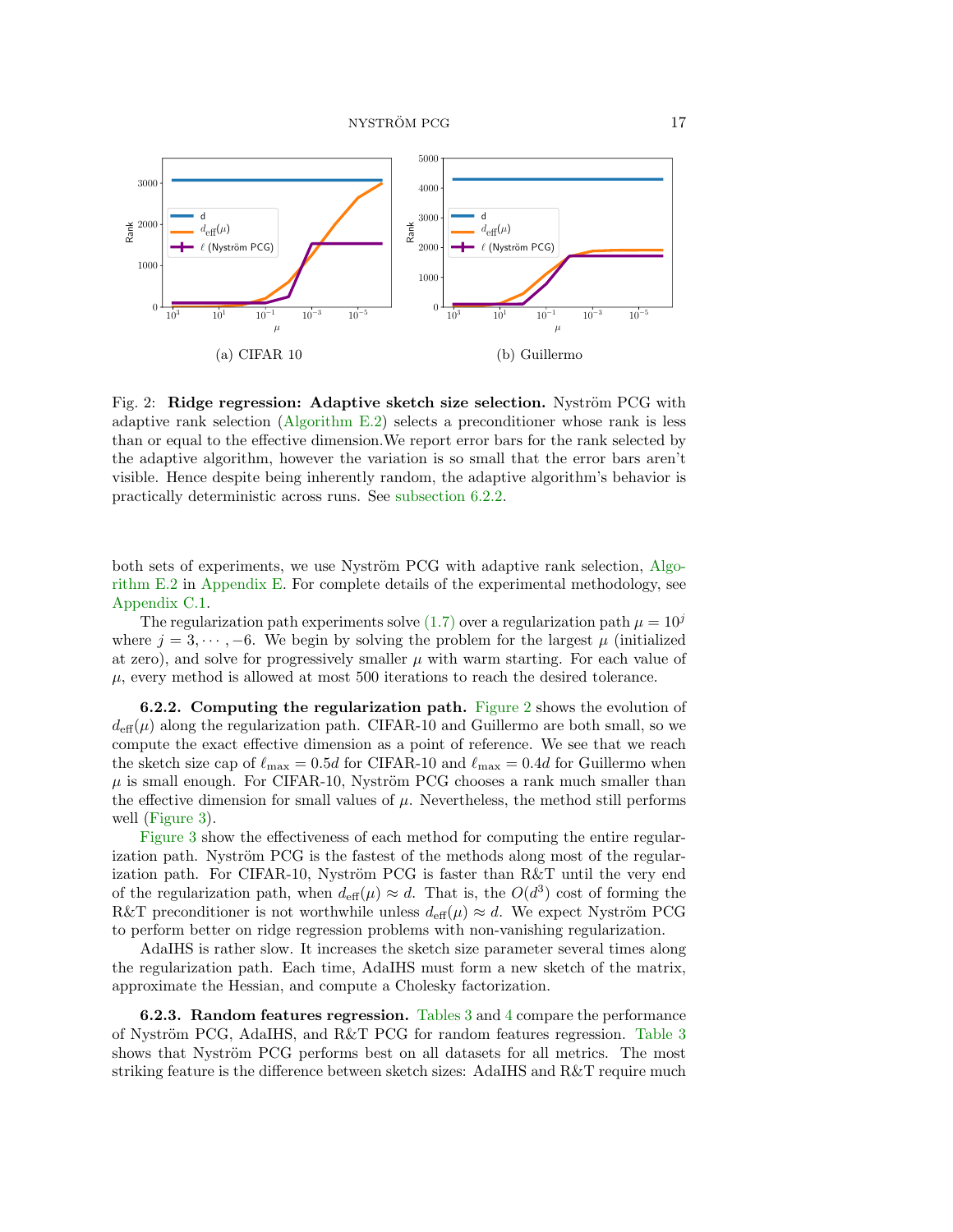<span id="page-17-0"></span>

Fig. 3: Ridge regression: Runtime and residual. Nyström PCG is either the fastest method, or it is competitive with the fastest method for all values of the regularization parameter  $\mu$ . CG is generally the slowest method. All the methods reliably achieve the target residual along the entire regularization path, except for ordinary CG at small values of  $\mu$ . See [subsection 6.2.2.](#page-16-0)

larger sketch sizes than Nyström PCG, leading to greater computation time and higher storage costs. [Table 4](#page-18-1) contains estimates for  $||E||$  and the condition number of the preconditioned system, which explain the fast convergence.

<span id="page-17-1"></span>6.3. Approximate cross-validation. In this subsection we use our preconditioner to compute approximate leave-one-out cross-validation (ALOOCV), which requires solving a large linear system with multiple right-hand sides.

6.3.1. Background. Cross-validation is an important machine-learning technique to assess and select models and hyperparameters. Generally, it requires re-fitting a model on many subsets of the data, so can take quite a long time. The worst culprit is leave-one-out cross-validation (LOOCV), which requires running an expensive training algorithm n times. Recent work has developed approximate leave-one-out cross-validation (ALOOCV), a faster alternative that replaces model retraining by a linear system solve [\[12,](#page-23-19) [26,](#page-23-20) [40\]](#page-24-7). In particular, these techniques yield accurate and computationally tractable approximations to LOOCV.

To present the approach, we consider the infinitesimal jacknife (IJ) approximation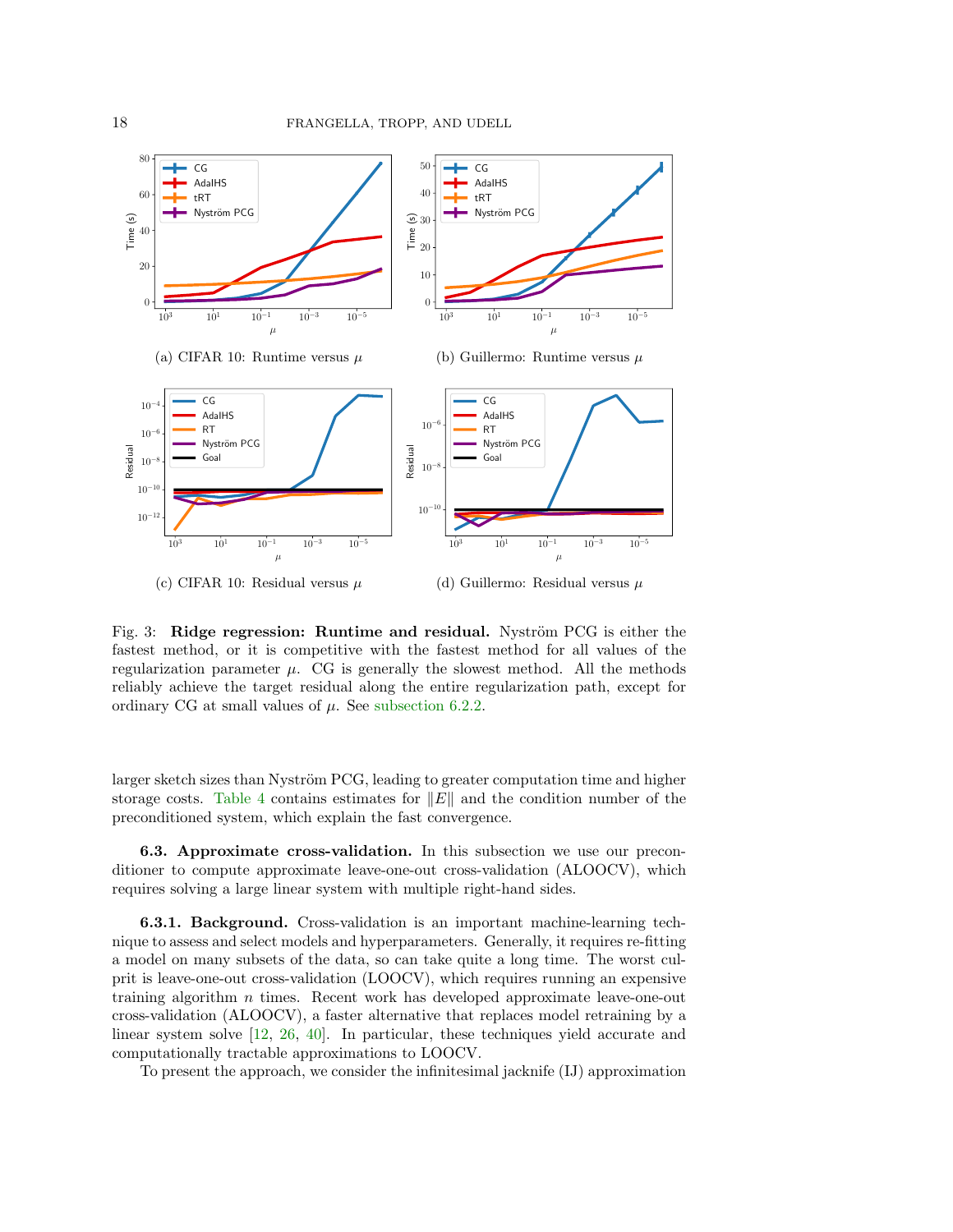| <b>Dataset</b> | Method      | Final sketch size | Number of<br>iterations | Total<br>runtime (s) |
|----------------|-------------|-------------------|-------------------------|----------------------|
|                | AdaIHS      | 10,000            | 66.9 (0.933)            | 66.9 (5.27)          |
| shuttle-rf     | R&T PCG     | 20,000            | 60.15                   | 242.6 (12.24)        |
|                | Nyström PCG | 800               | 13.1(1.47)              | 9.78(0.943)          |
| smallNORB-rf   | AdaIHS      | 12,800            | 38.7(1.42)              | 41.0(2.46)           |
|                | R&T PCG     | 20,000            | 34.5(1.31)              | 181.5(6.53)          |
|                | Nyström PCG | 800               | 31.5(0.489)             | 6.67(0.372)          |
|                | AdaIHS      | 30,000            | 44                      | 1.327.3              |
| YearMSD-rf     | R&T PCG     | 30,000            | 49                      | 766.5                |
|                | Nyström PCG | 2,000             | 22                      | 209.7                |
|                | AdaIHS      | 6,400             | 55                      | 1,052.7              |
| Higgs-rf       | R&T PCG     | 20,000            | 53                      | 607.4                |
|                | Nyström PCG | 800               | 28                      | 91.26                |

<span id="page-18-0"></span>Table 3: Ridge regression: Nyström PCG versus AdaIHS and R&T PCG. Nyström PCG outperforms AdaIHS and R&T PCG in iteration and runtime complexity for both datasets. Additionally, Nyström PCG requires much less storage.

<span id="page-18-1"></span>Table 4: Ridge regression: Quality of Nyström preconditioner. We use Nyström PCG as outlined in subsection  $5.4.3$ . The first column gives an estimate for the error  $||E||$  in the randomized Nyström approximation. The second column gives an estimate for the condition number  $\kappa_2(P^{-1/2}A_\mu P^{-1/2})$ .

| Dataset      | Estimate of $  E  $ | Estimated condition number<br>of preconditioned system |
|--------------|---------------------|--------------------------------------------------------|
| shuttle-rf   | $7.29e - 13$        | 4.17(0.161)                                            |
| smallNorb-rf | $9.90e - 3$         | 18.5(0.753)                                            |
| YearMSD-rf   | $2.07e - 4$         | 22.7                                                   |
| Higgs-rf     | $2.21e - 3$         | 23.8                                                   |

to LOOCV [\[12,](#page-23-19) [34\]](#page-24-8). The IJ approximation computes

<span id="page-18-2"></span>(6.1) 
$$
\tilde{\theta}_{IJ}^{n/j} = \hat{\theta} + \frac{1}{n} H^{-1}(\hat{\theta}) \nabla_{\theta} l(\hat{\theta}, a_j),
$$

where  $H(\hat{\theta}) \in \mathbb{R}^{d \times d}$  is the Hessian of the loss function at the solution  $\hat{\theta}$ , for each datapoint  $a_j$ . The main computational challenge is computing the inverse Hessian vector product  $H^{-1}(\hat{\theta})\nabla_{\theta}l(\hat{\theta}, a_j)$ . When n is very large, we can also subsample the data and average [\(6.1\)](#page-18-2) over the subsample to estimate ALOOCV. Since ALOOCV solves the same problem with several right-hand sides, blocked PCG methods (here, Nyström blocked PCG) are the tool of choice to efficiently solve for multiple righthand sides at once. To demonstrate the idea, we perform numerical experiments on ALOOCV for logistic regression. The datasets we use are all from LIBSVM [\[6\]](#page-22-6); see [Table 5.](#page-19-1)

6.3.2. Experimental overview. We perform two sets of experiments in this section. The first set of experiments uses Gisette and SVHN to test the efficacy of Nyström sketch-and-solve. These datasets are small enough that we can factor  $H(\theta)$  using a direct method. We also compare to block CG and block PCG with the computed Nyström approximation as a preconditioner. To assess the error due to an inexact solve for datapoint  $a_j$ , let  $x_{\star}(a_j) = H^{-1}(\theta) \nabla_{\theta} l(\hat{\theta}, a_j)$ . For any putative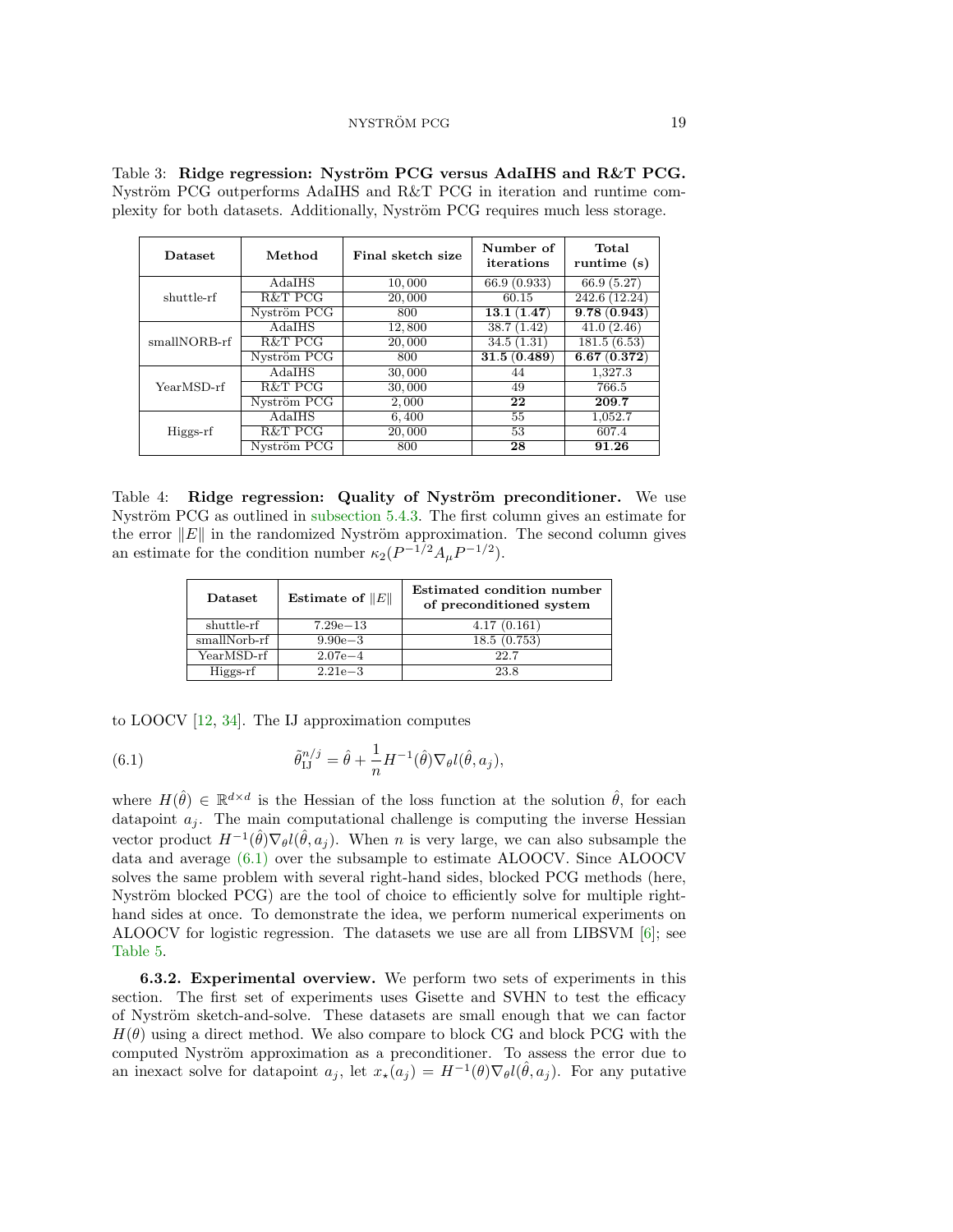| Dataset     | n      | d      | $\%$ nz $(A)$ | $\boldsymbol{\mu}$ | Initial sketch size |
|-------------|--------|--------|---------------|--------------------|---------------------|
| Gisette     | 6.000  | 5.000  | 99.1\%        | $1, 1e-4$          | 850                 |
| real-sim    | 72.308 | 20.958 | $0.245\%$     | $1e-4, 1e-8$       | 500                 |
| rcv1.binary | 20,242 | 47.236 | $0.157\%$     | $1e-4.1e-8$        | 500                 |
| <b>SVHN</b> | 73,257 | 3.072  | 100%          | 1. 1e-4            | 850                 |

<span id="page-19-1"></span>Table 5: ALOOCV datasets and experimental parameters.

<span id="page-19-2"></span>Table 6: **ALOOCV:** Small datasets. The error for a given value of  $\mu$  is the maximum relative error on 100 randomly sampled datapoints, averaged over 20 trials.

| $\mathbf{D}\text{at } \text{aset}$ | $\boldsymbol{\mu}$ | Nyström<br>sketch-and-solve | <b>Block CG</b> | <b>Block</b><br>Nyström PCG |
|------------------------------------|--------------------|-----------------------------|-----------------|-----------------------------|
| Gisette                            |                    | $4.99e - 2$                 | $2.68e - 11$    | $2.58e - 12$                |
| Gisette                            | $1e-4$             | 1.22                        | $1.19e - 11$    | $6.59e - 12$                |
| <b>SVHN</b>                        |                    | $9.12e - 5$                 | $2.80e - 13$    | $1.26e - 13$                |
| <b>SVHN</b>                        | $1e-4$             | $3.42e - 1$                 | $2.01e - 10$    | $1.41e - 11$                |

solution  $\hat{x}(a_j)$ , we compute the relative error  $\|\hat{x}(a_j) - x_{\star}(a_j)\|_2/\|x_{\star}(a_j)\|_2$ . We average the relative error over 100 data-points  $a_i$ .

The second set of experiments uses the larger datasets real-sim and rcv1.binary and small values of  $\mu$ , the most challenging setting for ALOOCV. We restrict our comparison to block Nyström PCG versus the block CG algorithm, as Nyström sketchand-solve is so inaccurate in this regime. We employ [Algorithm E.2](#page-36-0) to construct the preconditioner for block Nyström PCG.

6.3.3. Nyström sketch-and-solve. As predicted, Nyström sketch-and-solve works poorly [\(Table 6\)](#page-19-2). When  $\mu = 1$ , the approximate solutions are modestly accurate, and the accuracy degrades as  $\mu$  decreases to  $10^{-4}$ . The experimental results agree with the theoretical analysis presented in [section 4,](#page-7-0) which indicate that sketch-andsolve degrades as  $\mu$  decreases. In contrast, block CG and block Nyström PCG both provide high-quality solutions for each datapoint for both values of the regularization parameter.

6.4. Large scale ALOOCV experiments. [Table 7](#page-20-0) summarizes results for block Nyström PCG and block CG on the larger datasets. When  $\mu = 10^{-4}$ , block Nyström PCG offers little or no benefit over block CG because the data matrices are very sparse (see [Table 5\)](#page-19-1) and the rcv1 problem is well-conditioned (see [Table 13\)](#page-35-2).

For  $\mu = 10^{-8}$ , block Nyström PCG reduces the number of iterations substantially, but the speedup is negligible. The data matrix  $A$  is sparse, which reduces the benefit of the Nyström method. Block CG also benefits from the presence of multiple righthand sides just as block Nyström PCG. Indeed, O'Leary proved that the convergence of block CG depends on the ratio  $(\lambda_s + \mu)/(\lambda_n + \mu)$ , where s is is the number of right-hand sides [\[25\]](#page-23-13). Consequently, multiple right-hand sides precondition block CG and accelerate convergence. We expect bigger gains over block CG when A is dense.

<span id="page-19-0"></span>6.5. Kernel ridge regression. Our last application is kernel ridge regression (KRR), a supervised learning technique that uses a kernel to model nonlinearity in the data. KRR leads to large dense linear systems that are challenging to solve.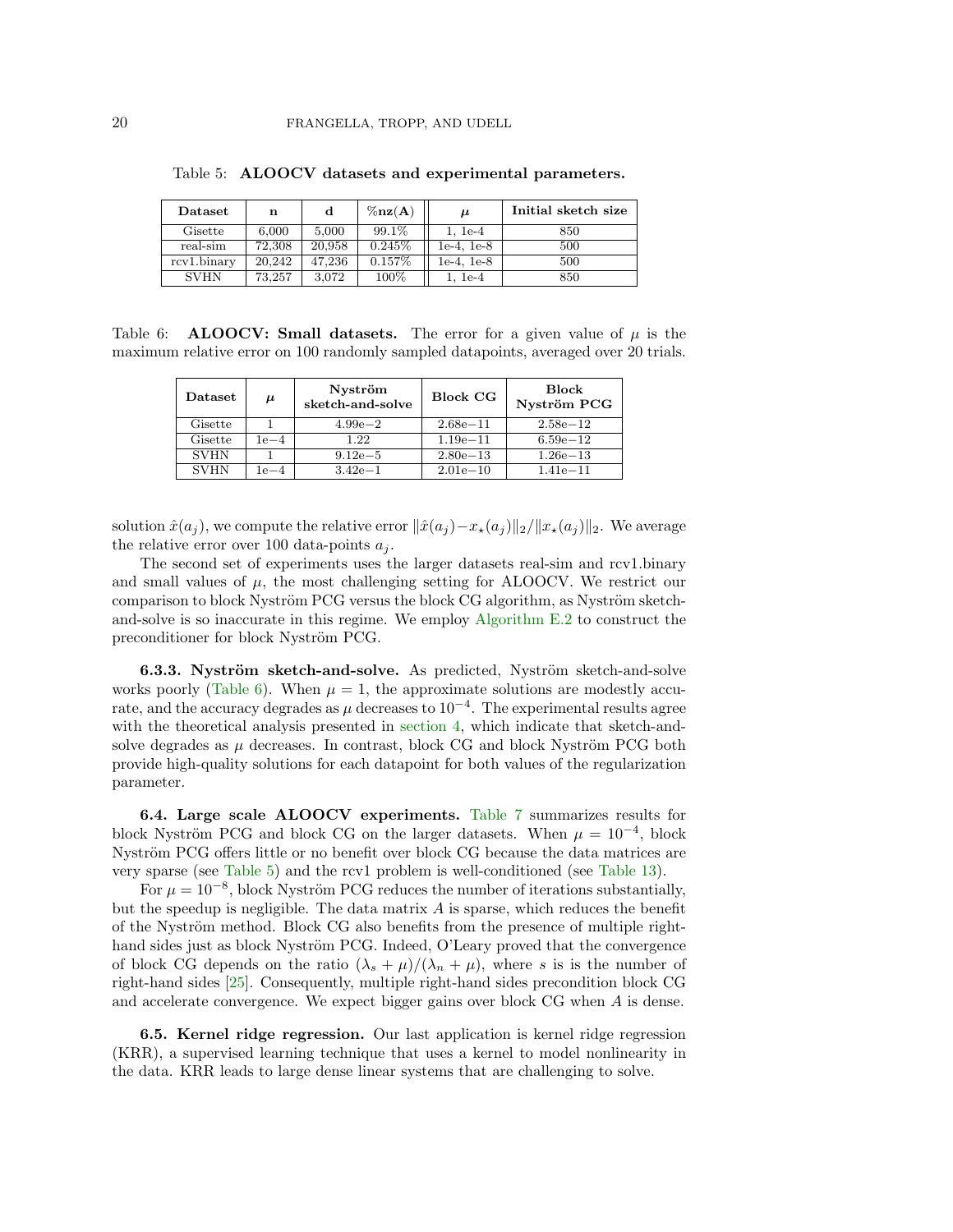| <b>Dataset</b> | $\boldsymbol{\mu}$ | Method                   | Number of<br>iterations | Runtime (s)  |
|----------------|--------------------|--------------------------|-------------------------|--------------|
| rcv1           | $1e-4$             | Block CG                 | 12                      | 11.06(0.874) |
| $1e-4$         |                    | Block Nyström PCG        | 10                      | 11.87(0.767) |
| rcv1           | $1e-8$             | <b>Block CG</b>          | 52                      | 39.03 (2.97) |
|                | $1e-8$             | <b>Block Nyström PCG</b> | 15                      | 24.1(1.79)   |
| realsim        | $1e-4$             | <b>Block CG</b>          | 12                      | 23.04(2.04)  |
|                | $1e-4$             | <b>Block Nyström PCG</b> | 8                       | 19.05(1.10)  |
| realsim        | $1e-8$             | <b>Block CG</b>          | 90                      | 163.7(12.3)  |
|                | $1e-8$             | <b>Block Nyström PCG</b> | 32                      | 68.9 (5.30)  |

<span id="page-20-0"></span>Table 7: **ALOOCV: Large datasets**. Block Nyström PCG outperforms block CG as  $\mu$  becomes small.

6.5.1. Background. We briefly review KRR [\[32\]](#page-23-21). Given a dataset of inputs  $x_i \in \mathcal{D}$  and their corresponding outputs  $b_i \in \mathbb{R}$  for  $i = 1, \ldots, n$  and a kernel function  $\mathcal{K}(x, y)$ , KRR finds a function  $f_* : \mathcal{D} \to \mathbb{R}$  in the associated reproducing kernel Hilbert space H that best predicts the outputs for the given inputs. The solution  $f_* \in \mathcal{H}$ minimizes the square error subject to a complexity penalty:

(6.2) 
$$
f_{\star} = \underset{f \in \mathcal{H}}{\text{argmin}} \quad \frac{1}{2n} \sum_{i=1}^{n} (f(x_i) - b_i)^2 + \frac{\mu}{2} ||f||_{\mathcal{H}}^2,
$$

where  $\|\cdot\|_{\mathcal{H}}$  denotes the norm on H. Define the kernel matrix  $K \in \mathbb{R}^{n \times n}$  with entries  $K_{ij} = \mathcal{K}(x_i, x_j)$ . The representer theorem [\[33\]](#page-23-22) states the solution to [\(6.2\)](#page-20-1) is

<span id="page-20-2"></span><span id="page-20-1"></span>
$$
f_{\star}(x) = \sum_{i=1}^{n} \alpha_i \mathcal{K}(x, x_i),
$$

where  $\alpha = (\alpha_1, \ldots, \alpha_n)$  solves the linear system

$$
(6.3) \t\t\t (K + n\mu I)\alpha = b.
$$

Solving the linear system [\(6.3\)](#page-20-2) is the computational bottleneck of KRR. Direct factorization methods to solve  $(6.3)$  are prohibitive for large n as their costs grow as  $n^3$ ; for  $n > 10^4$  or so, iterative methods are generally preferred. However, K is often extremely ill-conditioned, even with the regularization term  $n\mu I$ . As a result, CG for Problem [\(6.3\)](#page-20-2) converges slowly.

**6.5.2. Experimental overview.** We use Nyström PCG to solve several KRR problems derived from classification problems on real world datasets from [\[6,](#page-22-6) [38\]](#page-24-6). For all experiments, we use the Gaussian kernel  $\mathcal{K}(x, y) = \exp(-||x - y||^2 / (2\sigma^2))$ . We compare our method to random features PCG, proposed in [\[2\]](#page-22-1). We do not compare to vanilla CG as it is much slower than Nyström PCG and random features PCG.

All datasets either come with specified test sets, or we create one from a random 80-20 split. The PCG tolerance,  $\sigma$ , and  $\mu$  were all chosen to achieve good performance on the test sets (see [Table 11](#page-22-7) below). Both methods were allowed to run for a maximum of 500 iterations. The statistics for each dataset and the experimental parameters are given in [Table 8.](#page-21-0)

We run two sets of experiments. For the datasets with  $n < 10^5$  we run oracle random features PCG against two versions of the Nyström PCG algorithm. The first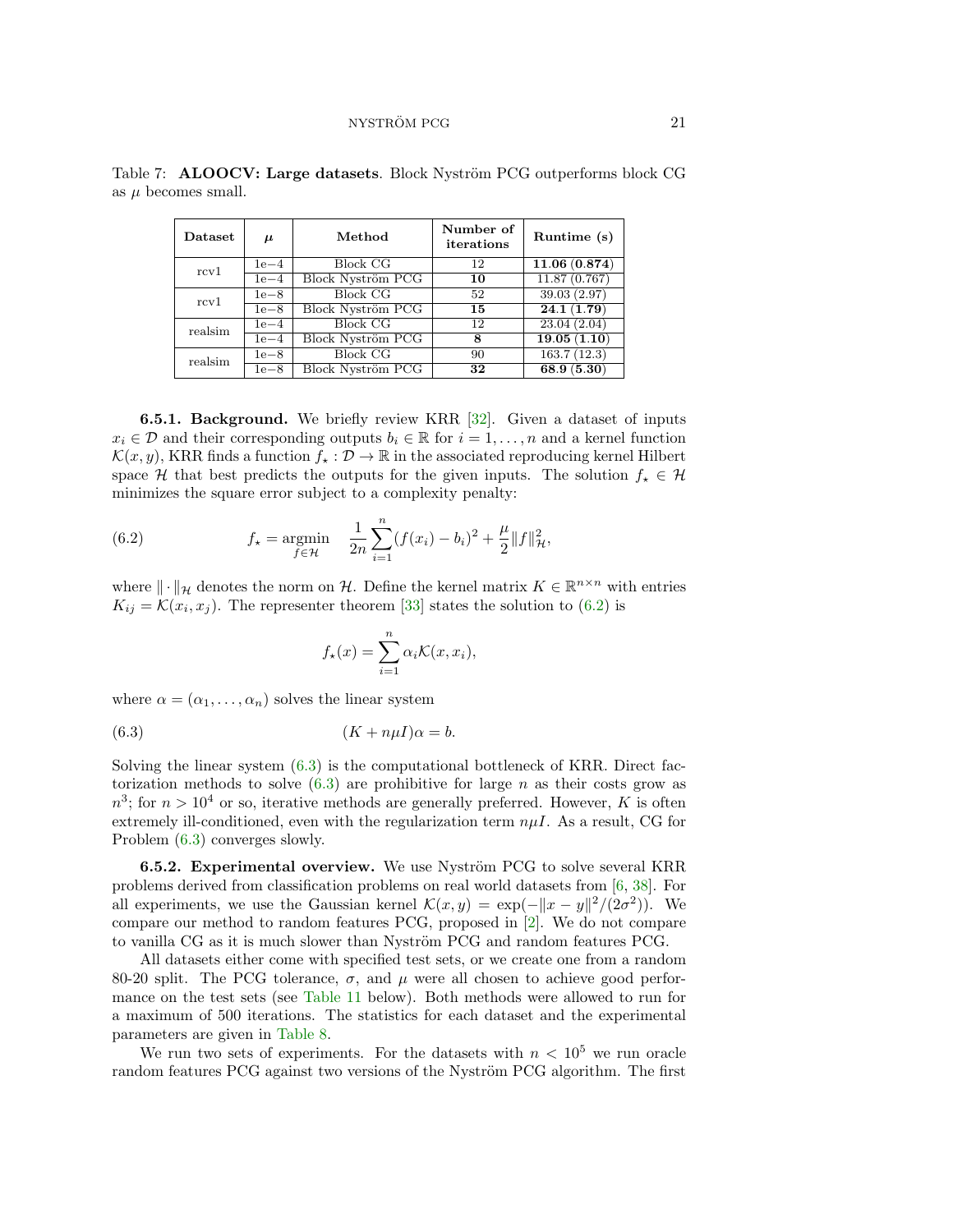| Dataset         | n       | d   | $n_{\rm classes}$ | $\mu$  | $\sigma$ | <b>PCG</b> tolerance |
|-----------------|---------|-----|-------------------|--------|----------|----------------------|
| ijcnn1          | 49,990  | 49  | 2                 | $1e-6$ | 0.5      | 1e-3                 |
| MNIST           | 60,000  | 784 | 10                | 1e-7   | 5        | 1e-4                 |
| Sensorless      | 48,509  | 48  | 11                | $1e-8$ | 0.8      | 1e-4                 |
| SensIT          | 78,823  | 100 | 3                 | 1e-8   | 3        | 1e-3                 |
| MiniBooNE       | 104,052 | 50  | 2                 | 1e-7   | 5        | 1e-4                 |
| EMNIST-Balanced | 105,280 | 784 | 47                | 1e-6   | 8        | $1e-3$               |
| Santander       | 160,000 | 200 | $\overline{2}$    | 1e-6   | 7        | $1e-3$               |

<span id="page-21-0"></span>Table 8: Kernel ridge regression datasets and experimental parameters.

<span id="page-21-1"></span>Table 9: Kernel ridge regression: Iteration count and runtime. The adaptive and oracle Nyström PCG algorithms outperform oracle random features PCG in both time and iteration complexity.

| <b>Dataset</b> | Method                     | Number of<br>iterations | Total<br>runtime (s) |
|----------------|----------------------------|-------------------------|----------------------|
|                | Oracle random features PCG | 63.8(2.66)              | 38.3(2.33)           |
| icinn1         | Adaptive Nyström PCG       | 43.7(1.77)              | 32.0(1.47)           |
|                | Oracle Nyström PCG         | 31.8(0.835)             | 33.3(1.60)           |
|                | Oracle random features PCG | 314.5(2.88)             | 254.7(6.93)          |
| <b>MNIST</b>   | Adaptive Nyström PCG       | 78.5(17.65)             | 148.1(46.39)         |
|                | Oracle Nyström PCG         | 77.9(2.08)              | 91.7(2.08)           |
|                | Oracle random features PCG | 55.4(2.35)              | 39.9(3.96)           |
| Sensorless     | Adaptive Nyström PCG       | 22.0(0.510)             | 24.3(1.26)           |
|                | Oracle Nyström PCG         | 21.7(0.571)             | 22.7(1.63)           |
|                | Oracle random features PCG | 68.0(4.31)              | 95.2(6.19)           |
| SensIT         | Adaptive Nyström PCG       | 47.8(1.72)              | 70.1(2.43)           |
|                | Oracle Nyström PCG         | 48.7(3.40)              | 61.6(6.41)           |

version uses the oracle best value of  $\ell$  found by grid search (from the same grid used to select  $m_{\text{rf}}$ ) to minimize the total runtime, and the second is the adaptive algorithm described in [subsection 5.4.2.](#page-14-1) The grid for  $\ell$  and  $m_{\rm rf}$  is restriced to less than 10,000 to keep the preconditioners cheap to apply and store. The adaptive algorithm for each dataset was initialized at  $\ell = 2,000$ , which is smaller than 0.05n for all datasets. For the datasets with  $n \geq 10^5$ , we restricted both  $\ell$  and  $m_{\text{rf}}$  to 1,000, which corresponds to less than  $0.01n$ . We then run both algorithms till they reach the desired tolerance or the maximum number of iterations are reached.

We use column sampling to construct the Nyström preconditioner for all KRR problems: on these problems, random projections take longer and yield similar performance (with somewhat lower variance).

6.5.3. Experimental results. [Tables 9](#page-21-1) to [11](#page-22-7) summarize the results for the KRR experiments. [Table 9](#page-21-1) shows that both versions of Nyström PCG deliver better performance than random features preconditioning on all the datasets considered. Nyström PCG also uses less storage. [Table 10](#page-22-5) shows that Nystroöm PCG yields better performance than random features PCG on the larger scale datasets when both are restricted to ranks of 1, 000. [Table 11](#page-22-7) shows the adaptive strategy proposed in [subsection 5.4.2](#page-14-1) to select  $\ell$  works very well. In contrast, it is difficult to choose  $m_{\text{rf}}$ for random features preconditioning: the authors of [\[2\]](#page-22-1) provide no guidance except for the polynomial kernel.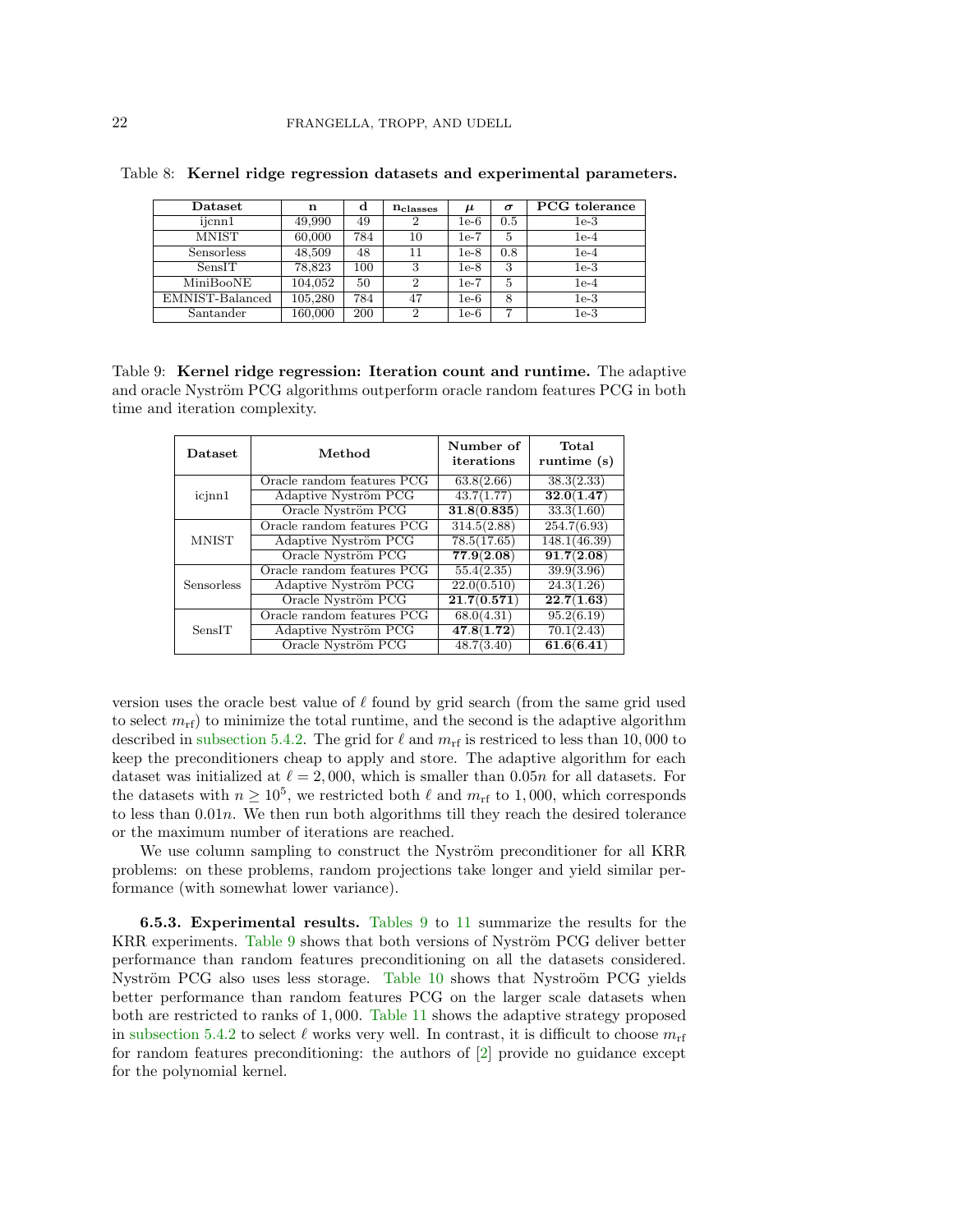<span id="page-22-5"></span>Table 10: Kernel ridge regression regression: Nyström PCG fixed rank versus random features PCG fixed rank. Nyström PCG again outperforms random features PCG in iteration and time complexity.

| <b>Dataset</b>  | Method              | Number of<br>iterations | Total<br>runtime $(s)$ |
|-----------------|---------------------|-------------------------|------------------------|
| MiniBooNE       | Random Features PCG | 92                      | 154.2                  |
|                 | Nyström PCG         | 72                      | 137.4                  |
| EMNIST-Balanced | Random Features PCG | 154                     | 635.2                  |
|                 | Nyström PCG         | 32                      | 268.4                  |
| Santander       | Random Features PCG | 160                     | 810.4                  |
|                 | Nyström PCG         | 31                      | 164.8                  |

<span id="page-22-7"></span>Table 11: Kernel ridge regression: Oracle parameters and test errors. The final ranks selected by the adaptive algorithm are almost in full agreement with the oracle ranks. Furthermore, the adaptive and oracle ranks for Nyström PCG are never larger than  $m_{\text{rf}}$ .

| <b>Dataset</b>  | Adaptive<br>Nyström<br>final rank | Oracle<br>Nyström<br>rank | Oracle $m_{rf}$ | Test set error |
|-----------------|-----------------------------------|---------------------------|-----------------|----------------|
| ijcnn1          | 2,000                             | 3,000                     | 3,000           | 1.25%          |
| MNIST           | 6,000(1,716)                      | 4,000                     | 9,000           | 1.22%          |
| Sensorless      | 2,000                             | 2,000                     | 5,000           | $2.01\%$       |
| SensIT          | 2,000                             | 2,000                     | 7,000           | 12.83%         |
| MiniBooNE       | NA                                | NA                        | NΑ              | 7.93%          |
| EMNIST-Balanced | <b>NA</b>                         | NA                        | NΑ              | $15\%$         |
| Santander       | ΝA                                | NΑ                        | NΑ              | 8.90%          |

**7. Conclusion.** We have shown that Nyström PCG delivers a strong benefit over standard CG both in the theory and in practice, thanks to the ease of parameter selection, on a range of interesting large-scale computational problems including ridge regression, kernel ridge regression, and ALOOCV. In our experience, Nyström PCG outperforms all generic methods for solving large-scale dense linear systems with spectral decay. It is our hope that this paper motivates further research on randomized preconditioning for solving large scale linear systems and offers a useful speedup to practitioners.

#### REFERENCES

- <span id="page-22-0"></span>[1] A. ALAOUI AND M. W. MAHONEY, Fast randomized kernel ridge regression with statistical guarantees, in NIPS, vol. 28, 2015, pp. 775–783.
- <span id="page-22-1"></span>[2] H. Avron, K. L. Clarkson, and D. P. Woodruff, Faster kernel ridge regression using sketching and preconditioning, SIAM Journal on Matrix Analysis and Applications, 38 (2017), pp. 1116–1138.
- <span id="page-22-3"></span>[3] H. AVRON, P. MAYMOUNKOV, AND S. TOLEDO, Blendenpik: Supercharging lapack's least-squares solver, SIAM Journal on Scientific Computing, 32 (2010), pp. 1217–1236.
- <span id="page-22-2"></span>[4] F. Bach, Sharp analysis of low-rank kernel matrix approximations, in COLT, 2013, pp. 185– 209.
- <span id="page-22-4"></span>[5] R. BHATIA, *Matrix analysis*, vol. 169, Springer Science & Business Media, 2013.
- <span id="page-22-6"></span>[6] C.-C. CHANG AND C.-J. LIN, *LIBSVM: a library for support vector machines*, 2 (2011), pp. 1– 27.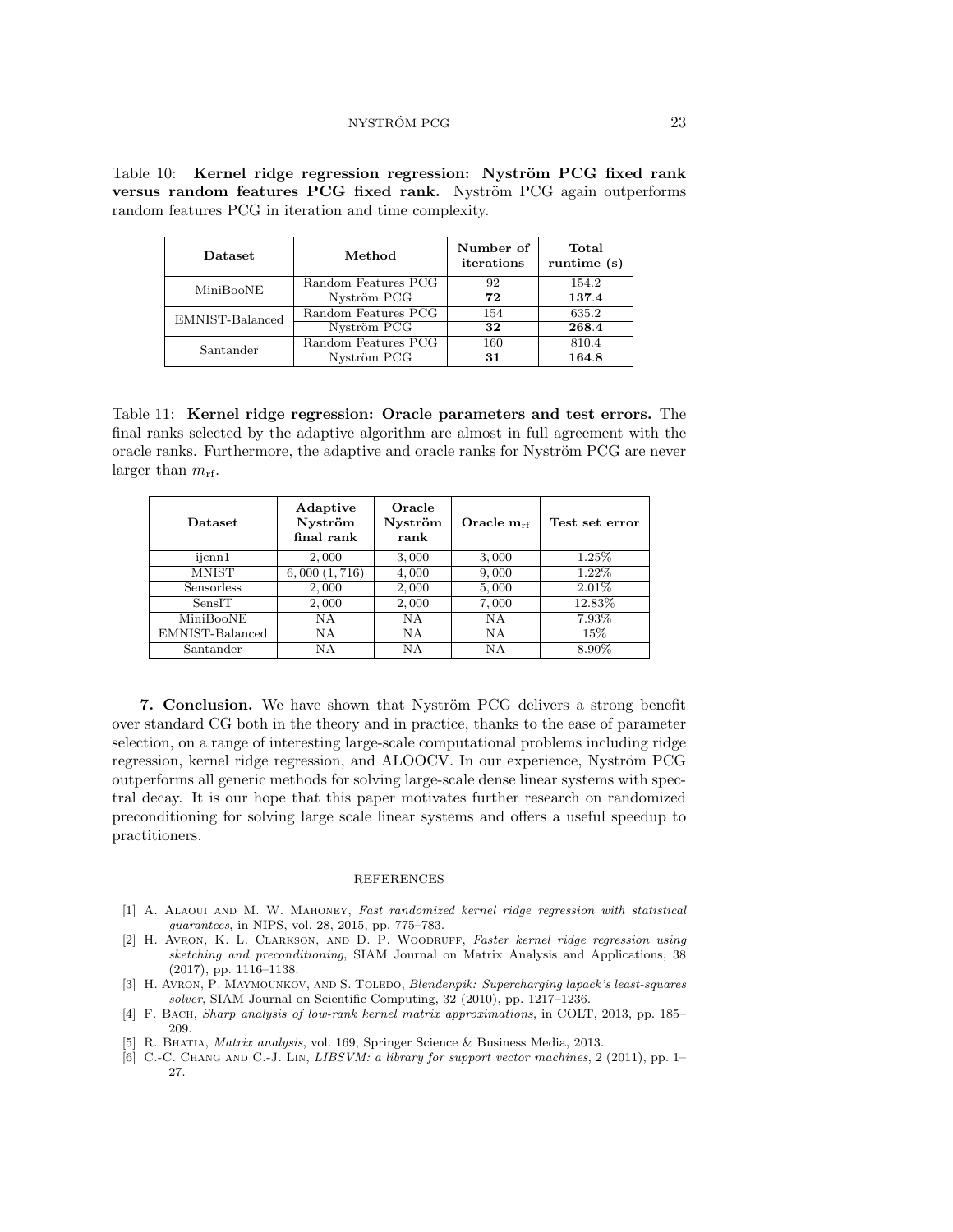#### 24 FRANGELLA, TROPP, AND UDELL

- <span id="page-23-1"></span>[7] A. CHOWDHURY, J. YANG, AND P. DRINEAS, Randomized iterative algorithms for Fisher discriminant analysis, in Uncertainty in Artificial Intelligence, PMLR, 2020, pp. 239–249.
- <span id="page-23-15"></span>[8] M. B. COHEN, J. NELSON, AND D. P. WOODRUFF, Optimal approximate matrix product in terms of stable rank, in International Colloquium on Automata, Languages, and Programming, 2016, pp. 11:1–11:14.
- <span id="page-23-6"></span>[9] M. Derezinski, R. Khanna, and M. W. Mahoney, Improved guarantees and a multipledescent curve for column subset selection and the Nyström method, in NeurIPS, vol. 33, 2020.
- <span id="page-23-9"></span>[10] P. Drineas, M. Magdon-Ismail, M. W. Mahoney, and D. P. Woodruff, Fast approximation of matrix coherence and statistical leverage, The Journal of Machine Learning Research, 13 (2012), pp. 3475–3506.
- <span id="page-23-14"></span>[11] Y. FENG, D. OWEN, AND D. PERIĆ, A block conjugate gradient method applied to linear systems with multiple right-hand sides, Computer methods in applied mechanics and engineering, 127 (1995), pp. 203–215.
- <span id="page-23-19"></span>[12] R. Giordano, W. T. Stephenson, R. Liu, M. I. Jordan, and T. Broderick, A swiss army infinitesimal jackknife, in AISTATS, PMLR, 2019, pp. 1139–1147.
- <span id="page-23-7"></span>[13] A. GITTENS, The spectral norm error of the naive Nyström extension, arXiv preprint arXiv:1110.5305, (2011).
- <span id="page-23-8"></span>[14] A. GITTENS AND M. W. MAHONEY, Revisiting the Nyström method for improved large-scale machine learning, The Journal of Machine Learning Research, 17 (2016), pp. 3977–4041.
- <span id="page-23-25"></span><span id="page-23-10"></span>[15] G. Golub and C. Van Loan, Matrix computations, Johns Hopkins University Press, 2013. [16] Y. GORDON, Some inequalities for Gaussian processes and applications, Israel Journal of Math-
- ematics, 50 (1985), pp. 265–289.
- <span id="page-23-23"></span>[17] N. Halko, P.-G. Martinsson, and J. A. Tropp, Finding structure with randomness: Probabilistic algorithms for constructing approximate matrix decompositions, SIAM Review, 53 (2011), pp. 217–288.
- <span id="page-23-16"></span>[18] J. KUCZYŃSKI AND H. WOŹNIAKOWSKI, Estimating the largest eigenvalue by the power and Lanczos algorithms with a random start, SIAM Journal on Matrix Analysis and Applications, 13 (1992), pp. 1094–1122.
- <span id="page-23-2"></span>[19] J. LACOTTE AND M. PILANCI, Effective dimension adaptive sketching methods for faster regularized least-squares optimization, in NeurIPS, vol. 33, 2020.
- <span id="page-23-26"></span>[20] M. LEDOUX AND M. TALAGRAND, Probability in Banach Spaces: isoperimetry and processes, Springer Science & Business Media, 2013.
- <span id="page-23-5"></span>[21] H. Li, G. C. Linderman, A. Szlam, K. P. Stanton, Y. Kluger, and M. Tygert, Algorithm 971: An implementation of a randomized algorithm for principal component analysis, ACM Transactions on Mathematical Software (TOMS), 43 (2017), pp. 1–14.
- <span id="page-23-0"></span>[22] P.-G. Martinsson and J. A. Tropp, Randomized numerical linear algebra: Foundations and algorithms, Acta Numerica, 29 (2020), pp. 403–572.
- <span id="page-23-3"></span>[23] X. MENG, M. A. SAUNDERS, AND M. W. MAHONEY, Lsrn: A parallel iterative solver for strongly over-or underdetermined systems, SIAM Journal on Scientific Computing, 36 (2014), pp. C95–C118.
- <span id="page-23-24"></span>[24] Y. Nakatsukasa, Fast and stable randomized low-rank matrix approximation, arXiv preprint arXiv:2009.11392, (2020).
- <span id="page-23-13"></span>[25] D. P. O'LEARY, The block conjugate gradient algorithm and related methods, Linear Algebra and its Applications, (1980).
- <span id="page-23-20"></span>[26] K. R. RAD, A. MALEKI, ET AL., A scalable estimate of the out-of-sample prediction error via approximate leave-one-out cross-validation, Journal of the Royal Statistical Society: Series B (Statistical Methodology), 82 (2020), pp. 965–996.
- <span id="page-23-17"></span>[27] A. RAHIMI AND B. RECHT, Random features for large-scale kernel machines, in NIPS, vol. 20, 2007, pp. 1177–1184.
- <span id="page-23-18"></span>[28] A. RAHIMI AND B. RECHT, Uniform approximation of functions with random bases, in Allerton Conference on Communication, Control, and Computing, IEEE, 2008, pp. 555–561.
- <span id="page-23-4"></span>[29] V. Rokhlin and M. Tygert, A fast randomized algorithm for overdetermined linear least-squares regression, Proceedings of the National Academy of Sciences, 105 (2008), pp. 13212–13217.
- <span id="page-23-12"></span>[30] Y. SAAD, Iterative methods for sparse linear systems, SIAM, 2003.
- <span id="page-23-11"></span>[31] T. SARLOS, *Improved approximation algorithms for large matrices via random projections*, in IEEE Symposium on Foundations of Computer Science (FOCS), IEEE, 2006, pp. 143–152.
- <span id="page-23-21"></span>[32] B. SCHÖLKOPF AND A. J. SMOLA, Learning with kernels: support vector machines, regularization, optimization, and beyond, MIT press, 2002.
- <span id="page-23-22"></span>[33] I. Steinwart and A. Christmann, Support vector machines, Springer Science & Business Media, 2008.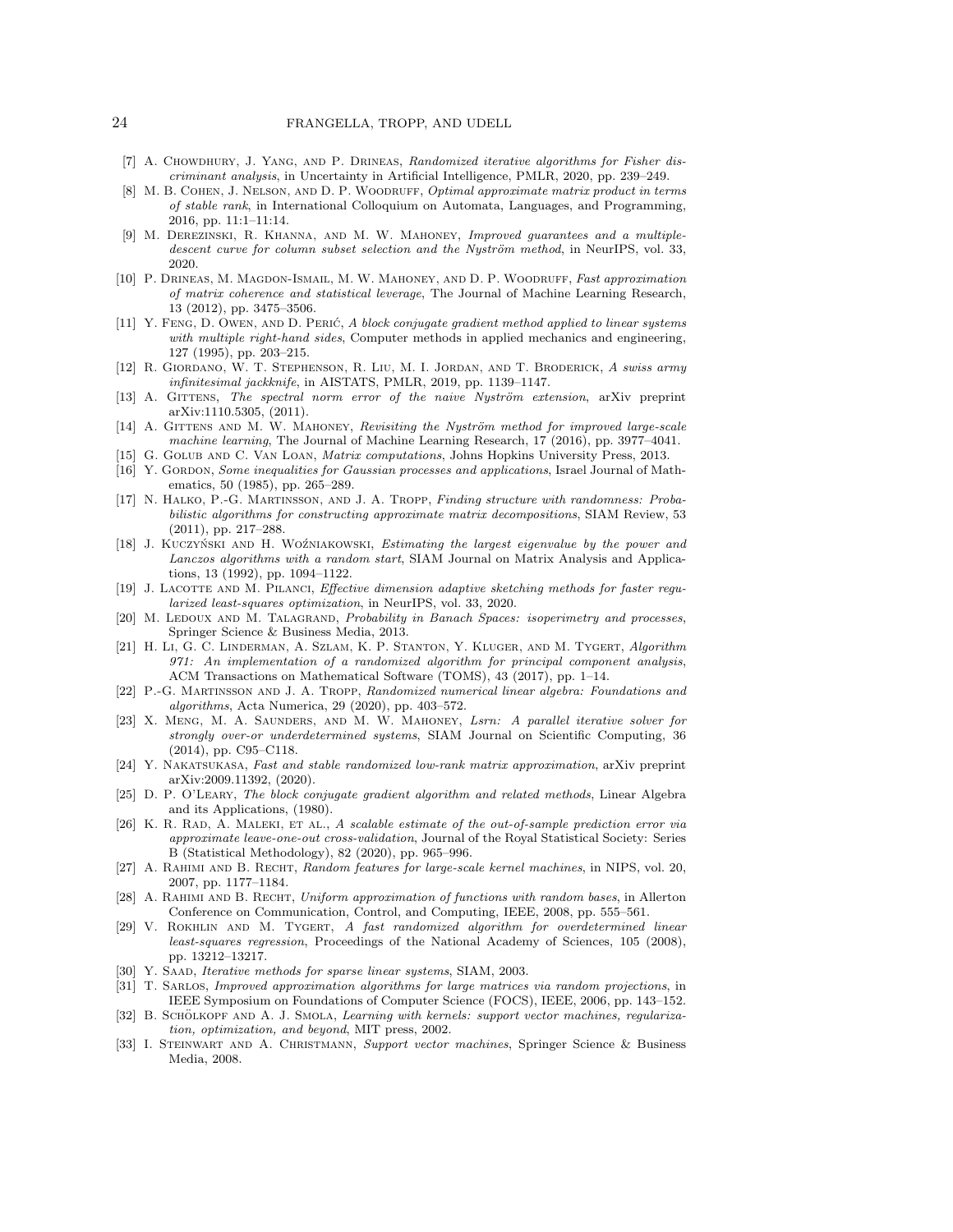NYSTRÖM PCG  $25$ 

- <span id="page-24-8"></span>[34] W. T. STEPHENSON AND T. BRODERICK, Approximate cross-validation in high dimensions with guarantees, in AISTATS, PMLR, 2020, pp. 2424–2434.
- <span id="page-24-4"></span>[35] W. T. STEPHENSON, M. UDELL, AND T. BRODERICK, Approximate cross-validation with lowrank data in high dimensions, in NeurIPS, vol. 33, 2020.
- <span id="page-24-0"></span>[36] L. N. TREFETHEN AND D. BAU III, Numerical linear algebra, vol. 50, SIAM, 1997.
- <span id="page-24-1"></span>[37] J. A. TROPP, A. YURTSEVER, M. UDELL, AND V. CEVHER, Fixed-rank approximation of a positive-semidefinite matrix from streaming data, in NIPS, vol. 30, 2017, pp. 1225–1234.
- <span id="page-24-6"></span>[38] J. VANSCHOREN, J. N. VAN RIJN, B. BISCHL, AND L. TORGO, OpenML: networked science in machine learning, ACM SIGKDD Explorations Newsletter, 15 (2014), pp. 49–60.
- <span id="page-24-2"></span>[39] C. K. WILLIAMS AND M. SEEGER, Using the Nyström method to speed up kernel machines, in NIPS, vol. 13, 2001, pp. 682–688.
- <span id="page-24-7"></span>[40] A. Wilson, M. Kasy, and L. Mackey, Approximate cross-validation: Guarantees for model assessment and selection, in AISTATS, PMLR, 2020, pp. 4530–4540.
- <span id="page-24-5"></span>[41] D. P. WOODRUFF, Sketching as a tool for numerical linear algebra, Foundations and Trends® in Theoretical Computer Science, 10 (2014), pp. 1–157.

Appendix A. Proofs of main results. This appendix contains full proofs of the main results that are substantially novel [\(Theorem 4.2,](#page-7-1) [Proposition 5.3,](#page-12-0) , and [Corollary 5.2\)](#page-11-1). The supplement contains proofs of results that are similar to existing work, but do not appear explicitly in the literature.

<span id="page-24-3"></span>A.1. Proof [Theorem 4.2.](#page-7-1) This result contains the analysis of the Nyström sketch-and-solve method. We begin with  $(4.2)$ , which provides an error bound that compares the regularized inverse of a psd matrix A with the regularized inverse of the randomized Nyström approximation  $\hat{A}_{\text{nys}}$ . Since  $0 \leq \hat{A}_{\text{nys}} \leq \hat{A}$ , we can apply [Propo](#page-6-3)[sition 3.1](#page-6-3) to obtain a deterministic bound for the discrepancy:

$$
\|(\hat{A}_{\text{nys}} + \mu I)^{-1} - (A + \mu I)^{-1}\| \le \frac{1}{\mu} \frac{\|E\|}{\|E\| + \mu} \quad \text{where } E = A - \hat{A}_{\text{nys}}.
$$

The function  $f(t) = t/(t + \mu)$  is concave, so we can take expectations and invoke Jensen's inequality to obtain

$$
\mathbb{E} \| (\hat{A}_{\mathrm{nys}} + \mu I)^{-1} - (A + \mu I)^{-1} \| \leq \frac{1}{\mu} \frac{\mathbb{E} \| E \|}{\mathbb{E} \| E \| + \mu}.
$$

Inserting the bound  $(2.3)$  on  $\mathbb{E}||E||$  from [Corollary 2.3](#page-5-1) gives

$$
\mathbb{E} \| (\hat{A}_{\mathrm{nys}} + \mu I)^{-1} - (A + \mu I)^{-1} \| \leq \frac{1}{\mu} \cdot \frac{(3 + 4\mathrm{e}^2 \mathrm{sr}_p(A)/p) \lambda_p}{\mu + (3 + 4\mathrm{e}^2 \mathrm{sr}_p(A)/p) \lambda_p}.
$$

To conclude, observe that the denominator of the second fraction exceeds  $\mu + \lambda_p$ .

Now, let us establish  $(4.3)$ , the error bound for Nyström sketch-and-solve. Introduce the solution  $\hat{x}$  to the Nyström sketch-and-solve problem and the solution  $x_{\star}$  to the regularized linear system:

$$
(\hat{A}_{\text{nys}} + \mu I)\hat{x} = b
$$
 and  $(A + \mu I)x_{\star} = b$ .

We may decompose the regularized matrix as  $A + \mu I = \hat{A}_{\text{nys}} + \mu I + E$ . Subtract the two equations in the last display to obtain

$$
(\hat{A}_{\text{nys}} + \mu I)(\hat{x} - x_{\star}) - Ex_{\star} = 0.
$$

Rearranging to isolate the error in the solution, we have

$$
\hat{x} - x_{\star} = (\hat{A}_{\text{nys}} + \mu I)^{-1} E x_{\star}.
$$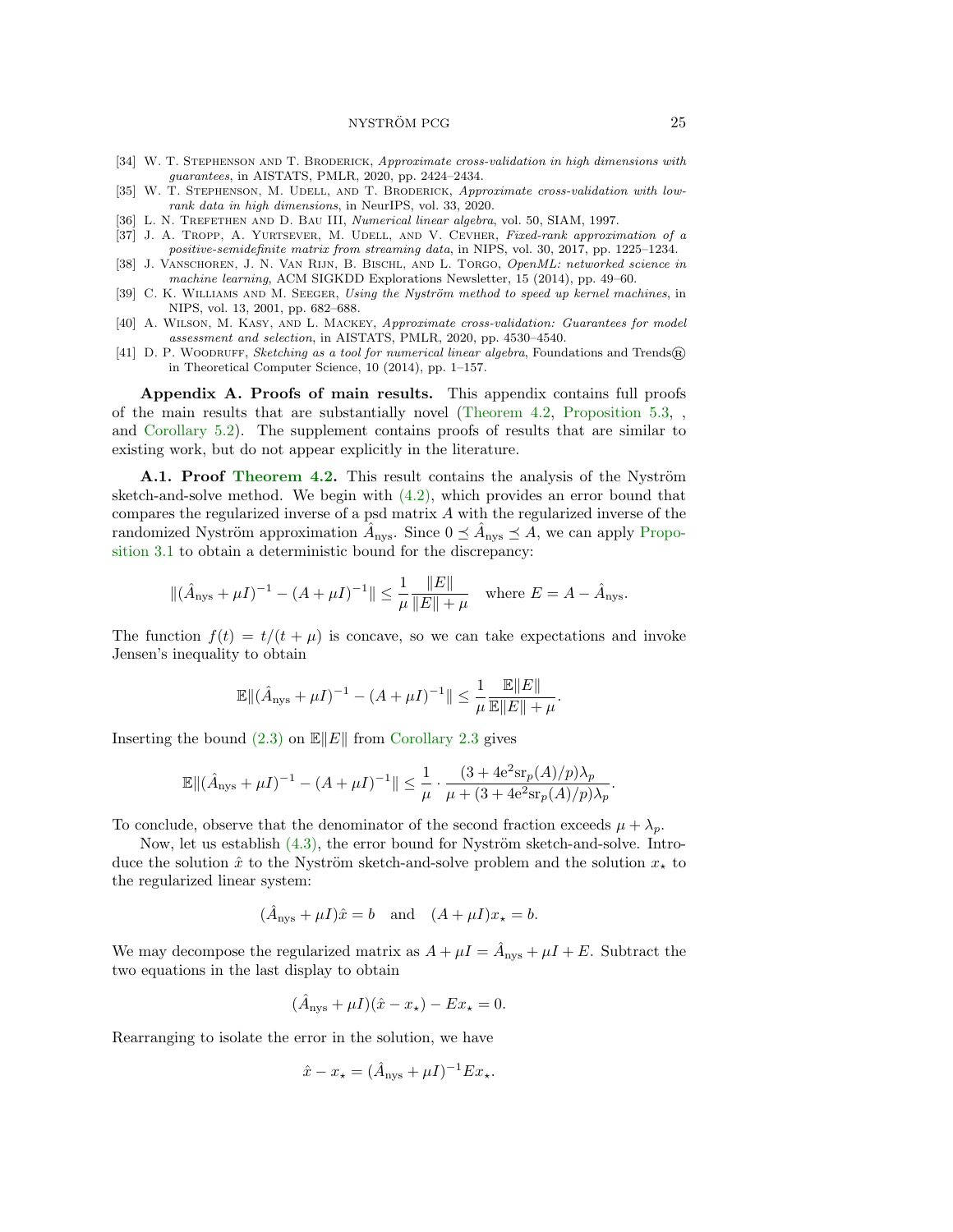Take the norm, apply the operator norm inequality, and use the elementary bound  $\|(\hat{A}_{\text{nys}} + \mu I)^{-1}\| \leq \mu^{-1}$ . We obtain

$$
\frac{\|\hat{x} - x_{\star}\|_2}{\|x_{\star}\|_2} \le \frac{\|E\|}{\mu}.
$$

Finally, take the expectation and repeat the argument used to control  $\mathbb{E}||E||/\mu$  in the proof of [Theorem 5.1.](#page-11-0)

<span id="page-25-0"></span>**A.1.1. Proof of [Proposition 5.3.](#page-12-0)** Let  $\hat{A} = U \hat{\Lambda} U^{T}$  be an arbitrary rank- $\ell$ Nyström approximation whose  $\ell$ th eigenvalue is  $\hat{\lambda}_{\ell}$ . [Proposition 5.3](#page-12-0) provides a deterministic bound on the condition number of the regularized matrix  $A_{\mu}$  after preconditioning with

$$
P = \frac{1}{\hat{\lambda}_{\ell} + \mu} U(\hat{\Lambda} + \mu I)U^{T} + (I - UU^{T}).
$$

We remind the reader that this argument is completely deterministic.

First, note that the preconditioned matrix  $P^{-1/2}A_{\mu}P^{-1/2}$  is psd, so

$$
\kappa_2(P^{-1/2}A_{\mu}P^{-1/2}) = \frac{\lambda_1(P^{-1/2}A_{\mu}P^{-1/2})}{\lambda_n(P^{-1/2}A_{\mu}P^{-1/2})}.
$$

Let us begin with the upper bound on the condition number. We have the decomposition

<span id="page-25-1"></span>(A.1) 
$$
P^{-1/2}A_{\mu}P^{-1/2} = P^{-1/2}(\hat{A} + \mu I)P^{-1/2} + P^{-1/2}EP^{-1/2},
$$

owing to the relation  $A_{\mu} = \hat{A} + \mu I + E$ . Recall that the error matrix E is psd, so the matrix  $P^{-1/2}EP^{-1/2}$  is also psd.

First, we bound the maximum eigenvalue. Weyl's inequalities imply that

$$
\lambda_1(P^{-1/2}A_\mu P^{-1/2}) \le \lambda_1(P^{-1/2}(\hat{A} + \mu I)P^{-1/2}) + \lambda_1(P^{-1/2}EP^{-1/2}).
$$

A short calculation shows that  $\lambda_1(P^{-1/2}(\hat{A} + \mu I)P^{-1/2}) = \hat{\lambda}_{\ell} + \mu$ . When  $\ell < n$ , we have  $\lambda_1(P^{-1}) = 1$ . Therefore,

<span id="page-25-2"></span>
$$
\lambda_1(P^{-1/2}EP^{-1/2}) = \lambda_1(P^{-1}E) \le \lambda_1(P^{-1})\lambda_1(E) = \lambda_1(E) = ||E||.
$$

In summary,

(A.2) 
$$
\lambda_1(P^{-1/2}A_{\mu}P^{-1/2}) \leq \hat{\lambda}_{\ell} + \mu + ||E||.
$$

For the minimum eigenvalue, we first assume that  $\mu > 0$ . Apply Weyl's inequality to [\(A.1\)](#page-25-1) to obtain to obtain

<span id="page-25-3"></span>(A.3) 
$$
\lambda_n(P^{-1/2}A_\mu P^{-1/2}) \ge \lambda_n(P^{-1/2}(\hat{A} + \mu I)P^{-1/2}) + \lambda_n(P^{-1/2}EP^{-1/2})
$$

$$
\ge \lambda_n(P^{-1/2}(\hat{A} + \mu I)P^{-1/2}) = \mu.
$$

Combining  $(A.2)$  and  $(A.3)$ , we reach

$$
\kappa_2(P^{-1/2}A_{\mu}P^{-1/2}) \leq \frac{\hat{\lambda}_{\ell} + \mu + \|E\|}{\mu}.
$$

This gives a bound for the maximum in case  $\mu > 0$ .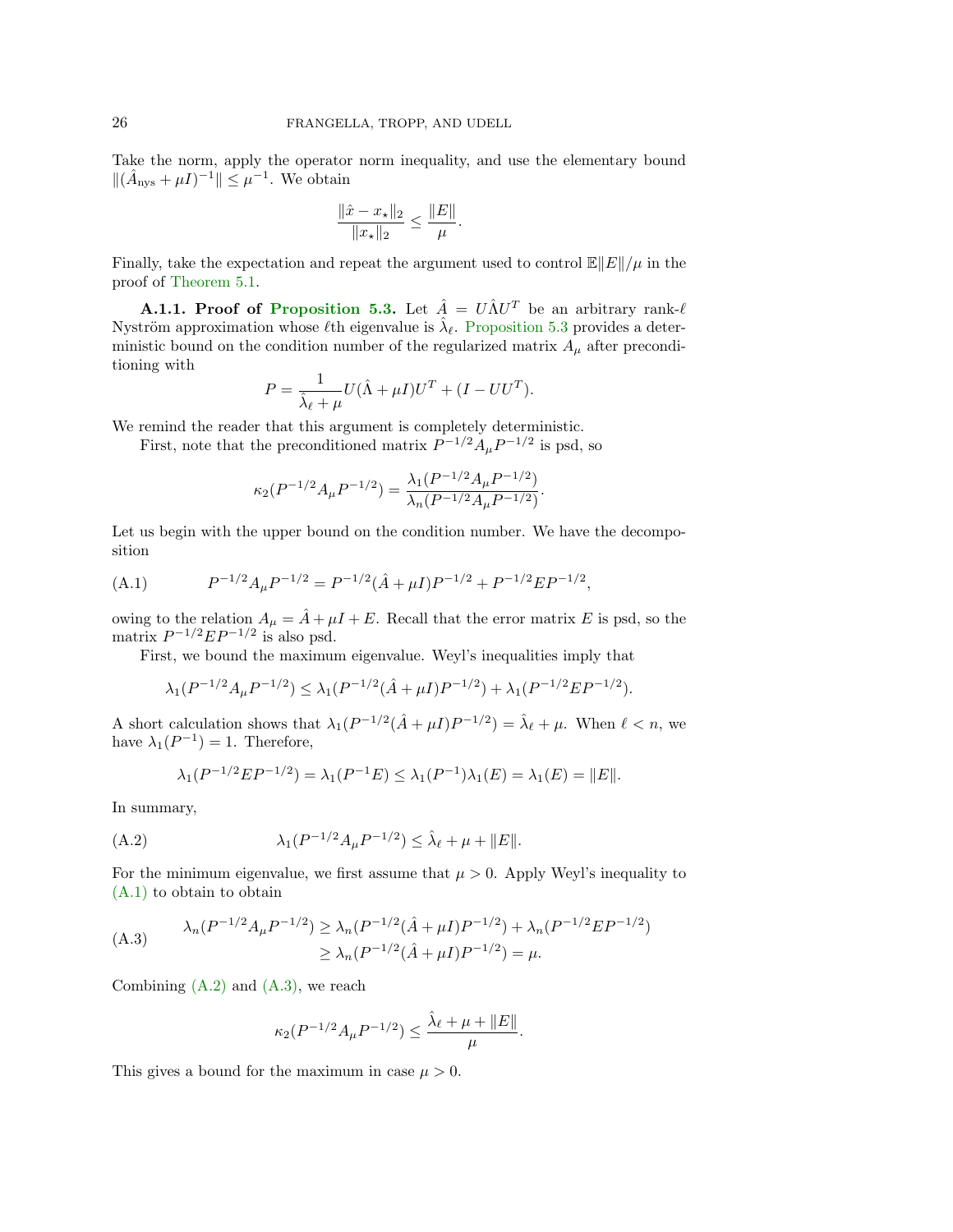#### NYSTRÖM PCG  $27$

If we only have  $\mu \geq 0$ , then a different argument is required for the smallest eigenvalue. Assume that A is positive definite, in which case  $\tilde{\lambda}_{\ell} > 0$ . By similarity,

$$
\lambda_n(P^{-1/2}A_\mu P^{-1/2}) = \lambda_n(A_\mu^{-1/2}PA_\mu^{-1/2})) = \frac{1}{\lambda_1(A_\mu^{-1/2}PA_\mu^{-1/2})}.
$$

It suffices to produce an upper bound for  $\lambda_1(A_\mu^{-1/2} P A_\mu^{-1/2})$ . To that end, we expand

$$
\lambda_1(A_{\mu}^{-1/2}PA_{\mu}^{-1/2}) = \lambda_1\left(A_{\mu}^{-1/2}\left(\frac{1}{\hat{\lambda}_{\ell}+\mu}(\hat{A}+\mu U U^T) + (I-UU)^T\right)A_{\mu}^{-1/2}\right)
$$
  

$$
\leq \frac{1}{\hat{\lambda}_{\ell}+\mu}\lambda_1\left(A_{\mu}^{-1/2}(\hat{A}+\mu U U^T)A_{\mu}^{-1/2}\right)
$$
  

$$
+ \lambda_1\left(A_{\mu}^{-1/2}\left(I-UU^T\right)A_{\mu}^{-1/2}\right).
$$

The second inequality is Weyl's. Since  $\hat{A} \preceq A$ , we have  $\hat{A} + \mu U U^T \preceq A_{\mu}$ . The last display simplifies to

$$
\lambda_1(A_{\mu}^{-1/2}PA_{\mu}^{-1/2}) \le \frac{1}{\hat{\lambda}_{\ell} + \mu} + \frac{1}{\lambda_n + \mu}.
$$

Putting the pieces together with [\(A.2\),](#page-25-2) we obtain

$$
\kappa_2(P^{-1/2}A_{\mu}P^{-1/2}) \le (\hat{\lambda}_{\ell} + \mu + ||E||) \bigg(\frac{1}{\hat{\lambda}_{\ell} + \mu} + \frac{1}{\lambda_n + \mu}\bigg).
$$

Thus,

$$
\kappa_2(P^{-1/2}A_\mu P^{-1/2}) \leq \left(\hat{\lambda}_{\ell} + \mu + \|E\|\right) \min\left\{\frac{1}{\mu}, \frac{\hat{\lambda}_{\ell} + \lambda_n + 2\mu}{(\hat{\lambda}_{\ell} + \mu)(\lambda_n + \mu)}\right\}.
$$

This formula is valid when A is positive definite or when  $\mu > 0$ .

We now prove the lower bound on  $\kappa_2(P^{-1/2}A_\mu P^{-1/2})$ . Returning to [\(A.1\)](#page-25-1) and invoking Weyl's inequalities yields

$$
\lambda_1(P^{-1/2}A_{\mu}P^{-1/2}) \ge \lambda_1(P^{-1/2}(\hat{A} + \mu I)P^{-1/2}) + \lambda_n(P^{-1/2}EP^{-1/2}) \ge \hat{\lambda}_{\ell} + \mu.
$$

For the smallest eigenvalue we observe that

$$
\lambda_n(P^{-1/2}A_\mu P^{-1/2}) = \lambda_n(A_\mu P^{-1}) \le \lambda_n(A_\mu)\lambda_1(P^{-1}) = \lambda_n + \mu.
$$

Combining the last two displays, we obtain

$$
\frac{\widehat{\lambda}_\ell + \mu}{\lambda_n + \mu} \leq \kappa_2 (P^{-1/2} A_\mu P^{-1/2}).
$$

Condition numbers always exceed one, so

$$
\max\left\{\frac{\hat{\lambda}_{\ell}+\mu}{\lambda_n+\mu},1\right\} \le \kappa_2(P^{-1/2}A_{\mu}P^{-1/2}).
$$

This point concludes the argument.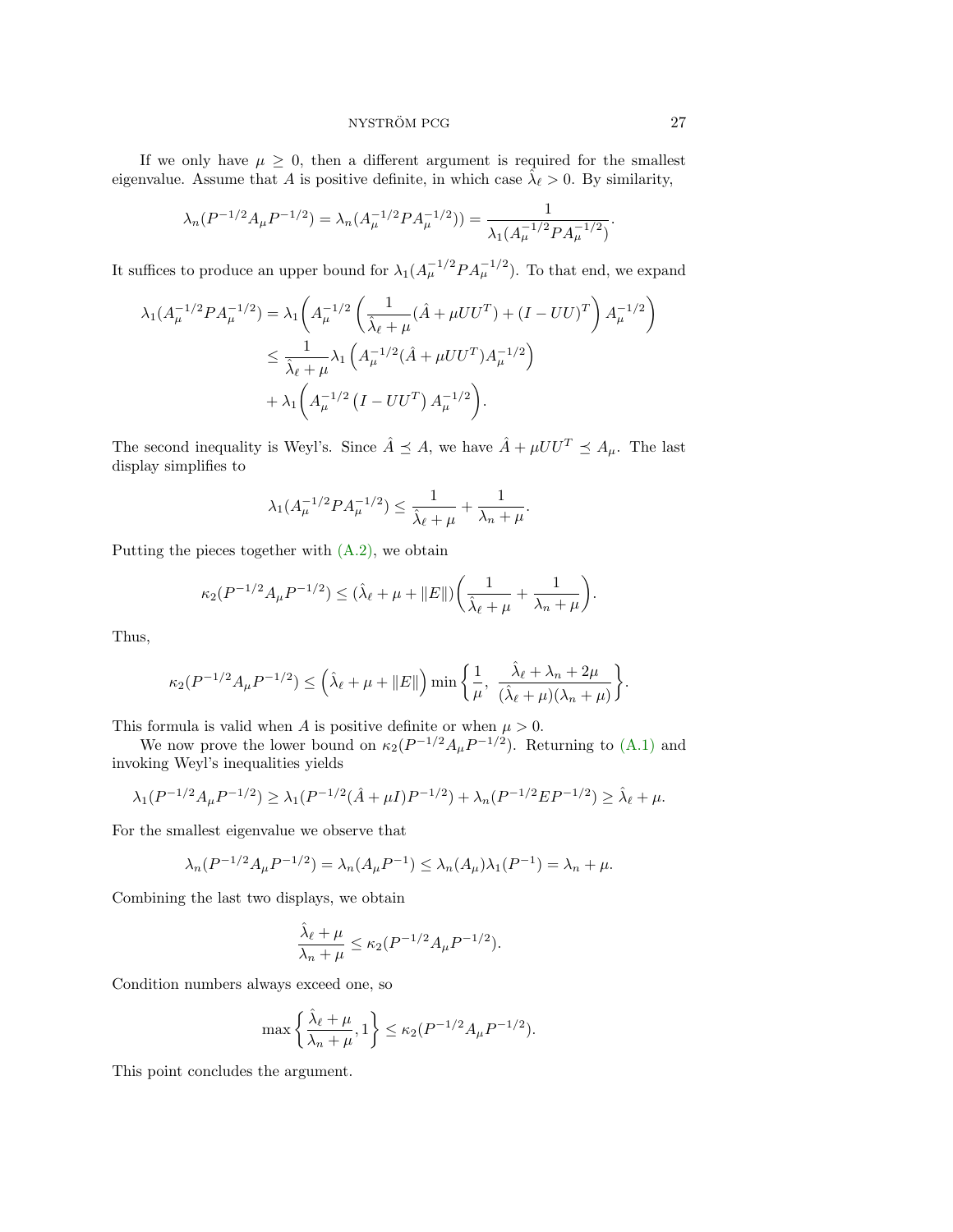<span id="page-27-1"></span>A.1.2. Proof of [Lemma 5.4.](#page-12-1) [Lemma 5.4](#page-12-1) establishes the central facts about the effective dimension. First, we prove [Item 1.](#page-12-3) Fix a parameter  $\gamma \geq 1$ , and set  $j_{\star} = \max\{1 \leq j \leq n : \lambda_j > \gamma\mu\}.$  We can bound the effective dimension below by the following mechanism.

$$
d_{\text{eff}}(\mu) = \sum_{j=1}^n \frac{\lambda_j}{\lambda_j + \mu} \ge \sum_{j=1}^{j_*} \frac{\lambda_j}{\lambda_j + \mu} \ge j_* \cdot \frac{\lambda_{j_*}}{\lambda_{j_*} + \mu}.
$$

We have used the fact that  $t \mapsto t/(1 + t)$  is increasing for  $t \ge 0$ , Solving for  $j_{\star}$ , we determine that

$$
j_{\star} \leq (1 + \mu/\lambda_{j_{\star}})d_{\text{eff}}(\mu) < (1 + \gamma^{-1})d_{\text{eff}}(\mu).
$$

The last inequality depends on the definition of  $j_{\star}$ . This is the required result.

[Item 2](#page-12-4) follows from a short calculation:

$$
\frac{1}{k} \sum_{j>k} \lambda_j = \frac{\lambda_k + \mu}{k} \sum_{j>k} \frac{\lambda_j}{\lambda_k + \mu} \le \frac{\lambda_k + \mu}{k} \sum_{j>k} \frac{\lambda_j}{\lambda_j + \mu}
$$
\n
$$
= \frac{\lambda_k + \mu}{k} \left( d_{\text{eff}}(\mu) - \sum_{j=1}^k \frac{\lambda_j}{\lambda_j + \mu} \right) \le \frac{\lambda_k + \mu}{k} \left( d_{\text{eff}}(\mu) - \frac{k\lambda_k}{\lambda_k + \mu} \right)
$$
\n
$$
= \frac{\mu d_{\text{eff}}(\mu)}{k} + \lambda_k \left( \frac{d_{\text{eff}}(\mu)}{k} - 1 \right) \le \frac{\mu d_{\text{eff}}(\mu)}{k}.
$$

The last inequality depends on the assumption that  $k \geq d_{\text{eff}}(\mu)$ .

<span id="page-27-0"></span>**A.2. Proof of [Corollary 5.2.](#page-11-1)** This result gives a bound for the relative error  $\delta_t$ in the iterates of PCG. Recall the standard convergence bound for CG [\[36,](#page-24-0) Theorem 38.5]:

$$
\delta_t \leq 2\left(\frac{\sqrt{\kappa_2(P^{-1/2}A_{\mu}P^{-1/2})}-1}{\sqrt{\kappa_2(P^{-1/2}A_{\mu}P^{-1/2})}+1}\right)^t.
$$

We conditioned on the event that  $\{\kappa(P^{-1/2}A_{\mu}P^{-1/2})\leq 56\}$ . On this event, the relative error must satisfy

$$
\delta_t < 2 \left( \frac{\sqrt{56} - 1}{\sqrt{56} + 1} \right)^t \le 2 \cdot (0.77)^t.
$$

Solving for t, we see that  $\delta_t < \epsilon$  when  $t \geq [3.8 \log (1/\epsilon)]$ . This concludes the proof.

A.3. Proof of [Theorem 5.5.](#page-14-0) [Theorem 5.5](#page-14-0) establishes that with high probability [Algorithm E.2](#page-36-0) terminates in a logarithmic number of steps, the sketch size remains  $O(d_{\text{eff}}(\delta \tau \mu))$ , and PCG with the preconditioner constructed from the output converges fast.

Proof. We first recall that [Algorithm E.2](#page-36-0) terminates when the event

$$
\mathcal{E} = \{\|E\| \leq \tau \mu\} \cap \{\hat{\lambda}_{\ell} \leq \frac{\tau \mu}{11}\}
$$

holds. Observe that conditioned on  $\mathcal{E}$ , [Proposition 5.3](#page-12-0) yields

$$
\kappa_2(P^{-1/2}A_{\mu}P^{-1/2})\leq \frac{\hat{\lambda}_{\ell}+\mu+\|E\|}{\mu}\leq 1+(1+\frac{1}{11})\tau=1+\frac{12}{11}\tau.
$$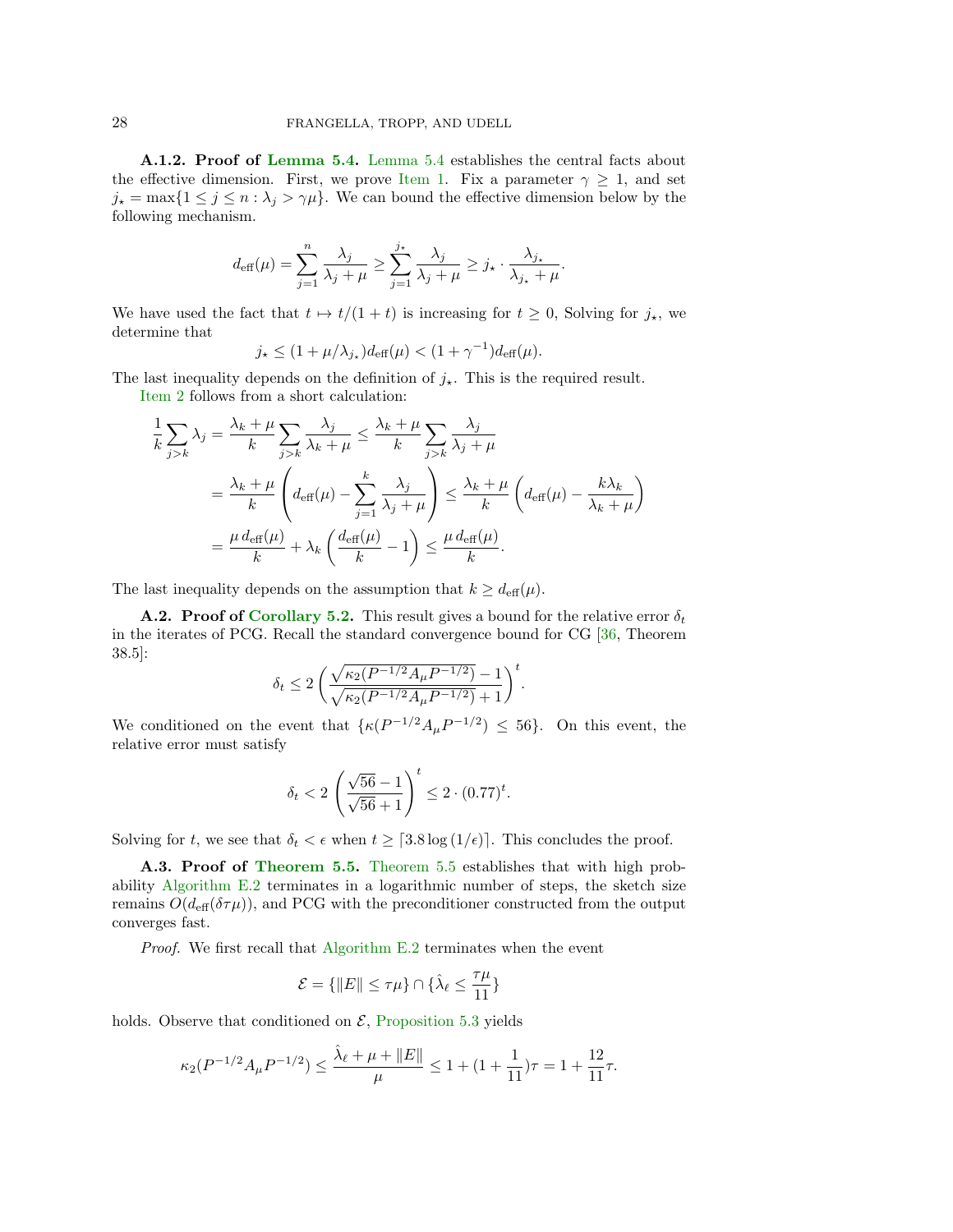Statement 3 now follows from the above display and the standard convergence theorem for CG.

Now, if [Algorithm E.2](#page-36-0) terminates with  $N \leq \lceil \log_2(\tilde{\ell}/\ell_0) \rceil - 1$  steps of sketch size doubling, then  $\mathcal E$  holds with probability 1. Statement 3 then follows by our initial observation, while statements 1 and 2 hold trivially. Hence statements 1-3 all hold if the algorithm terminates in  $N \leq \lceil \log_2(\tilde{\ell}/\ell_0) \rceil - 1$  steps.

Thus to conclude the proof, it suffices to show that if  $N \geq \lceil \log_2(\tilde{\ell}/\ell_0) \rceil$ , then  $\mathcal E$  holds with probability at least  $1 - \delta$ , which implies that statements 1-3 hold with probability at least  $1 - \delta$ , as above.

We now show that  $\mathcal E$  holds with probability at least  $1-\delta$  when  $N = \lceil \log_2(\tilde\ell/\ell_0) \rceil$ . To see this note that when  $N = \lceil \log_2(\tilde{\ell}/\ell_0) \rceil$ , we have  $\ell \geq \tilde{\ell}$ . Consequently, we may invoke [Proposition 2.2](#page-5-0) with  $p = \lceil 2d_{\text{eff}} \left( \frac{\delta \tau \mu}{11} \right) \rceil + 1$  and [Lemma 5.4](#page-12-1) to show

$$
\mathbb{E}[\|E\|] \stackrel{(1)}{\leq} 3\lambda_p + \frac{2e^2}{p} \left(\sum_{j=p}^n \lambda_j\right)
$$
  

$$
\stackrel{(2)}{\leq} 3\frac{\delta\tau\mu}{11} + 2e^2 \frac{d_{\text{eff}}(\delta\tau\mu/11)}{p} \frac{\delta\tau\mu}{11}
$$
  

$$
\stackrel{(3)}{\leq} \frac{3}{11} \delta\tau\mu + \frac{2e^2}{2} \frac{\delta\tau\mu}{11} = \left(\frac{3+e^2}{11}\right) \delta\tau\mu \leq \delta\tau\mu.
$$

Where step  $(1)$  uses [Proposition 2.2,](#page-5-0) step  $(2)$  uses items 1 and 2 of [Lemma 5.4](#page-12-1) with  $\gamma = 1$ , and step (3) follows from  $p \geq 2d_{\text{eff}}(\delta \tau \mu)$ . Thus,

$$
\mathbb{E}[\|E\|] \le \delta \tau \mu.
$$

By Markov's inequality,

$$
\mathbb{P}\{\|E\| > \tau \mu\} \le \delta.
$$

Hence  $\{\Vert E\Vert \leq \tau\mu\}$  holds with probability at least  $1-\delta$ . Furthermore, by [Lemma 5.4](#page-12-1) we have  $\{\hat{\lambda}_\ell \leq \delta\tau\mu/11\}$  with probability 1 as  $\hat{\lambda}_\ell \leq \lambda_\ell \leq \lambda_p$ . Thus when  $N =$  $\lceil \log_2(\tilde{\ell}/\ell_0) \rceil$ ,  $\mathcal E$  holds with probability at least  $1 - \delta$ , this immediately implies statements 1 and 3. Statement 2 follows as

$$
\ell = 2^N \ell_0 \le 2^{\log_2(\tilde{\ell}/\ell_0) + 1} \ell_0 = 2\tilde{\ell} = 4\lceil 2d_{\text{eff}}\left(\frac{\delta \tau \mu}{11}\right) \rceil + 2,
$$

where in the first inequality we used  $\lceil x \rceil \leq x + 1$ , this completes the proof.

**A.4. Proof of [Proposition 5.7.](#page-14-2)** [Proposition 5.7](#page-14-2) shows once  $\ell = \Omega(d_{\text{eff}}(\tau \mu))$ , then with high probability  $\kappa_2(P^{-1/2}A_\mu P^{-1/2})$  differs from  $(\hat{\lambda}_{\ell} + \mu)$  by at most a constant.

Proof. [Proposition 5.3](#page-12-0) implies that

$$
\left(\kappa_2(P^{-1/2}A_{\mu}P^{-1/2}) - \frac{\hat{\lambda}_{\ell} + \mu}{\mu}\right)_{+} \le \frac{\|E\|}{\mu}.
$$

 $\Box$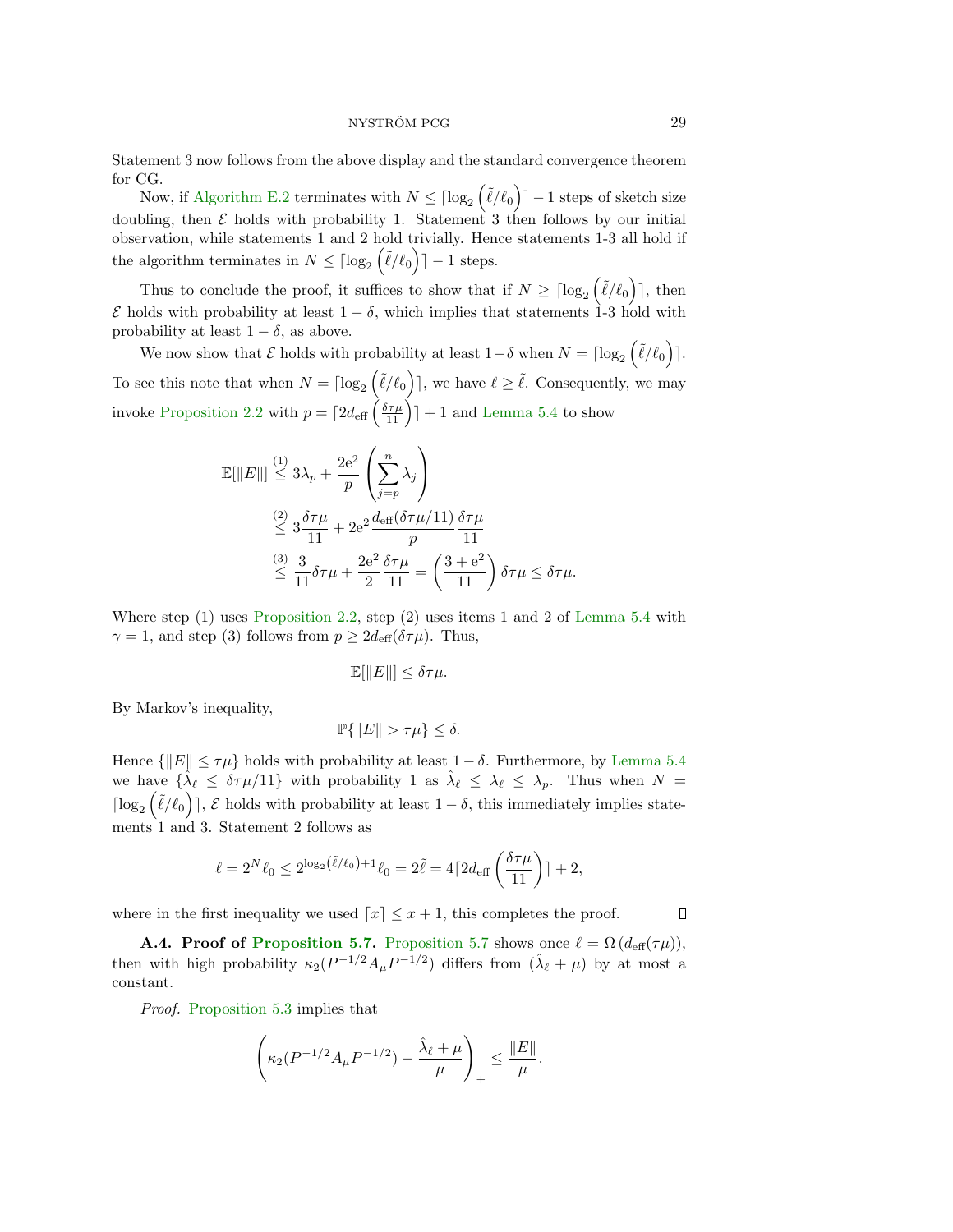Combining the previous display with Markov's inequality yields

$$
\mathbb{P}\left\{\left(\kappa_2(P^{-1/2}A_{\mu}P^{-1/2})-\frac{\hat{\lambda}_{\ell}+\mu}{\mu}\right)_{+}>\frac{\tau}{\delta}\right\}\leq \frac{\delta}{\tau}\frac{\mathbb{E}[\Vert E\Vert]}{\mu}.
$$

Now, our choice of  $\ell$  combined with [Proposition 2.2](#page-5-0) and [Lemma 5.4](#page-12-1) implies that  $\mathbb{E}[\Vert E \Vert] \leq \tau \mu$ . Hence we have

$$
\mathbb{P}\left\{\left(\kappa_2(P^{-1/2}A_{\mu}P^{-1/2})-\frac{\hat{\lambda}_{\ell}+\mu}{\mu}\right)_{+}>\frac{\tau}{\delta}\right\}\leq\delta,
$$

which implies the desired claim.

Appendix B. Proofs of additional propositions. In this section we give the proofs for the propositions that are close to existing results but do not explicitly appear in the literature.

B.0.1. Useful facts about Gaussian random matrices. In this subsection we record some useful results about Gaussian random matrices that are necessary for the proof of [Proposition 2.2.](#page-5-0) The proof of [Proposition 2.2](#page-5-0) follows in [Appendix B.1.](#page-30-0)

PROPOSITION B.1 ([\[17,](#page-23-23) [24\]](#page-23-24)). Let G be  $(\ell-p) \times \ell$  standard Gaussian matrix with  $\ell \geq 4$  and  $2 \leq p \leq \ell - 2$ . Then

(B.1) 
$$
\left(\mathbb{E} \|G^{\dagger}\|_{F}^{2}\right)^{1/2} = \sqrt{\frac{\ell - p}{p - 1}},
$$

and

(B.2) 
$$
\left(\mathbb{E} \|G^{\dagger}\|^2\right)^{1/2} \leq e \sqrt{\frac{\ell}{p^2 - 1}}.
$$

Remark B.2. The first display in [Proposition B.1](#page-29-0) appears in [\[17\]](#page-23-23), while the second display in [Proposition B.1](#page-29-0) is due to [\[24\]](#page-23-24).

We also require one new result, which strengthens the improved version of Chevet's theorem due to Gordon [\[16\]](#page-23-25).

PROPOSITION B.3 (Squared Chevet). Fix matrices  $S \in \mathbb{R}^{r \times m}$  and  $T \in \mathbb{R}^{n \times s}$ and let  $G \in \mathbb{R}^{m \times n}$  be a standard Gaussian matrix. Then

<span id="page-29-1"></span>
$$
\mathbb{E}||SGT||^2 \le (||S|| ||T||_F + ||S||_F ||T||)^2.
$$

We defer the proof of [Proposition B.3](#page-29-1) to [Appendix B.2.](#page-32-0)

Remark B.4. Chevet's theorem states that [\[17\]](#page-23-23)

$$
\mathbb{E}\|SGT\| \leq \|S\| \|T\|_F + \|S\|_F \|T\|.
$$

[Proposition B.3](#page-29-1) immediately implies Chevet's theorem by Hölder's Inequality.

<span id="page-29-0"></span> $\Box$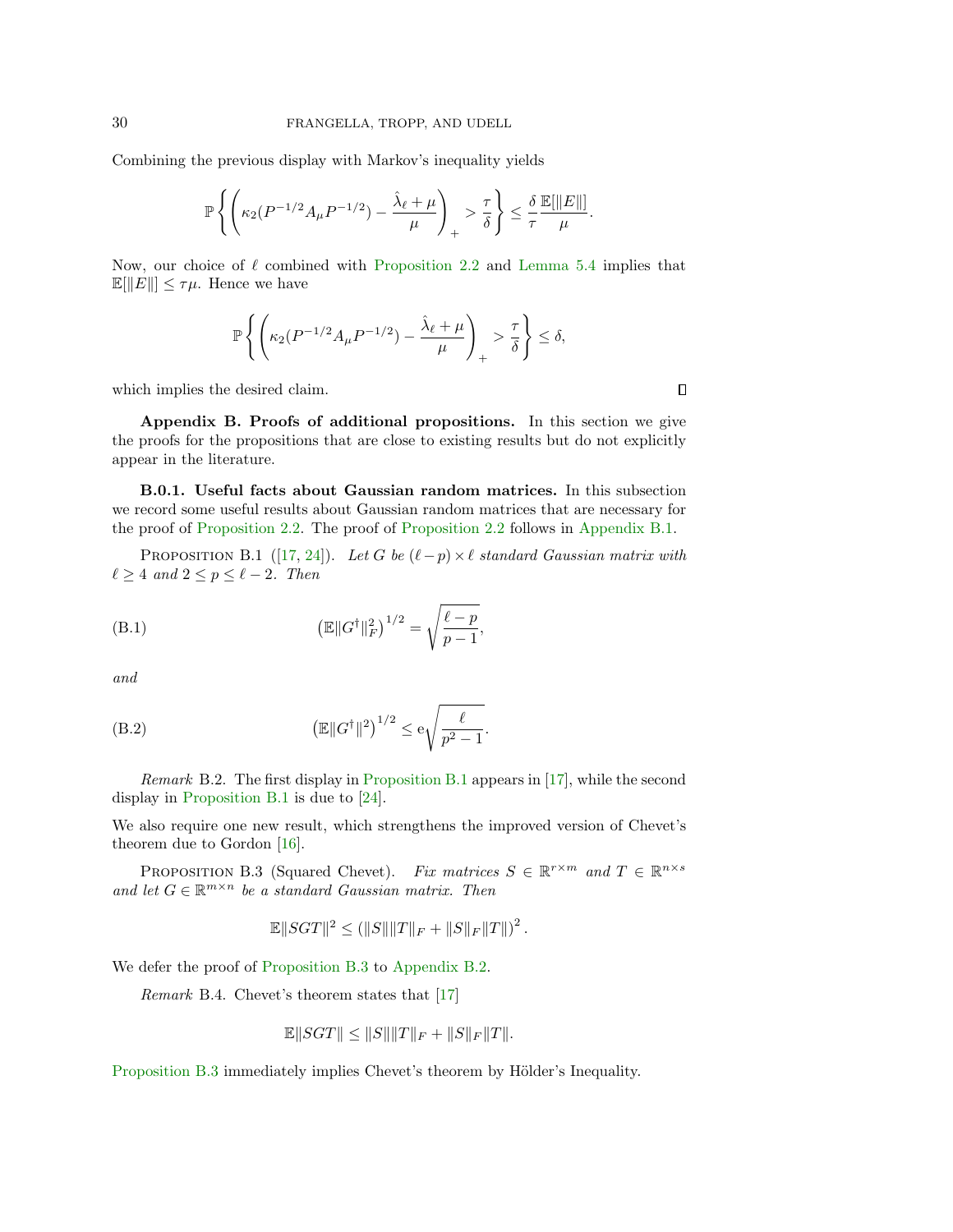### <span id="page-30-0"></span>B.1. Proof of [Proposition 2.2.](#page-5-0)

Proof. Proposition 11.1 in [\[22,](#page-23-0) Sec. 11] and the argument of Theorem 11.4 in [22, Sec. 11] shows that

$$
||A - \hat{A}_{\text{nys}}|| \le ||\Sigma_{\ell - p + 1}||^2 + ||\Sigma_{\ell - p + 1}\Omega_2\Omega_1^{\dagger}||^2.
$$

Taking expectations and using  $\|\Sigma_{\ell-p+1}\|^2 = \lambda_{\ell-p+1}$  gives

$$
\mathbb{E}||A - \hat{A}_{\text{nys}}|| \leq \lambda_{\ell-p+1} + \mathbb{E}||\Sigma_{\ell-p+1}\Omega_2\Omega_1^{\dagger}||^2.
$$

Using the law of total expectation, the second term may be bounded as follows

$$
\mathbb{E} \|\Sigma_{\ell-p+1}\Omega_2\Omega_1^{\dagger}\|^2 = \mathbb{E}\left(\mathbb{E}_{\Omega_1}\left[\|\Sigma_{\ell-p+1}\Omega_2\Omega_1^{\dagger}\|^2\right]\right)
$$
  

$$
\stackrel{(a)}{\leq} \mathbb{E}\left(\|\Sigma_{\ell-p+1}\| \|\Omega_1^{\dagger}\|_F + \|\Sigma_{\ell-p+1}\|_F \|\Omega_1^{\dagger}\|\right)^2
$$
  

$$
\stackrel{(b)}{\leq} 2\|\Sigma_{\ell-p+1}\|^2 \mathbb{E}\|\Omega_1^{\dagger}\|_F^2 + 2\|\Sigma_{\ell-p+1}\|_F^2 \mathbb{E}\|\Omega_1^{\dagger}\|^2
$$
  

$$
\stackrel{(c)}{\leq} \frac{2(\ell-p)}{p-1}\lambda_{\ell-p+1} + \frac{2e^2\ell}{p^2-1}\left(\sum_{j>\ell-p}\lambda_j\right),
$$

where in step  $(a)$  we use Squared Chevet [\(Proposition B.3\)](#page-29-1). In step  $(b)$  we invoke the elementary identity  $(a + b)^2 \le 2a^2 + 2b^2$ , and in step (c) we apply the bounds from [Proposition B.1.](#page-29-0) Inserting the above display into the bound for  $\mathbb{E}||A - \hat{A}_{\text{nys}}||$  yields

$$
\mathbb{E}||A - \hat{A}_{\text{nys}}|| \le \left(1 + \frac{2(\ell - p)}{p - 1}\right)\lambda_{\ell - p + 1} + \frac{2e^2\ell}{p^2 - 1}\left(\sum_{j > \ell - p} \lambda_j\right).
$$

As the bound above holds for any  $2 \le p \le \ell - 2$ , we may take the minimum over admissible p to conclude the result. admissible  $p$  to conclude the result.

**B.1.1. Proof of [Proposition 3.1.](#page-6-3)** We require the following fact from [\[5,](#page-22-4) Chapter  $X$ ,

<span id="page-30-1"></span>LEMMA B.5 ([\[5\]](#page-22-4) Lemma X.1.4.). Let  $X, Y$  be psd matrices. Then

$$
\left\| |(X+I)^{-1} - (X+Y+I)^{-1}|| \right\| \le \| |Y(Y+I)^{-1}|| |
$$

for every unitarily invariant norm.

Proof of [Proposition](#page-6-3) 3.1. We first prove  $(3.1)$ . Under the hypotheses of [Proposi](#page-6-3)[tion 3.1,](#page-6-3) we may strengthen [Lemma B.5](#page-30-1) by scaling the identity to deduce

$$
\|(\hat{A} + \mu I)^{-1} - (A + \mu I)^{-1}\| \le \frac{1}{\mu} \|(E + \mu I)^{-1}E\|.
$$

Recall that the function  $f(t) = \frac{t}{t+\mu}$  is matrix monotone, so that  $A \preceq B$  implies  $f(A) \preceq f(B)$ . As  $E \preceq ||E||I$ , it follows that

$$
\|(\hat{A} + \mu I)^{-1} - (A + \mu I)^{-1}\| \le \frac{1}{\mu} \frac{\|E\|}{\|E\| + \mu}.
$$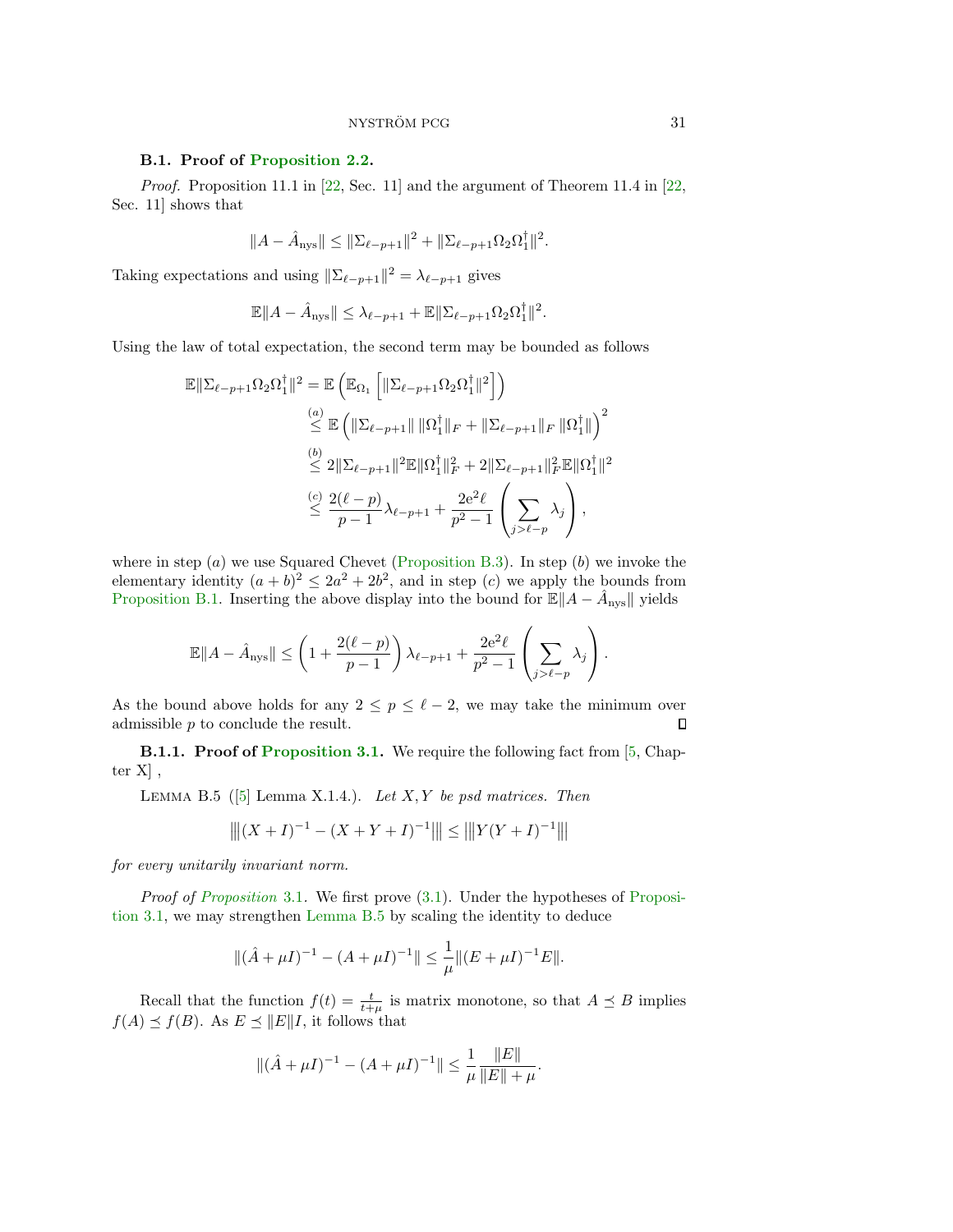Hence we have established the desired inequality.

Next we show the bound is attained when  $A = [A]_{\ell}$ . Applying the Woodbury identity, we may write

$$
([A]_{\ell} + \mu I)^{-1} = V_{\ell} (\hat{\Lambda}_{\ell} + \mu I)^{-1} V_{\ell}^{T} + \frac{1}{\mu} (I - V_{\ell} V_{\ell}^{T}).
$$

Using the eigendecomposition of  $A = V_{\ell} \Lambda_{\ell} V_{\ell}^T + V_{n-\ell} \Lambda_{n-\ell} V_{n-\ell}^T$ , we obtain

$$
([A]_{\ell} + \mu I)^{-1} - (A + \mu I)^{-1} = \frac{1}{\mu} (I - V_{\ell} V_{\ell}^{T}) - V_{n-\ell} (\Lambda_{n-\ell} + \mu I)^{-1} V_{n-\ell}^{T}
$$
  

$$
= \frac{1}{\mu} V_{n-\ell} (I - (\Lambda_{n-\ell} + \mu I)^{-1}) V_{n-\ell}^{T}
$$
  

$$
= \frac{1}{\mu} V_{n-\ell} (\Lambda_{n-\ell} (\Lambda_{n-\ell} + \mu I)^{-1}) V_{n-\ell}^{T}.
$$

Hence

$$
||(A + \mu I)^{-1} - ([A]_{\ell} + \mu I)^{-1}|| = \frac{\lambda_{\ell+1}}{\mu(\lambda_{\ell+1} + \mu)}.
$$

<span id="page-31-0"></span>B.1.2. Proof of statements for the optimal low-rank preconditioner  $P_{\star}$ . We show that  $P_{\star}$  is the best symmetric positive definite preconditioner that is constant off  $V_{\ell}$ .

LEMMA B.6. Let  $\mathcal{P} = \{P : P = V_{\ell}MV_{\ell}^T + \beta(I - V_{\ell}V_{\ell}^T)$  where  $\beta > 0$  and  $M \in \mathbb{S}_{\ell}^+(\mathbb{R})\}$ . With this parametrization, define  $P_{\star}$  by setting  $M = \frac{1}{\lambda_{\ell+1} + \mu}(\Lambda_{\ell} + \mu I)$  and  $\beta = 1$ . Then for any symmetric psd matrix A and  $\mu \geq 0$ ,

<span id="page-31-1"></span>(B.3) 
$$
\min_{P \in \mathcal{P}} \kappa_2(P^{-1/2}A_\mu P^{-1/2}) = \frac{\lambda_{\ell+1} + \mu}{\lambda_n + \mu},
$$

(B.4) 
$$
P_{\star} = \operatorname*{argmin}_{P \in \mathcal{P}} \kappa_2 (P^{-1/2} A_{\mu} P^{-1/2}).
$$

*Proof.* We first prove the lefthand side of  $(B.3)$  is always at least as large as the righthand side, and then show the bound is attained by  $P_{\star}$ . Given  $P \in \mathcal{P}$ , we have

$$
P^{-1/2}A_{\mu}P^{-1/2} = V_{\ell}M^{-1/2}(\Lambda_{\ell} + \mu I)M^{-1/2}V_{\ell}^{T} + \frac{1}{\beta}V_{n-\ell}(\Lambda_{n-\ell} + \mu I)V_{n-\ell}^{T}.
$$

For any  $1 \leq i, j \leq n$ ,

$$
\kappa_2(P^{-1/2}A_{\mu}P^{-1/2})=\frac{\lambda_1(P^{-1/2}A_{\mu}P^{-1/2})}{\lambda_n(P^{-1/2}A_{\mu}P^{-1/2})}\geq \frac{\lambda_i(P^{-1/2}A_{\mu}P^{-1/2})}{\lambda_j(P^{-1/2}A_{\mu}P^{-1/2})}.
$$

From our expression for  $P^{-1/2}A_{\mu}P^{-1/2}$ , we see that  $(\lambda_{\ell+1} + \mu)/\gamma$ ,  $(\lambda_n + \mu)/\gamma$  are eigenvalues of  $P^{-1/2}A_{\mu}P^{-1/2}$ . Hence for any  $P \in \mathcal{P}$ , the following inequality holds:

$$
\kappa_2(P^{-1/2}A_{\mu}P^{-1/2})\geq \frac{\lambda_{\ell+1}+\mu}{\lambda_n+\mu},
$$

proving [\(B.3\)](#page-31-1). Using the definition of  $P_{\star}$ , we see

$$
P_{\star}^{-1/2} A_{\mu} P^{-1/2} = (\lambda_{\ell+1} + \mu) V_{\ell} V_{\ell}^{T} + V_{n-\ell} (\Lambda_{n-\ell} + \mu I) V_{n-\ell}^{T},
$$
  

$$
\kappa_2 (P_{\star}^{-1/2} A_{\mu} P_{\star}^{-1/2}) = (\lambda_{\ell+1} + \mu) / (\lambda_n + \mu).
$$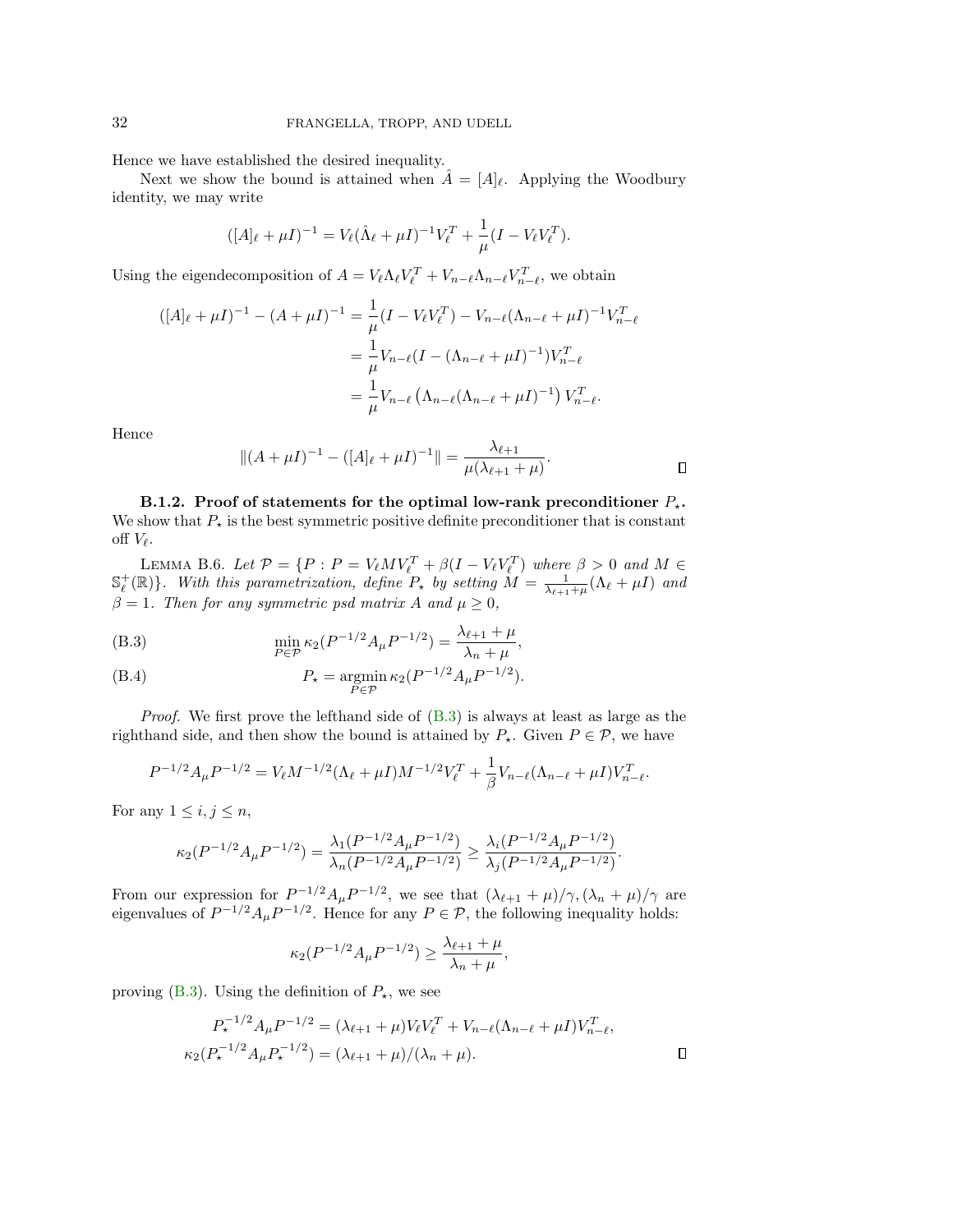NYSTRÖM PCG 33

<span id="page-32-0"></span>B.2. Proof of Squared Chevet. In this subsection we provide a proof of [Proposition B.3.](#page-29-1) The proof is based on a Gaussian comparison inequality argument, a standard technique in the high dimensional probability literature.

Proof. Let

$$
U = \{S^T a : ||a||_2 = 1\} \subset \mathbb{R}^m
$$
  

$$
V = \{Tb : ||b||_2 = 1\} \subset \mathbb{R}^n
$$

and for  $u \in U$ ,  $v \in V$  consider the Gaussian processes

$$
Y_{uv} = \langle u, Gv \rangle + ||S|| ||v|| \gamma \quad \text{and} \quad X_{uv} = ||S|| \langle h, v \rangle + ||v|| \langle g, u \rangle,
$$

where

- $G \in \mathbb{R}^{m \times n}$  is a Gaussian random matrix,
- $g, h$  are Gaussian random vectors in  $\mathbb{R}^m$  and  $\mathbb{R}^n$  respectively,

<span id="page-32-1"></span>• and  $\gamma$  is  $N(0, 1)$  in  $\mathbb{R}$ .

Furthermore,  $G, g, h$  and  $\gamma$  are all independent.

A standard calculation shows that the conditions of Slepian's lemma ([\[20,](#page-23-26) Corollary 3.12, p. 72]) are satisfied. Hence we conclude that

(B.5) 
$$
\mathbb{P}\left(\max_{u,v} Y_{uv} > t\right) \leq \mathbb{P}\left(\max_{u,v} X_{uv} > t\right).
$$

We are now ready to prove [Proposition B.3.](#page-29-1) Throughout the argument below, we use the notation  $X_+ = \max\{X, 0\}.$ 

We first observe by Jensen's inequality with respect to  $\gamma$  and the variational characterization of the singular values that

$$
\mathbb{E} \max_{u,v} (Y_{uv})_+^2 = \mathbb{E} \max_{\|a\|=1, \|b\|=1} \left( \langle S^T a, GTb \rangle + \|S\| \|Tb\| \gamma \right)_+^2
$$
  

$$
\geq \mathbb{E} \sup_{\|a\|=1, \|b\|=1} \left( \langle S^T a, GTb \rangle^2 \right)_+ = \mathbb{E} \sup_{\|SGT\|^2} |SGT\|^2.
$$

Hence  $\mathbb{E}_G ||SGT||^2$  is majorized by  $\mathbb{E} \max_{u,v} (Y_{uv})^2_+$ . For  $X_{uv}$ , we note that

$$
\mathbb{E} \max_{u,v} (X_{uv})_+^2 \leq \mathbb{E} \max_{u,v} X_{uv}^2 = \mathbb{E} \max_{\|a\|=1, \|b\|=1} \left( \|S\| \langle h, Tb \rangle + \|Tb\| \langle g, S^T a \rangle \right)^2
$$
  
\n
$$
\leq \mathbb{E} \left( \|S\|^2 \|T^T h\|^2 + 2\|S\| \|T\| \|T^T h\| \|Sg\| + \|T\|^2 \|Sg\|^2 \right)
$$
  
\n(b)  
\n
$$
\leq \|S\|^2 \|T\|_F^2 + 2\|S\| \|T\| \|S\|_F \|T\|_F + \|T\|^2 \|S\|_F^2
$$
  
\n
$$
= (\|S\| \|T\|_F + \|T\| \|S\|_F)^2,
$$

where in step  $(a)$  we expand the quadratic and use Cauchy-Schwarz. Step  $(b)$  from a straightforward calculation and Hölder's inequality.

To conclude, we use integration by parts and [\(B.5\)](#page-32-1) to obtain

$$
\mathbb{E}_{G}||SGT||^{2} \leq \mathbb{E} \max_{u,v} (Y_{uv})_{+}^{2} = \int_{0}^{\infty} t \mathbb{P} \left( \max_{u,v} (Y_{uv})_{+} > t \right) dt
$$
  
= 
$$
\int_{0}^{\infty} t \mathbb{P} \left( \max_{u,v} Y_{uv} > t \right) dt \leq \int_{0}^{\infty} t \mathbb{P} \left( \max_{u,v} X_{uv} > t \right) dt
$$
  
= 
$$
\int_{0}^{\infty} t \mathbb{P} \left( \max_{u,v} (X_{uv})_{+} > t \right) dt = \mathbb{E} \max_{u,v} (X_{uv})_{+}^{2}
$$
  

$$
\leq (||S|| ||T||_{F} + ||T|| ||S||_{F})^{2}
$$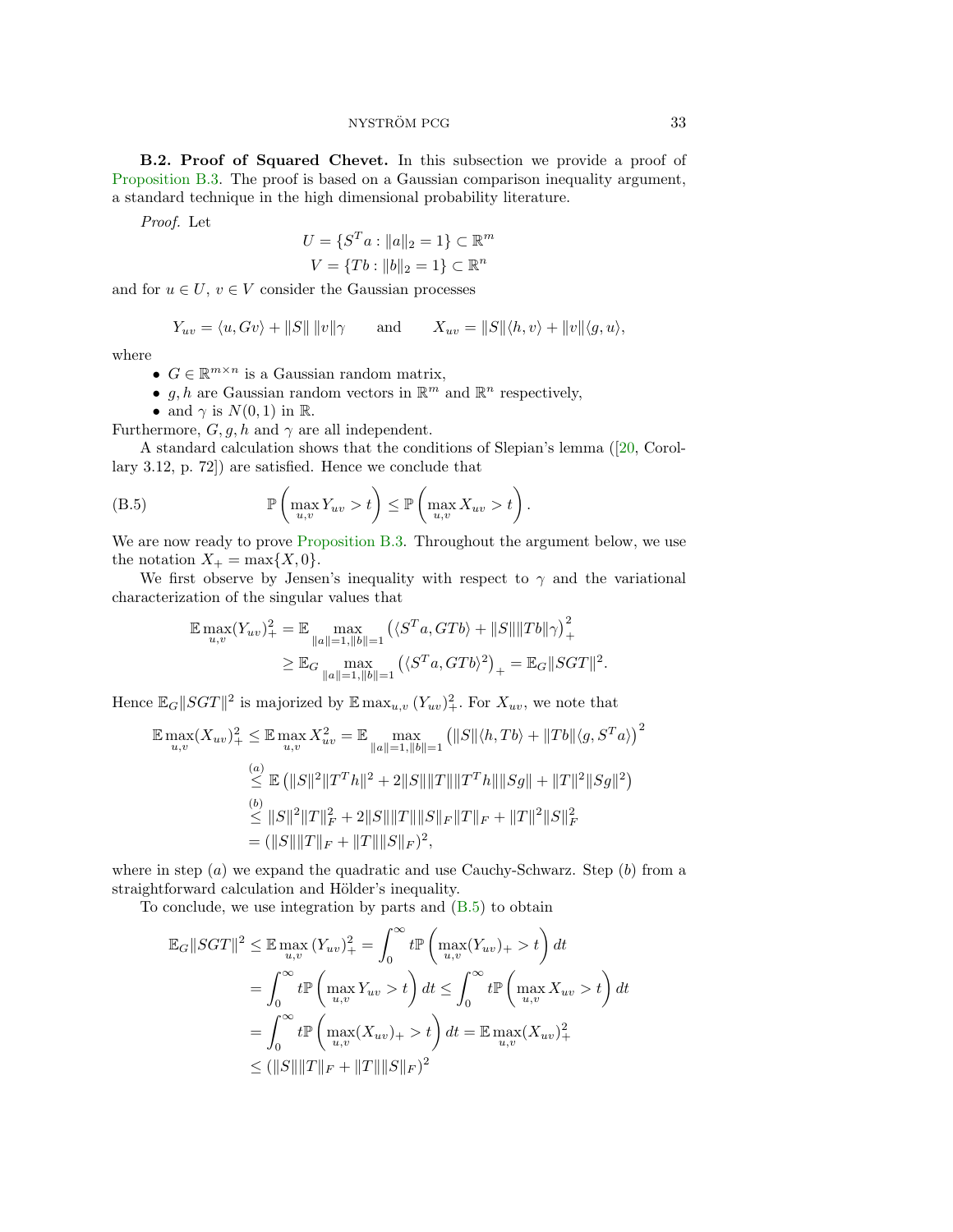completing the proof.

<span id="page-33-0"></span>Appendix C. Additional experimental details. Here we provide additional details on the experimental procedure and the methods we compared to.

<span id="page-33-1"></span>C.1. Ridge regression experiments. Most of the datasets used in our ridge regression experiments are classification datasets. We converted them to regression problems by using a one-hot vector encoding. The target vector b was constructed by setting  $b_i = 1$  if example i has the first label and 0 otherwise. We did no data pre-processing except on CIFAR-10, where we scaled the matrix by 255 so that all entries lie in [0, 1].

We now give an overview of the hyperparameters of each method. The R&T preconditioner has only one hyperparameter: the sketch size  $\ell_{\text{RT}}$ . AdaIHS has five hyperparameters:  $\rho, \lambda_{\rho}, \Lambda_{\rho}, \mu_{gd}(\rho)$ , and  $c_{gd}(\rho)$ . The hyperparameter  $\rho \in (0, 1)$  controls the remaining four hyperparameters, which are set to the values recommended in [\[19\]](#page-23-2). For the regularization path experiments,  $\ell_{\rm RT}$  and  $\rho$  were chosen by grid search to minimize the time taken to solve the linear systems over the regularization path. We chose  $m_{\text{RT}}$  from the linear grid jd, where  $j \in \{1, \ldots, 8\}$ . Additionally, we restrict  $j \leq 4$  for Guillermo as  $jd \geq n$  when  $j \geq 5$ , and hence no benefit is gained over a direct method. For AdaIHS,  $\rho$  was chosen from the linear grid  $\rho = j \times 10^{-1}$  where  $j \in \{1, \ldots, 9\}$ . We set the initial sketch size for AdaIHS to 100 for both sets of experiments.

We reused computation as much as possible for both R&T and AdaIHS, which we now detail. To construct the R&T preconditioner, we incur a  $O(nd \log(n) + \ell_{RT}d^2)$ to cache the Gram matrix and pay an  $O(d^3)$  to update the preconditioner for each value of  $\mu$ . In the case of AdaIHS, for each value of  $\mu$  we cache the sketch SA and the corresponding Gram matrix. We then use them for the next value of  $\mu$  on the path until the adapativity criterion of the algorithm deems a new sketch necessary. For AdaIHS computing the sketch only costs  $O(nd \log(n))$ .

We now give the details of the random features experiments. For Shuttle-rf we used random features corresponding to a Gaussian kernel with bandwidth parameter  $\sigma = 0.75$ , we set  $\mu = 10^{-8}/n$ . For smallNORB-rf we used ReLU random features with  $\mu = 6 \times 10^{-4}$ . For Higgs we normalized the features by their z-score and we used random features for a Gaussian Kernel with  $\sigma = 5$  and regularization  $\mu = 10^{-4}$ . Similarly for YearMSD, we normalized the matrix by their z-score and used random features for a Gaussian kernel with  $\sigma = 8$  and  $\mu = 10^{-5}$ . The sketch size for R&T was selected from  $\{d, 2d\}$ , to prevent the cost of the forming and applying preconditioner from becoming prohibitive. We selected the AdaIHS parameter  $\rho$  from the same grid used for the regularization path experiments. We also capped the sketch size for AdaIHS for each dataset by the sketch sized used for R&T.

Finally, we give the details of our implementation of Nyström PCG. For both sets of experiments we used [Algorithm E.2](#page-36-0) initialized at  $\ell = 100$ , with an error tolerance of  $30\mu$ , and  $q = 5$  power iterations. To avoid trivialities, the rank of the preconditioner is capped at  $\ell_{\text{max}} = 0.5d$  for CIFAR-10 and  $\ell_{\text{max}} = 0.4d$  for Guillermo. For the random features experiments we capped  $\ell$  at  $\ell_{\rm max} = 2000.$  In the regularization path experiments, we keep track of the latest estimate  $\hat{E}$  of  $||E||$ , and do not compute a new Nyström approximation unless  $E$  is larger than the error tolerance for the new regularization parameter. When we compute the new Nyström approximation, the adaptive algorithm is initialized with a target rank of twice the old one.

The values of hyperparameters used for all experiments are summarized in [Ta](#page-34-1)[ble 12.](#page-34-1)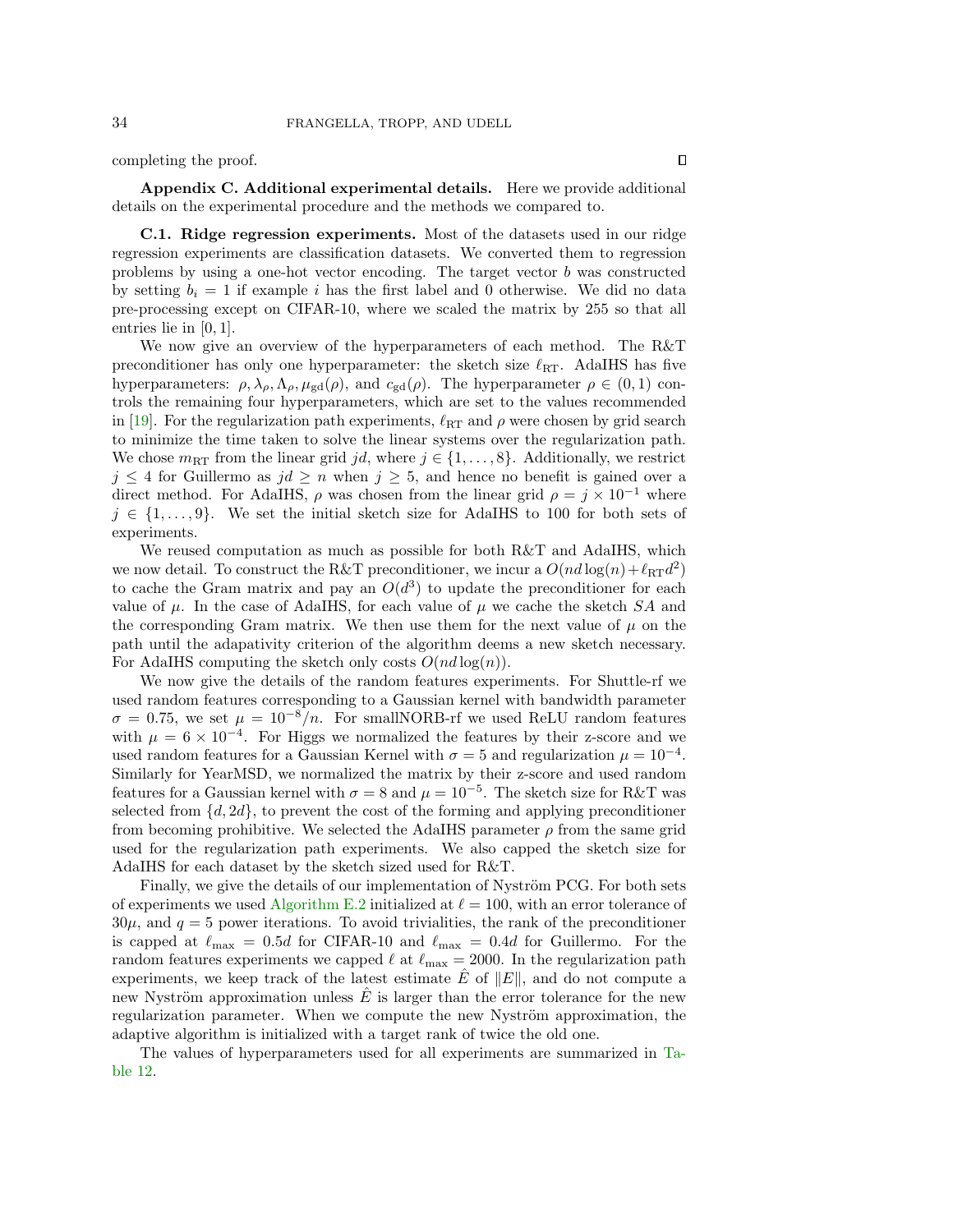<span id="page-34-1"></span>

| Dataset      | $(R&T)$ sketch<br>size | AdaIHS rate  | <b>Initial AdaIHS</b><br>sketch size | Initial<br>Nyström<br>sketch size |
|--------------|------------------------|--------------|--------------------------------------|-----------------------------------|
| $CIFAR-10$   | 3d                     | $\rho = 0.3$ | 100                                  | 100                               |
| Guillermo    |                        | $\rho = 0.3$ | 100                                  | 100                               |
| shuttle-rf   | 2d                     | $\rho = 0.1$ | 100                                  | 100                               |
| smallNORB-rf | 2d                     | $\rho = 0.3$ | 100                                  | 100                               |

Table 12: Ridge regression experimental parameters.

**C.2. ALOOCV.** The datasets were chosen so that n and d are both large, the challenging regime for ALOOCV. The first three datasets are binary classification problems, while SVHN has multiple classes. For SVHN we created a binary classification problem by looking at the first class vs. remaining classes.

For the large scale problems the adaptive algorithm for Nyström PCG was initialized at  $\ell_0 = 500$  and is capped at  $\ell_{\rm max} = 4000$ . We set the solve tolerances for both algorithms to  $10^{-10}$ . As before, we sample 100 points randomly from each dataset.

C.3. Kernel Ridge Regression. We converted the binary classification problem to a regression problem by constructing the target vector as follows: We assign +1 to the first class and -1 to the second class. For multi-class problems, we do one-vs-all classification; this formulation leads to multiple right hand sides, so we use block PCG for both methods. We did no data pre-processing except for EMNIST, MiniBooNE, MNIST, and Santander. For EMNIST and MNIST the data matrix was scaled by 255 so that its entries lie in  $[0, 1]$ , while for MinBooNE and Santander the features were normalized by their z-score. The number of random features,  $m_{\text{rf}}$  from the linear grid  $m_{\text{rf}} = j \times 10^3$  for  $j = 1, ..., 9$ . For adaptive Nyström PCG we capped the maximum rank for the preconditioner at  $\ell_{\text{max}} = [0.1n]$  and used a tolerance of 40 for the ratio  $\hat{\lambda}_{\ell}/n\mu$  on all datasets.

<span id="page-34-0"></span>Appendix D. Additional numerical results. Here we include some additional numerical results not appearing in the main paper.

D.1. ALOOCV. [Table 13](#page-35-2) contains more details about the preconditioner and preconditioned system for the large scale ALOOCV experiments in [subsection 6.3.](#page-17-1) The original condition number in [Table 13](#page-35-2) below is estimated as follows. First we compute the top eigenvalue of the Hessian using Matlab's eigs() command, then we divide this by  $\mu$ .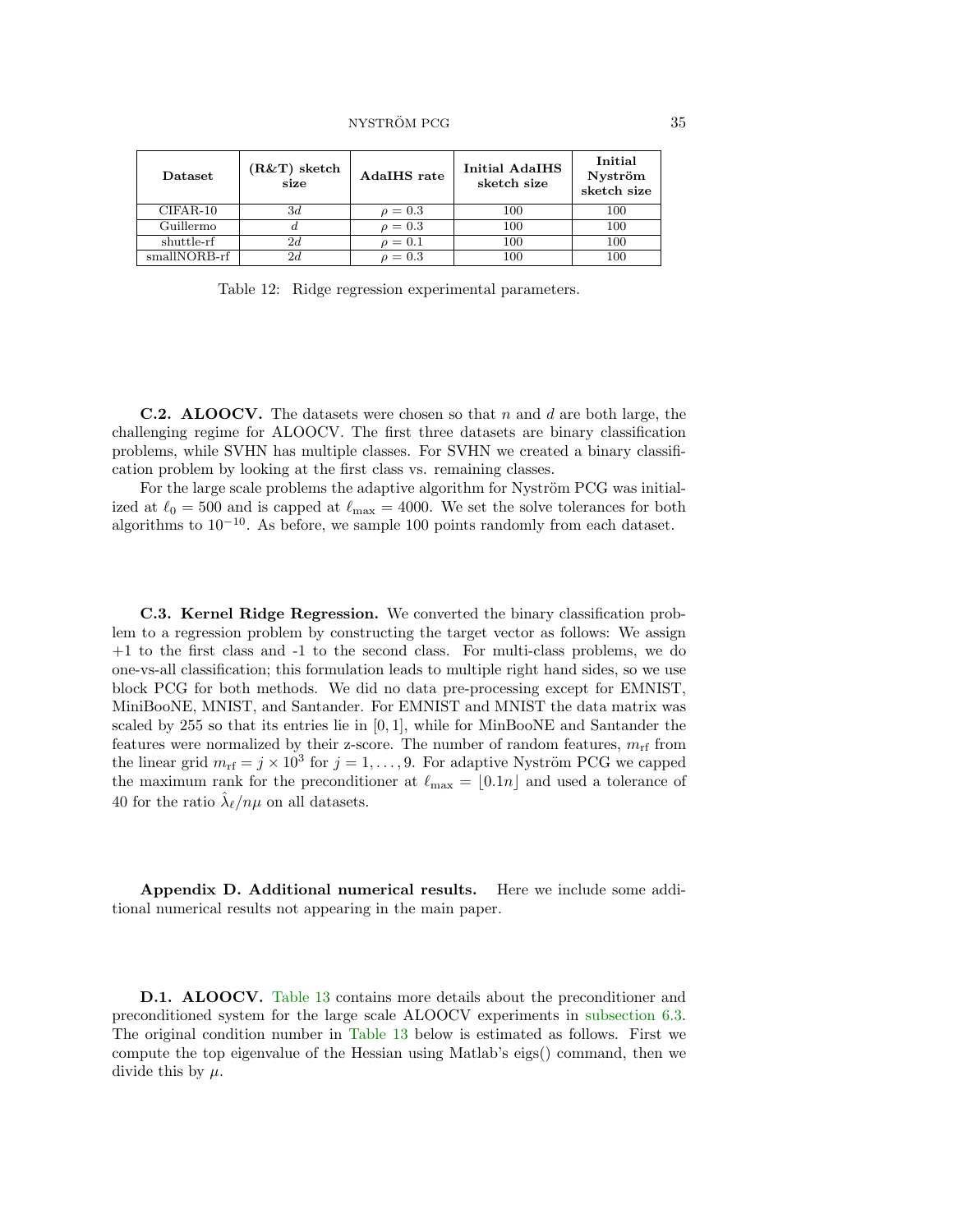<span id="page-35-0"></span>**Algorithm E.1** Randomized Power method for estimating  $||E||$ 

**Input:** symmetric PSD matrix  $A \in \mathbb{R}^{n \times n}$ , approximate eigenvectors U, approximate eigenvalues  $\hat{\Lambda}$ , and number of power iterations q.

1:  $q = \text{randn}(n, 1)$ 2:  $v_0 = \frac{g}{\|g\|_2}$ 3: for  $i = 1, \ldots, q$  do 4:  $v = Av_0 - U(\hat{\Lambda}(U^T v_0))$ 5:  $\hat{E} = v_0^T v$ 6:  $v = \frac{v}{\|v\|_2}$ <br>7:  $v_0 \leftarrow v$ 

**Output:** estimate  $\hat{E}$  of  $||E||$ 

<span id="page-35-2"></span>

| <b>Dataset</b>         | Nyström<br>rank | Preconditioner<br>construction<br>time(s) | Condition<br>number<br>estimate | Preconditioned<br>condition<br>number<br>estimate |
|------------------------|-----------------|-------------------------------------------|---------------------------------|---------------------------------------------------|
| rcv1 ( $\mu = 1e-4$ )  | 1000            | 19.5(0.523)                               | 21.6                            | 2.98(0.081)                                       |
| rcv1 ( $\mu = 1e-8$ )  | 4000            | 100.6(3.46)                               | $5.70e + 3$                     | 17.2(0.218)                                       |
| realsim $(\mu = 1e-4)$ | $3100(1.41e+3)$ | 82.01(2.04)                               | 10.0                            | 1.70(0.2324)                                      |
| realsim $(\mu = 1e-8)$ | 4000            | 108.3(6.21)                               | $2.13e+4$                       | 62.4(0.945)                                       |

Table 13: For  $\mu = 10^{-4}$  the Hessian is well-conditioned for both datasets, so there is little value to preconditioning. For  $\mu = 10^{-8}$ , the ill-conditioning of the Hessian increases significantly, making preconditioning more valuable. Furthermore, as ALOOCV uses Block PCG on at least several batches of data points, the cost of constructing the preconditioner is negligible compared to the cost of solving the linear systems (see [Table 7](#page-20-0) in [subsection 6.3\)](#page-17-1).

<span id="page-35-1"></span>Appendix E. Adapative rank selection via a-posteriori error estimation. Below we give the pseudocode for the algorithms used to perform adaptive rank selection using the strategy proposed in [subsection 5.4.1.](#page-13-2)

**E.1. Randomized Powering algorithm.** The pseudo-code for estimating  $||E||$ by the randomized power method is given in [Algorithm E.1](#page-35-0)

E.2. Adaptive rank selection algorithm. The pseudocode for adaptive rank selection by a-priori error estimation is given in [Algorithm E.2.](#page-36-0) The code is structured to reuse use the previously computed  $\Omega$  and Y, resulting in significant computational savings. The error  $||E||$  is estimated from q iterations of the randomized power method on the error matrix  $\ddot{A} - U \hat{\Lambda} U^{T}$ .